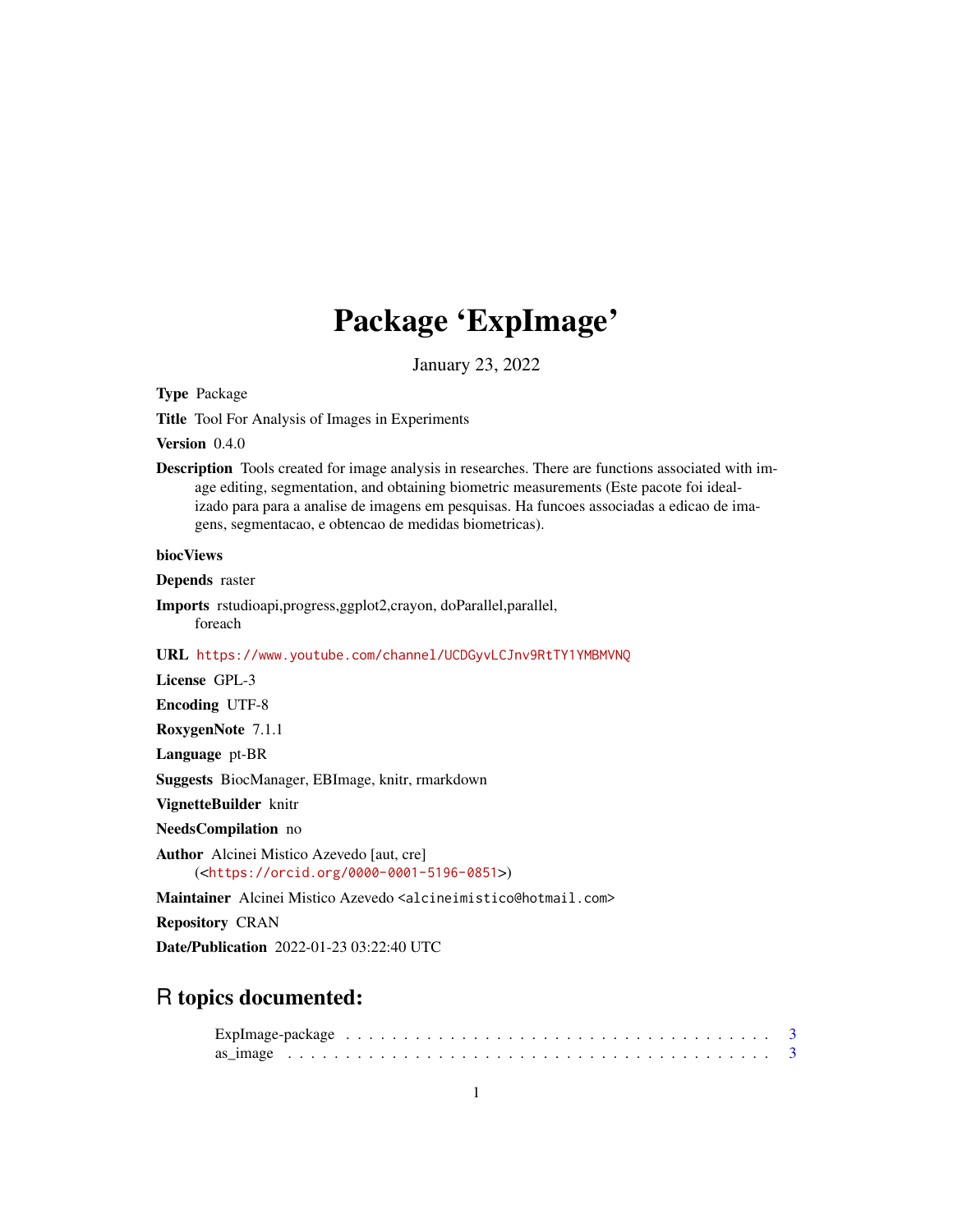|                                                                                                                          | $\overline{4}$ |
|--------------------------------------------------------------------------------------------------------------------------|----------------|
|                                                                                                                          | 5              |
|                                                                                                                          | 6              |
|                                                                                                                          | 7              |
|                                                                                                                          | 8              |
|                                                                                                                          | 9              |
|                                                                                                                          | 10             |
|                                                                                                                          | 11             |
|                                                                                                                          | 12             |
|                                                                                                                          | 13             |
|                                                                                                                          | 15             |
|                                                                                                                          | 15             |
|                                                                                                                          | 17             |
|                                                                                                                          | 18             |
| info_image $\dots \dots \dots \dots \dots \dots \dots \dots \dots \dots \dots \dots \dots \dots \dots \dots \dots \dots$ | 18             |
|                                                                                                                          | 19             |
|                                                                                                                          | 20             |
|                                                                                                                          | 22             |
|                                                                                                                          | 23             |
|                                                                                                                          | 25             |
|                                                                                                                          | 28             |
|                                                                                                                          | 29             |
|                                                                                                                          | 30             |
|                                                                                                                          | 31             |
|                                                                                                                          |                |
|                                                                                                                          | 33             |
|                                                                                                                          |                |
|                                                                                                                          | 37             |
|                                                                                                                          | 38             |
|                                                                                                                          | 39             |
|                                                                                                                          | 40             |
|                                                                                                                          | 42             |
|                                                                                                                          | 43             |
|                                                                                                                          | 45             |
|                                                                                                                          | 47             |
|                                                                                                                          | 48             |
|                                                                                                                          | 49             |
|                                                                                                                          | 50             |
| shape_file.split                                                                                                         | 51             |
|                                                                                                                          | 51             |
|                                                                                                                          | 52             |
|                                                                                                                          | 54             |
|                                                                                                                          | 55             |
|                                                                                                                          |                |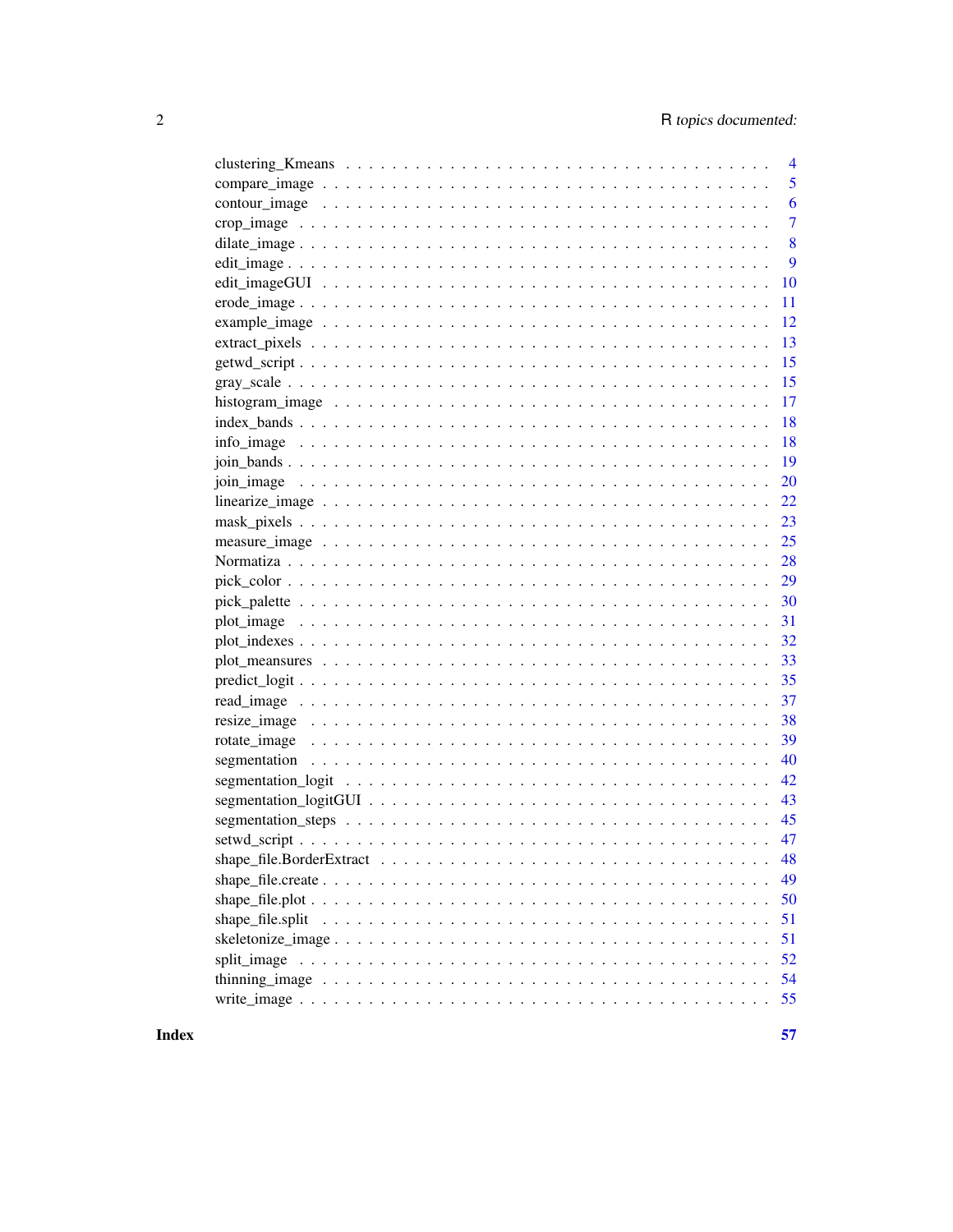<span id="page-2-0"></span>

# Description

This package was made for image analysis in researches. There are functions associated with image editing, segmentation, and obtaining biometric measurements (Este pacote foi idealizado para para a analise de imagens em pesquisas. Ha funcoes associadas a edicao de imagens, segmentacao, e obtencao de medidas biometricas).

#### Author(s)

Alcinei Mistico Azevedo <alcineimistico@hotmail.com>

#### References

<https://www.youtube.com/playlist?list=PLvth1ZcREyK4wSzwg-IxvrzaNzSLLrXEB>

#### See Also

[crop\\_image](#page-6-1), [edit\\_image](#page-8-1), [example\\_image](#page-11-1),[extract\\_pixels](#page-12-1), [gray\\_scale](#page-14-1), [join\\_image](#page-19-1), [mask\\_pixels](#page-22-1)

as\_image *Transform matrix into image (Transformar matriz em imagem).*

# Description

This function transform matrix into image (Esta funcao transforma matriz em imagem).

#### Usage

```
as_image(img)
```
#### Arguments

img :Object image (Objeto com uma imagem).

#### Value

Returns an object of type image (Retorna um objeto do tipo imagem).

#### Author(s)

Alcinei Mistico Azevedo (Instituto de ciencias agrarias da UFMG)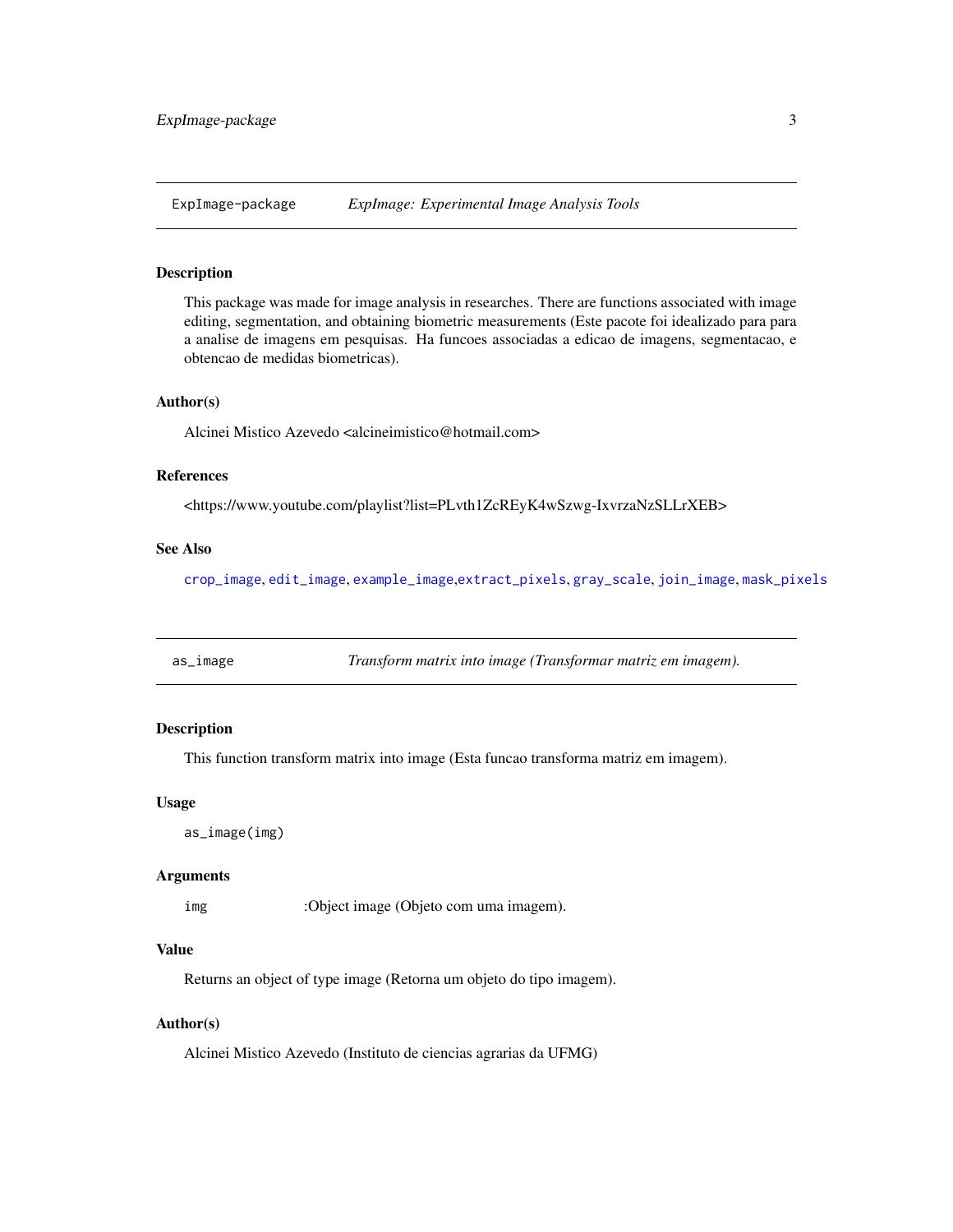# See Also

[info\\_image](#page-17-1) , [read\\_image](#page-36-1)

#### Examples

```
im1=read_image(example_image(2),plot=TRUE)
r=gray\_scale(im = im1, method = "r")R=as_image(r)
```

| clustering_Kmeans | Image segmentation by clustering using the Kmeans method (Segmen- |
|-------------------|-------------------------------------------------------------------|
|                   | tacao de imagens pela clusterização pelo metodo Kmeans).          |

# Description

This function segments images through clustering by the Kmeans method (Esta funcao segmenta imagens por meio da clusterização pelo metodo Kmeans).

#### Usage

```
clustering_Kmeans(im,bands="all",ncluster=2,col="rand",plot=TRUE)
```
# Arguments

| im       | : Image that will be segmented (Imagem que sera segmentada).                                                                                                                             |
|----------|------------------------------------------------------------------------------------------------------------------------------------------------------------------------------------------|
| bands    | :Number indicating the bands that will be used in the segmentation, default and<br>"all" (Numero indicando as bandas que serao utilizadas na segmentacao, default<br>$e$ "all").         |
| ncluster | : Desired number of classes (Numero de classes desejado).                                                                                                                                |
| col      | : Vector with the desired colors in the segmentation. If it's "rand" it will be<br>random colors (Vetor com as cores desejadas na segmentacao. Se for "rand"<br>serao cores aleatorias). |
| plot     | : Logical value, if TRUE, the image will be displayed (Valor logico, se for TRUE<br>a imagem sera apresentada).                                                                          |

# Value

Returns the segmented image (Retorna a imagem segmentada).

#### Author(s)

Alcinei Mistico Azevedo (Instituto de ciencias agrarias da UFMG)

# See Also

[segmentation](#page-39-1) , [segmentation\\_logit](#page-41-1)

<span id="page-3-0"></span>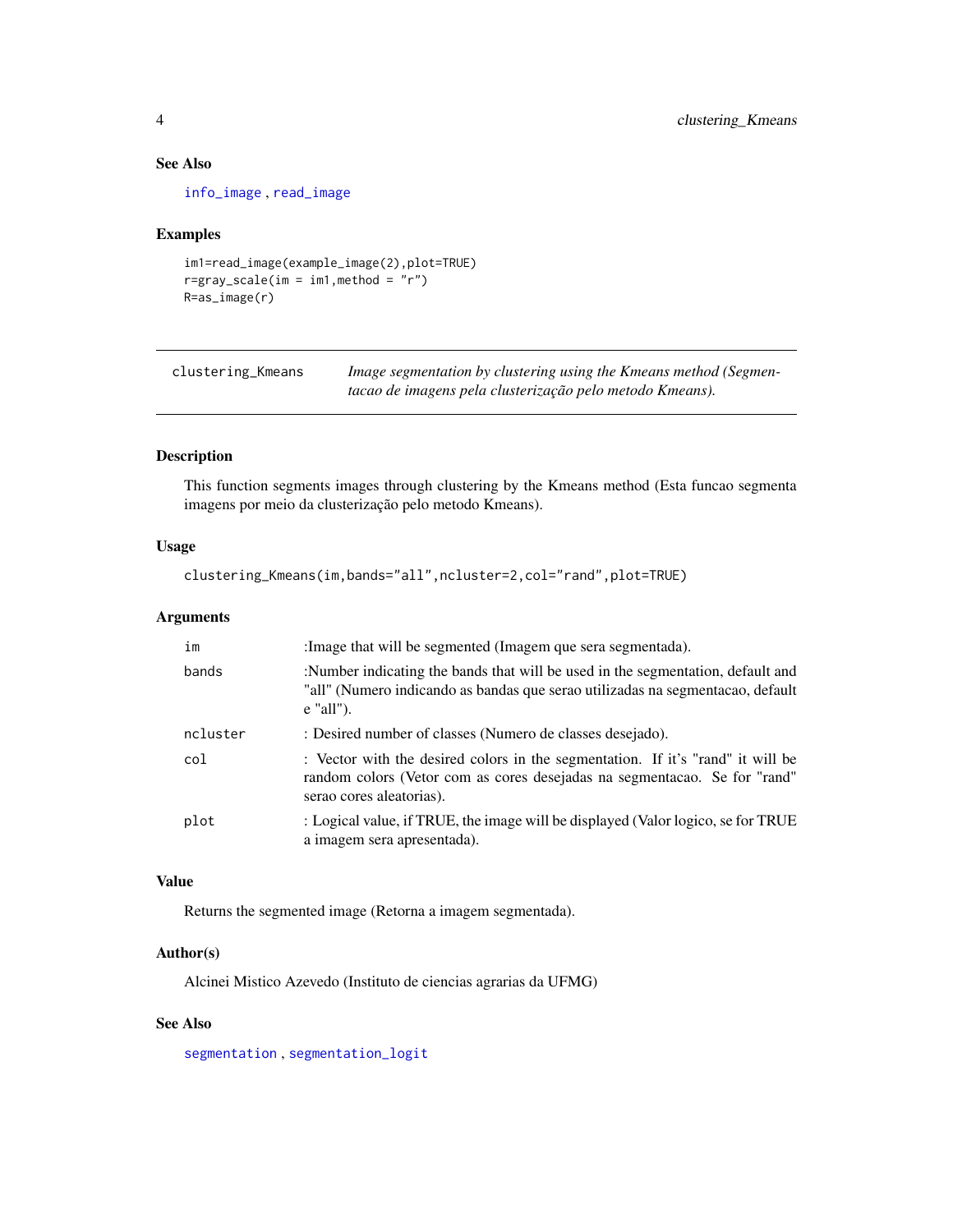# <span id="page-4-0"></span>compare\_image 5

#### Examples

```
#Carregando imagens de exemplo
end=example_image(13)
im=read_image(end,plot=TRUE)
seg1=clustering_Kmeans(im,bands = "all",ncluster = 2,col = c("green","red"))
seg2=clustering_Kmeans(im,bands = c(1,2,3),ncluster = 3,col = c("green","red","blue"))
seg3=clustering_Kmeans(im,bands = c(1,2,3), ncluster = 4, col = "rand")
```
compare\_image *Function to compare image sizes (Funcao para comparar os tamanhos das imagens).*

#### Description

This function compares the size of images (Esta funcao compara o tamanho das imagens).

#### Usage

```
compare_image(imgs=NULL,filesnames=NULL,path = NULL)
```
#### Arguments

| ımgs       | : List object containing the images (Objeto do tipo lista contendo as imagens). |
|------------|---------------------------------------------------------------------------------|
| filesnames | : Images names (Nomes das imagens).                                             |
| path       | :Path files (Endereco das pastas).                                              |

#### Value

Return images size (Retorna o tamanho das imagens).

#### Author(s)

Alcinei Mistico Azevedo (Instituto de ciencias agrarias da UFMG)

# See Also

[info\\_image](#page-17-1) , [read\\_image](#page-36-1)

# Examples

```
#Carregando imagens de exemplo
im1=read_image(example_image(1))
im2=read_image(example_image(2))
im3=read_image(example_image(3))
```
#Comparando o tamanho das imagens compare\_image(list(im1,im2,im3))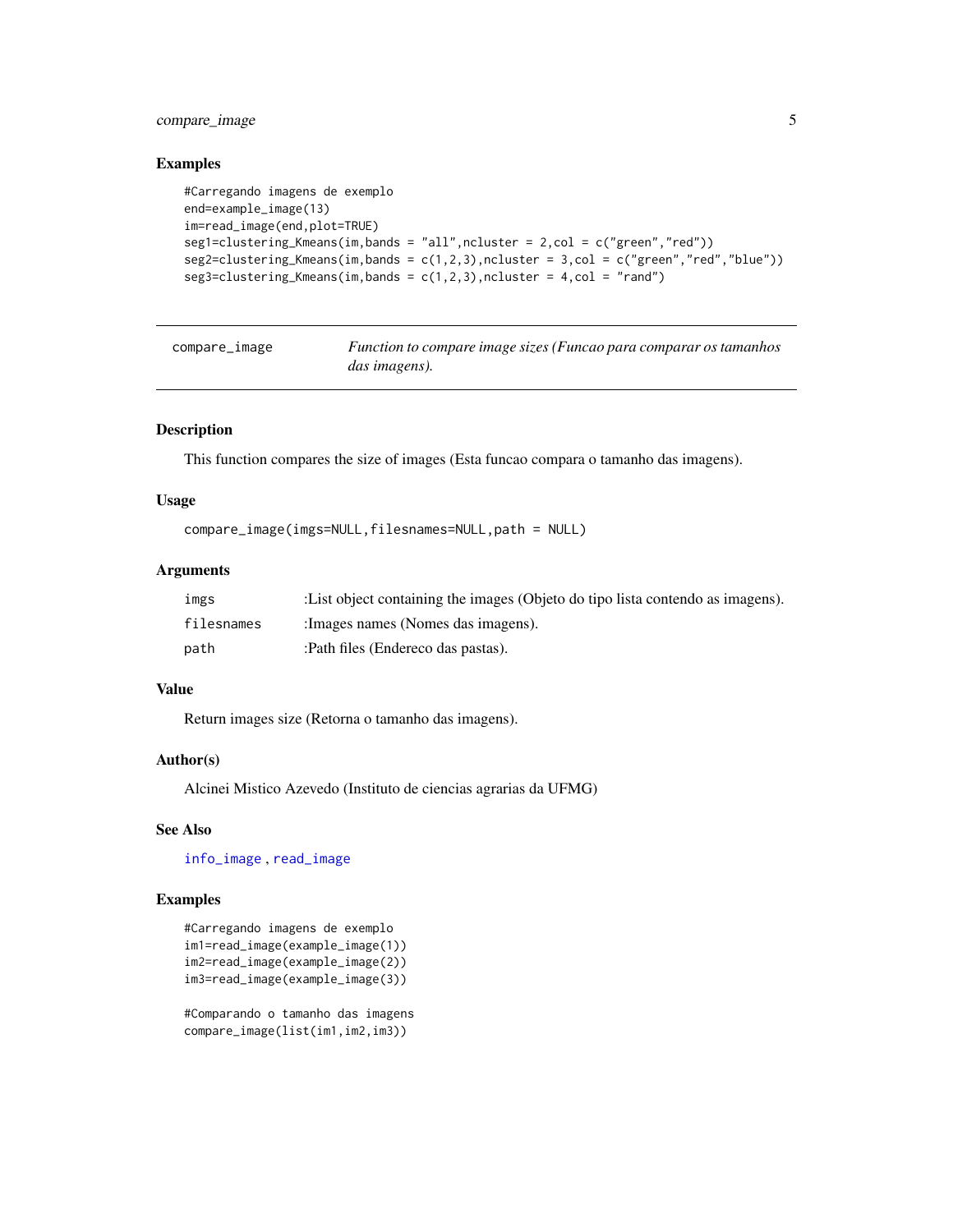<span id="page-5-0"></span>

#### Description

Esta funcao retorna o contorno da imagem segmentada (This function returns the outline of the segmented image).

#### Usage

contour\_image(img,plot=TRUE)

#### Arguments

| img  | Este objeto deve conter uma imagem contida em uma matriz binaria.                                                                                          |
|------|------------------------------------------------------------------------------------------------------------------------------------------------------------|
| plot | Indica se sera apresentada (TRUE) ou nao (FALSE) (default) a imagem segmen-<br>tada (Indicates whether the segmented image will be displayed (TRUE) or not |
|      | (FALSE) (default)).                                                                                                                                        |

# Value

Retorna o contorno de objetos em uma imagem binaria (Returns the outline of objects in a binary image ).

#### Author(s)

Alcinei Mistico Azevedo (Instituto de ciencias agrarias da UFMG)

#### See Also

[edit\\_image](#page-8-1) , [edit\\_imageGUI](#page-9-1)

```
end=example_image(3)
im=read_image(end,TRUE)
b=gray\_scale(im = im, method = "g", plot = TRUE)m=segmentation(b,threshold = "otsu",selectHigher = FALSE,fillHull = TRUE,plot=TRUE)
contour_image(m)
```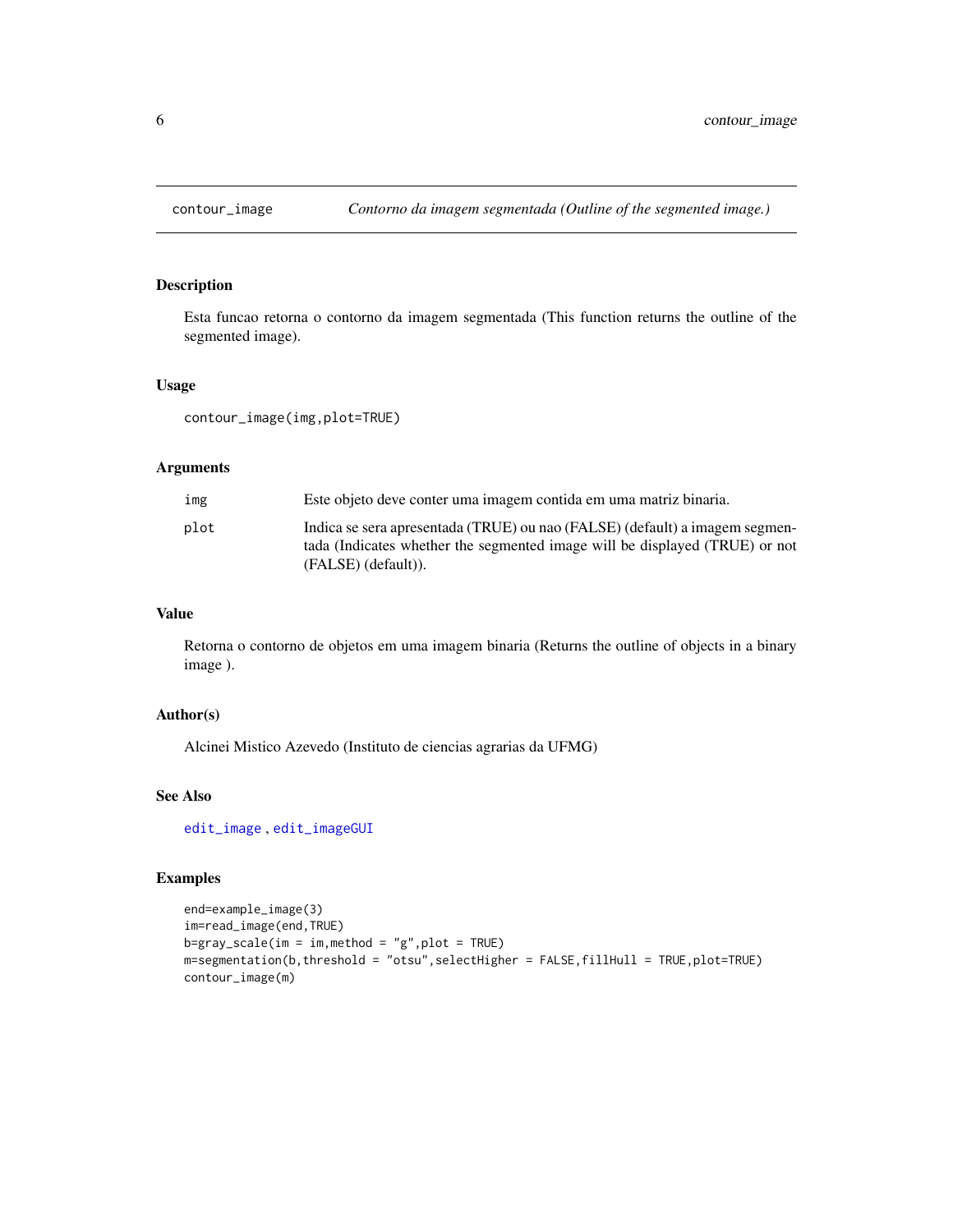<span id="page-6-1"></span><span id="page-6-0"></span>crop\_image *Esta funcao corta a imagem retirando as laterais nao desejadas. (This function removes unwanted sides from the images.)*

# Description

Esta funcao permite cortar a imagem (This function allows you to crop the image).

#### Usage

crop\_image(im,w=NULL,h=NULL,segmentation=NULL,plot=TRUE,verbose=FALSE)

# Arguments

| Este objeto deve conter uma imagem no formato do EBI mage (This object must<br>contain an image in EBI mage format).                                                                           |
|------------------------------------------------------------------------------------------------------------------------------------------------------------------------------------------------|
| Deve ser um vetor contendo os numeros das colunas que permanecerao na im-<br>agem (It must be a vector containing the column numbers that will remain in the<br>image).                        |
| Deve ser um vetor contendo os numeros das linhas que permanecerao na imagem<br>(It must be a vector containing the numbers of the lines that will remain in the<br>image).                     |
| matrix binaria obtida por uma segmentacao (Binary matrix obtained of a seg-<br>mentation)                                                                                                      |
| Indica se sera apresentada (TRUE) ou nao (FALSE) (default) a imagem segmen-<br>tada (Indicates whether the segmented image will be displayed (TRUE) or not<br>(FALSE) (default)).              |
| Indica se sera apresentada (TRUE) ou nao (FALSE) (default) os pontos de corte<br>(Indicates whether the segmented image will be displayed (TRUE) or not (FALSE)<br>(default) the points crop). |
|                                                                                                                                                                                                |

# Value

Retorna uma imagem cortada, apresentando apenas os pixels selecionados (Returns a cropped image showing only selected pixels).

#### Author(s)

Alcinei Mistico Azevedo (Instituto de ciencias agrarias da UFMG)

#### See Also

[edit\\_image](#page-8-1) , [edit\\_imageGUI](#page-9-1)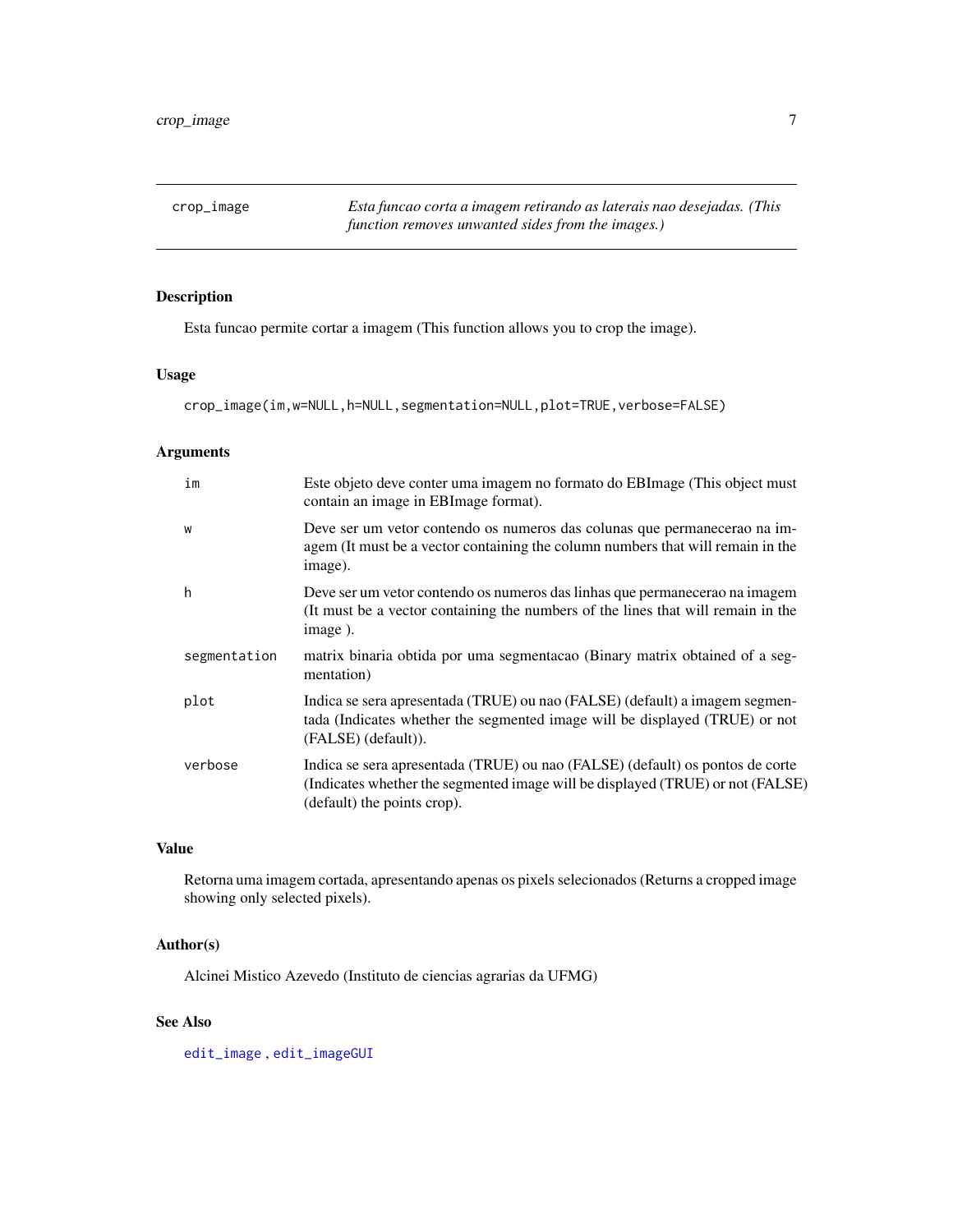# Examples

```
#library(ExpImage)
#Carregar imagem de exemplo
im=read_image(example_image(2),plot=TRUE)
##Cortar Imagem
im3=crop_image(im,w =286:421,h=242:332,plot = TRUE)
# intefacie grafica
## Not run:
im2=crop_image(im)
## End(Not run)
```
<span id="page-7-1"></span>dilate\_image *Funcao para acrescentar bordas nos objetos.*

# Description

Esta funcao permite acrescentar as bordas em objetos nas imagens.

#### Usage

dilate\_image(im,n=1,plot=TRUE)

#### Arguments

| im   | Este objeto deve conter uma imagem binaria em uma matriz.                            |
|------|--------------------------------------------------------------------------------------|
| n    | Numero de vezes que deseja-se a aumentar as bordas.                                  |
| plot | Indica se sera apresentada (TRUE) ou nao (FALSE) (default) a imagem segmen-<br>tada. |

#### Value

Retorna uma imagem acrescentando-se bordas.

#### Author(s)

Alcinei Mistico Azevedo (Instituto de ciencias agrarias da UFMG)

# See Also

[edit\\_image](#page-8-1) , [erode\\_image](#page-10-1)

<span id="page-7-0"></span>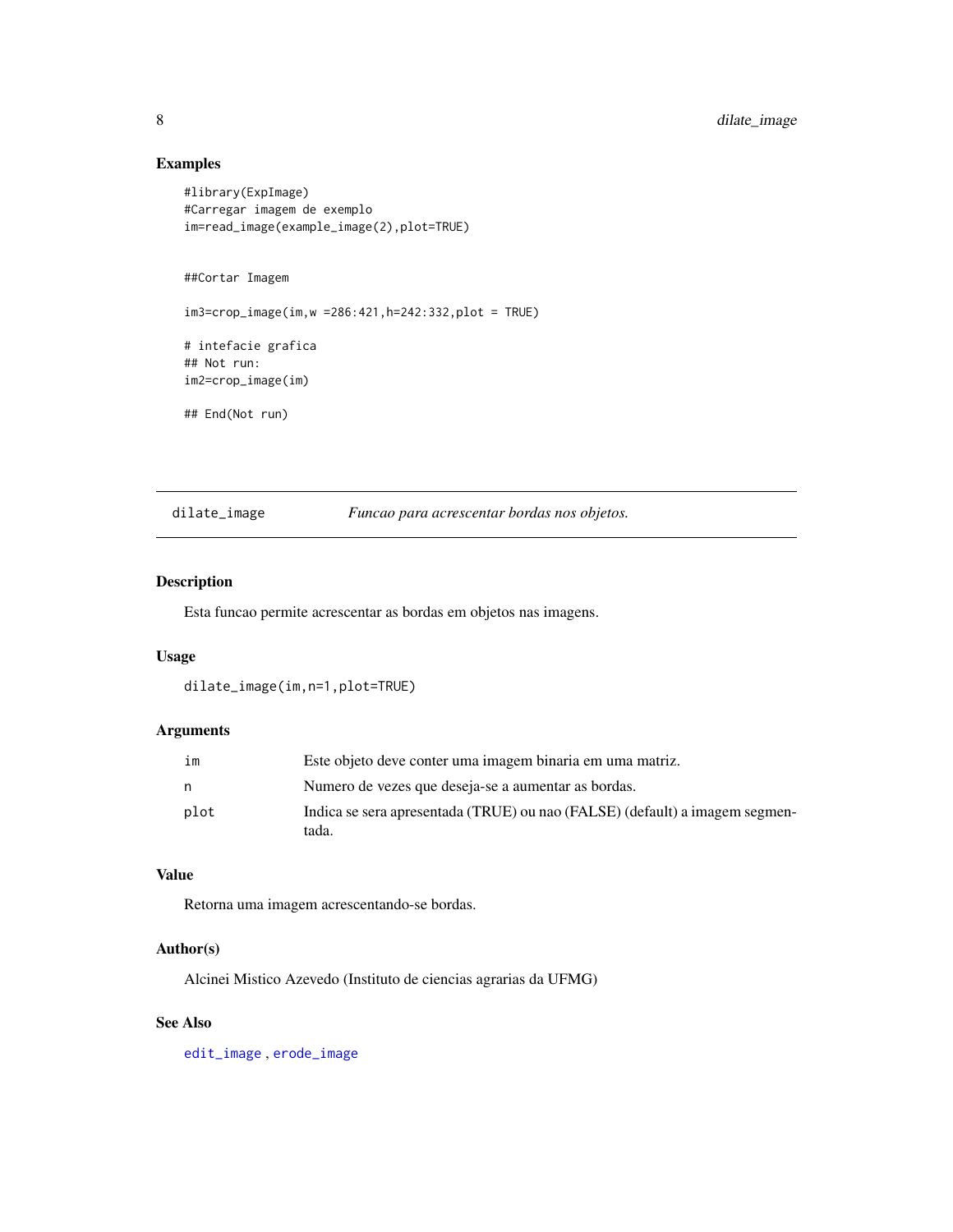# <span id="page-8-0"></span>edit\_image 9

# Examples

```
#Abrindo uma imagem de exemplo
im=read_image(example_image(10),plot=TRUE)
b=gray_scale(im,method = "b",plot=TRUE)
raiz=segmentation(b, threshold = 0.7, selectHigher = TRUE, plot=TRUE)
raiz2=dilate_image(raiz,n = 4,plot = TRUE)
```
<span id="page-8-1"></span>

| edit_image | This function changes the brightness, contrast and makes the gamma |
|------------|--------------------------------------------------------------------|
|            | adjustment in the image (Esta funcao permite mudar o brilho, con-  |
|            | traste e fazer um ajuste gamma na imagem).                         |

# Description

This function changes the brightness, contrast and makes the gamma adjustment in the image (Esta funcao permite mudar o brilho, contraste e fazer um ajuste gamma na imagem).

# Usage

edit\_image(im,brightness=0,contrast=1,gamma =1,plot=T)

# Arguments

| im         | :This object must contain an image in EBImage format (Este objeto deve conter<br>uma imagem no formato do EBImage).                                                                           |
|------------|-----------------------------------------------------------------------------------------------------------------------------------------------------------------------------------------------|
| brightness | : numerical value between -1 and 1 corresponding to the desired change in<br>brightness (valor numerico entre -1 e 1 correspondente a alteracao desejada para<br>o brilho).                   |
| contrast   | : numerical value corresponding to the desired change in contrast (valor nu-<br>merico correspondente a alteracao desejada para o contraste).                                                 |
| gamma      | :numerical value between -1 and 1 corresponding to the desired change for the<br>gamma adjustment (valor numerico entre -1 e 1 correspondente a alteracao de-<br>sejada para o ajuste gamma). |
| plot       | :Indicates whether the image will be displayed (TRUE) or not (FALSE) (de-<br>fault) (Indica se sera apresentada (TRUE) ou nao (FALSE) (default) a imagem<br>editada).                         |

# Value

Returns a cropped image with selected pixels(Retorna uma imagem cortada, apresentando apenas os pixels selecionados).

# Author(s)

Alcinei Mistico Azevedo (Instituto de ciencias agrarias da UFMG)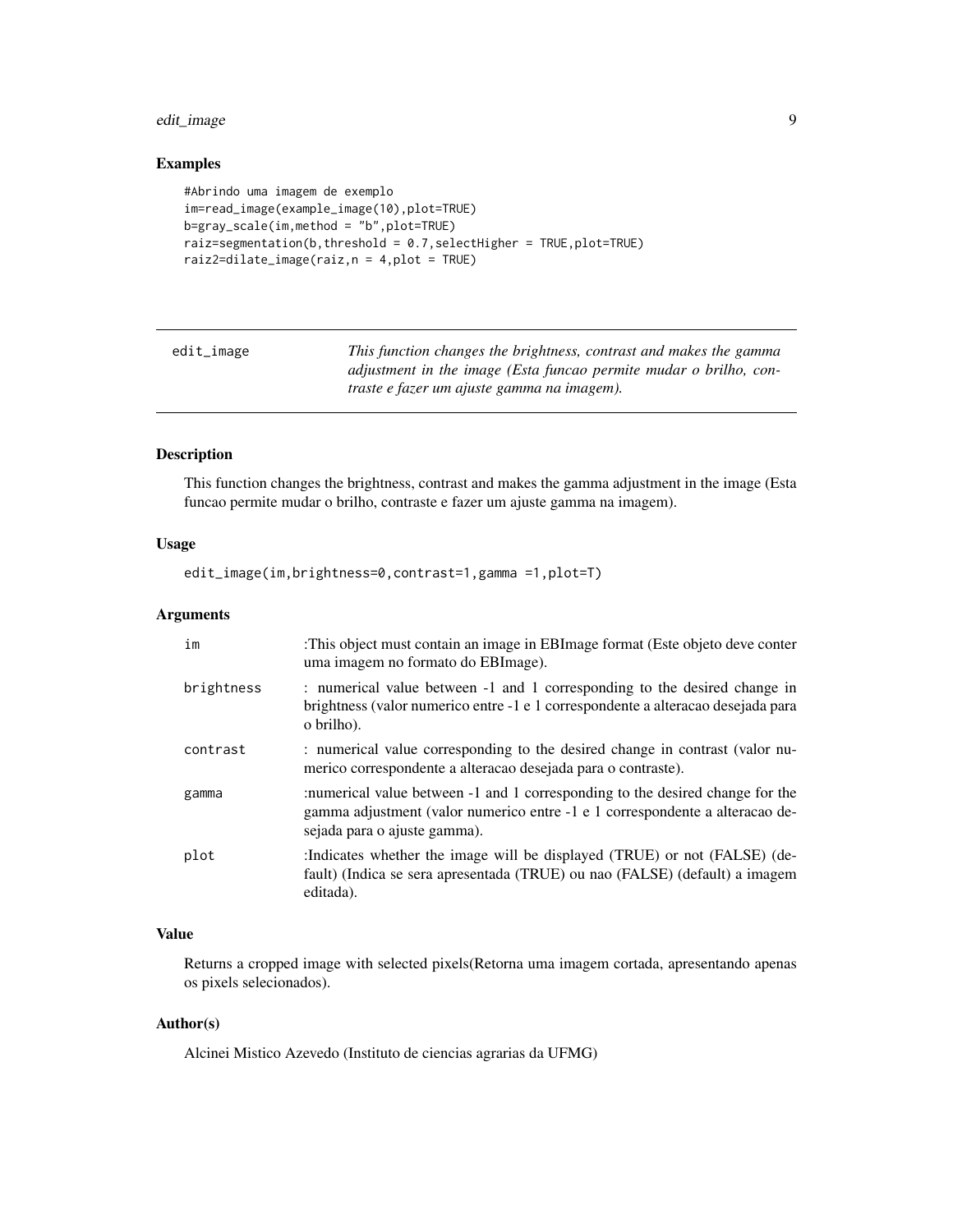# <span id="page-9-0"></span>See Also

[edit\\_imageGUI](#page-9-1)

#### Examples

```
#Carregar imagem de exemplo
im=read_image(example_image(1))
##mostrar imagem
plot_image(im)
##Diminuir a resolucao (tamanho da imagem)
im2=resize_image(im,w=1000,plot=TRUE)
##Cortar Imagem
im3=crop_image(im2,w =200:750,h=100:650,plot = TRUE)
##Aumentar brilho
im4=edit_image(im3,brightness = 0.1)
#Aumentar contraste
im5=edit_image(im4,contrast = 1.2)
#Aumentar gamma
im6=edit_image(im5,gamma = 1.1)
#Alterando brilho, contraste e gamma
imb = edit\_image(im3, brightness = 0.1, contrast = 1.7, gamma = 1.2)#Mostrando ambas as imagens simultaneamente.
im4=join_image(im3,imb)
```
<span id="page-9-1"></span>

| $edit\_imageGUI$ | This function changes the brightness, contrast and makes the gamma |
|------------------|--------------------------------------------------------------------|
|                  | adjustment in the image (Esta funcao permite mudar o brilho, con-  |
|                  | traste e fazer um ajuste gamma na imagem).                         |

#### Description

This function changes the brightness, contrast and makes the gamma adjustment in the image (Esta funcao permite mudar o brilho, contraste e fazer um ajuste gamma na imagem).

#### Usage

edit\_imageGUI(im,Verbose=TRUE)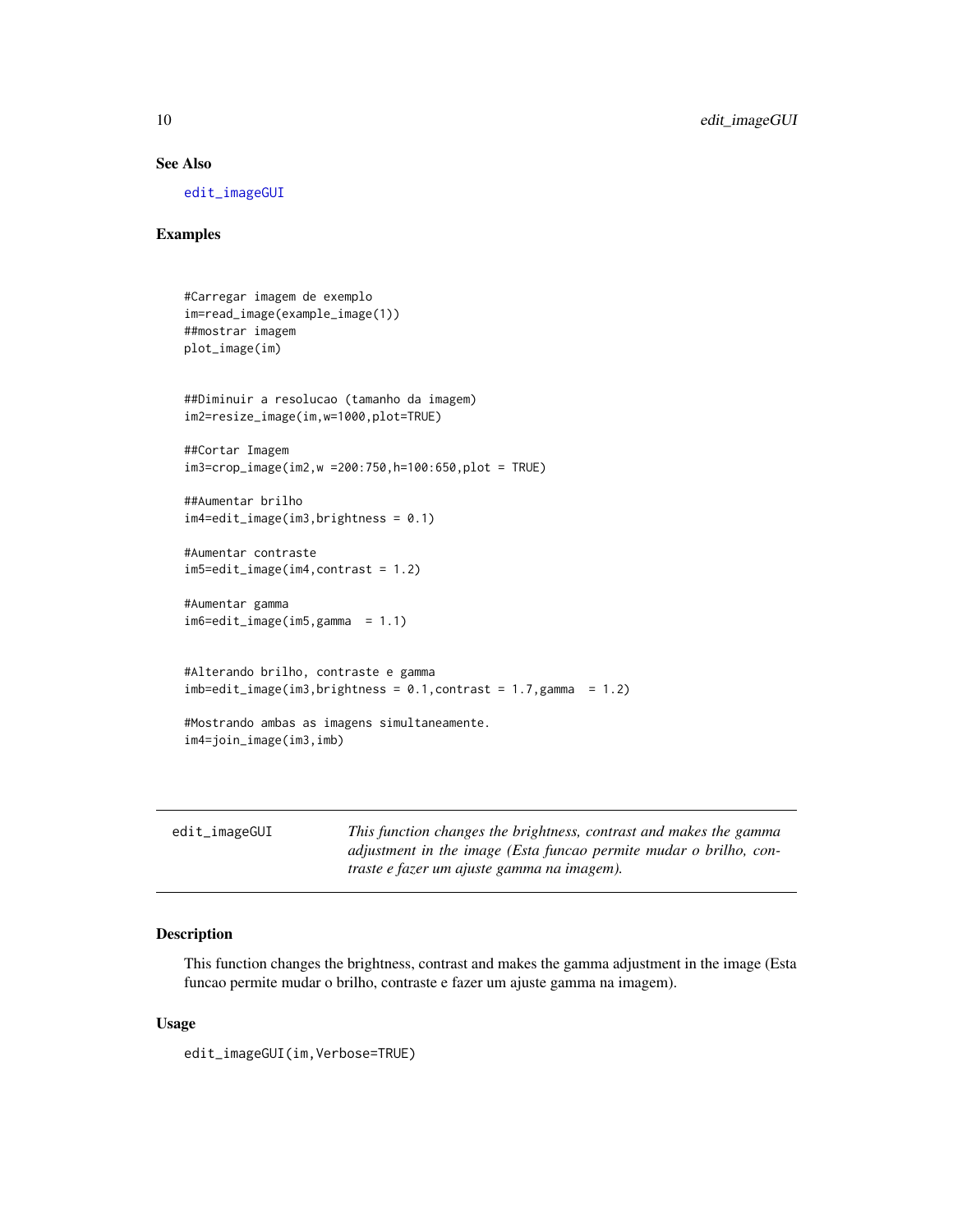# <span id="page-10-0"></span>erode\_image 11

# Arguments

| im      | This object must contain an image in EBI mage format (Este objeto deve conter<br>uma imagem no formato do EBI mage). |
|---------|----------------------------------------------------------------------------------------------------------------------|
| Verbose | :Logical value. Show the configurations (Valor logico. Mostra as configura-<br>coes).                                |

# Value

Returns a edited image (Retorna uma imagem editada).

# Author(s)

Alcinei Mistico Azevedo (Instituto de ciencias agrarias da UFMG)

# See Also

[edit\\_image](#page-8-1)

# Examples

```
## Not run:
#library(ExpImage)
#Carregar imagem de exemplo
im=read_image(example_image(2),plot=TRUE)
```
##Editar imagem im2=edit\_imageGUI(im)

## End(Not run)

<span id="page-10-1"></span>erode\_image *Funcao para eliminar as bordas dos objetos.*

#### Description

Esta funcao permite excluir as bordas de objetos nas imagens.

#### Usage

erode\_image(im,n=1,plot=TRUE)

| im   | Este objeto deve conter uma imagem binaria em uma matriz.                            |
|------|--------------------------------------------------------------------------------------|
|      | Numero de vezes que deseja-se a exclusão das bordas.                                 |
| plot | Indica se sera apresentada (TRUE) ou nao (FALSE) (default) a imagem segmen-<br>tada. |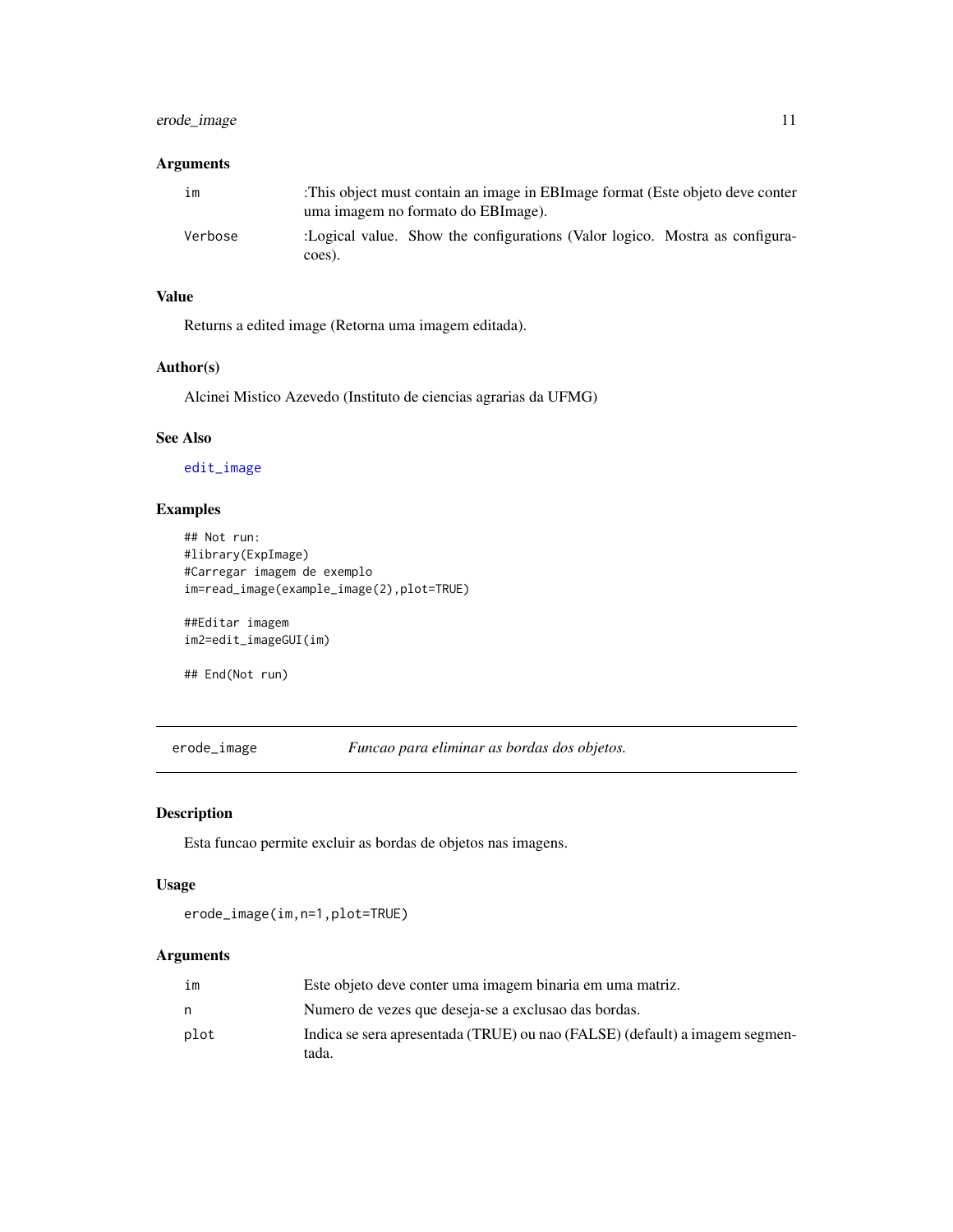<span id="page-11-0"></span>Retorna uma imagem excluindo-se suas bordas.

#### Author(s)

Alcinei Mistico Azevedo (Instituto de ciencias agrarias da UFMG)

# See Also

[edit\\_image](#page-8-1) , [dilate\\_image](#page-7-1)

#### Examples

```
#Abrindo uma imagem de exemplo
im=read_image(example_image(10),plot=TRUE)
b=gray_scale(im,method = "b",plot=TRUE)
raiz=segmentation(b,threshold = 0.62,selectHigher = TRUE,plot=TRUE)
raiz2=erode_image(raiz,n = 1,plot = TRUE)
```
<span id="page-11-1"></span>

| example_image | Images used as an example (Banco de imagens utilizadas como exem- |
|---------------|-------------------------------------------------------------------|
|               | $p(o)$ .                                                          |

# Description

Show the path of images used in the example file (Apresenta endereco de imagens utilizadas no arquivo de exemplo).

#### Usage

example\_image(ex)

#### Arguments

ex :example number (numero do exemplo). The numbers corresponding to each example are(Os numeros correspondentes a cada exemplo sao):

- 1 = Imagem com sementes de feijao fava ("Feijao.jpg")
- 2 = Imagem com ovos sobre folha de fumo ("Ovos1.jpg")
- 3 = Imagem com folhas de acereola ("imagem.jpg")
- 4 = Imagem com a paleta de cores do background da imagem com folhas de acerola ("fundo.jpg")
- 5 = Imagem com a paleta de cores das folhas de acerola ("folhas.jpg")
- 6 = Imagem com a paleta de cores do obejeto de referencia da imagem com folhas de acerola ("Referencia.jpg")
- 7 = Imagem com folha de tomate com doenca ("FolhaTomate.jpg")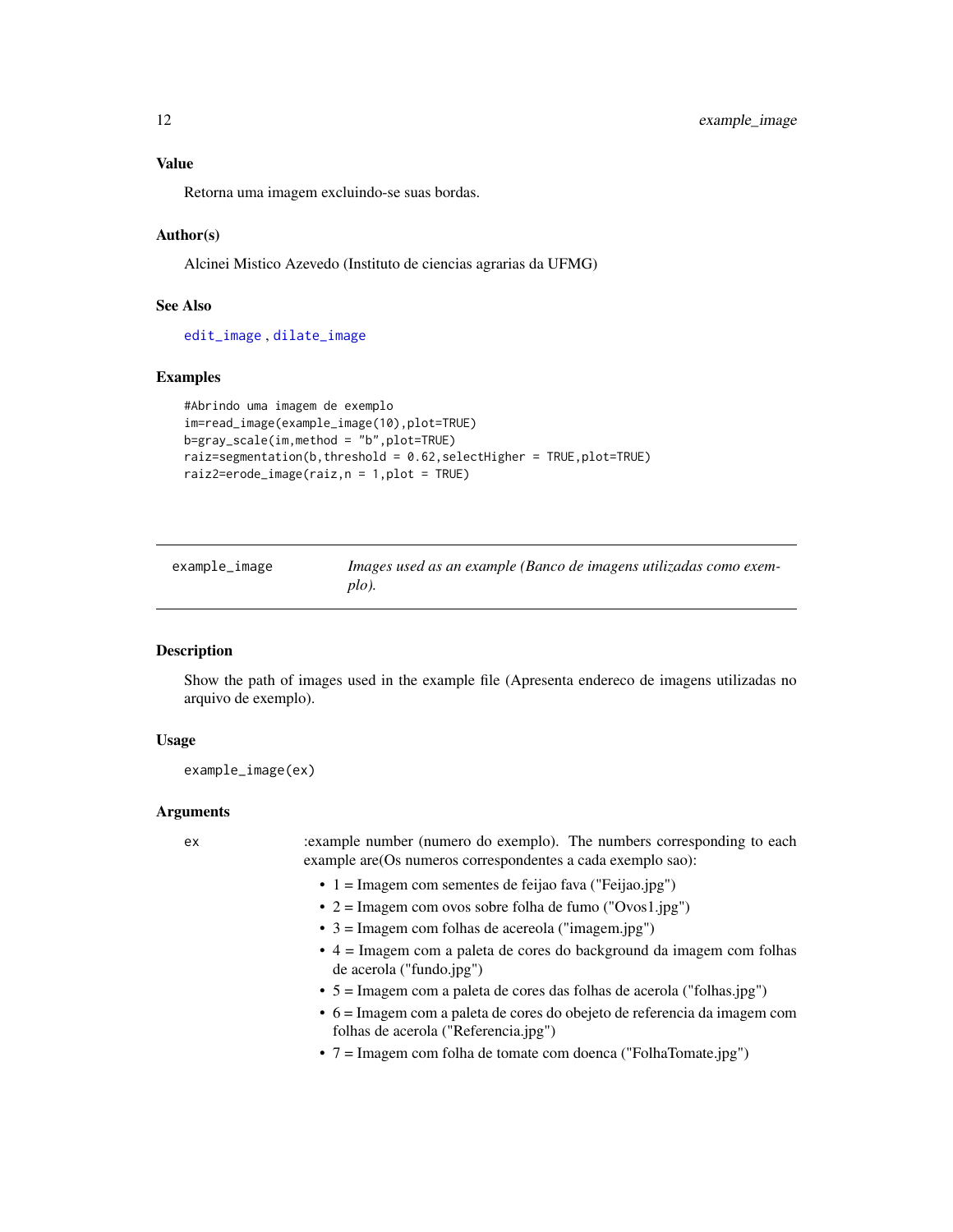- <span id="page-12-0"></span>• 8 = Imagem com paleta de cores das partes sadias da folha de tomateiro ("TomateFolha.jpg")
- 9 = Imagem com a paleta de cores das partes doentes da folha de tomateiro ("TomateDoenca.jpg")
- 10 = Imagem de uma plantula ("Plantula.jpg")
- 11 = Imagem aerea de um rebanho (https://www.istockphoto.com/) ("gado.jpg")
- 11 = Imagem aerea com plantio de alface ("alface.jpg")
- 13 = Imagem de sementes de Amburana tratadas com tetrazolio. ("Tetrazolio.jpg")

Returns the address of the example images (Retorna o endereco das imagens de exemplo).

#### Examples

example\_image(1) example\_image(2)

<span id="page-12-1"></span>

| extract_pixels | Function to exclude pixels from the background or foreground in an |
|----------------|--------------------------------------------------------------------|
|                | image (Funcao para excluir em uma imagem os pixels correspondente  |
|                | ao background ou foreground)                                       |

#### Description

Function to exclude pixels from the background or foreground in an image(Esta funcao permite criar uma imagem excluindo os pixels correspondente ao background ou foreground).

#### Usage

```
extract_pixels(im,target,valueTarget=TRUE,
valueSelect=c(r=1,g=1,b=1),plot=FALSE)
```

| im          | :This object must contain an image in EBI mage format (Este objeto deve conter<br>uma imagem no formato do EBI mage).                                                                                                                                    |
|-------------|----------------------------------------------------------------------------------------------------------------------------------------------------------------------------------------------------------------------------------------------------------|
| target      | : This object must be a binary array, containing the values 0 (background pixels)<br>or 1 (foreground pixels) (Este objeto deve ser obrigatoriamente uma matriz bina-<br>ria, contendo os valores 0 (pixels do background) ou 1 (pixels do foreground)). |
| valueTarget | :Must receive the value 0 or 1 depending on what will be extracted from the<br>image (background or foreground) (Deve receber o valor 0 ou 1 a depender do<br>que sera extraido da imagem (background ou foreground)).                                   |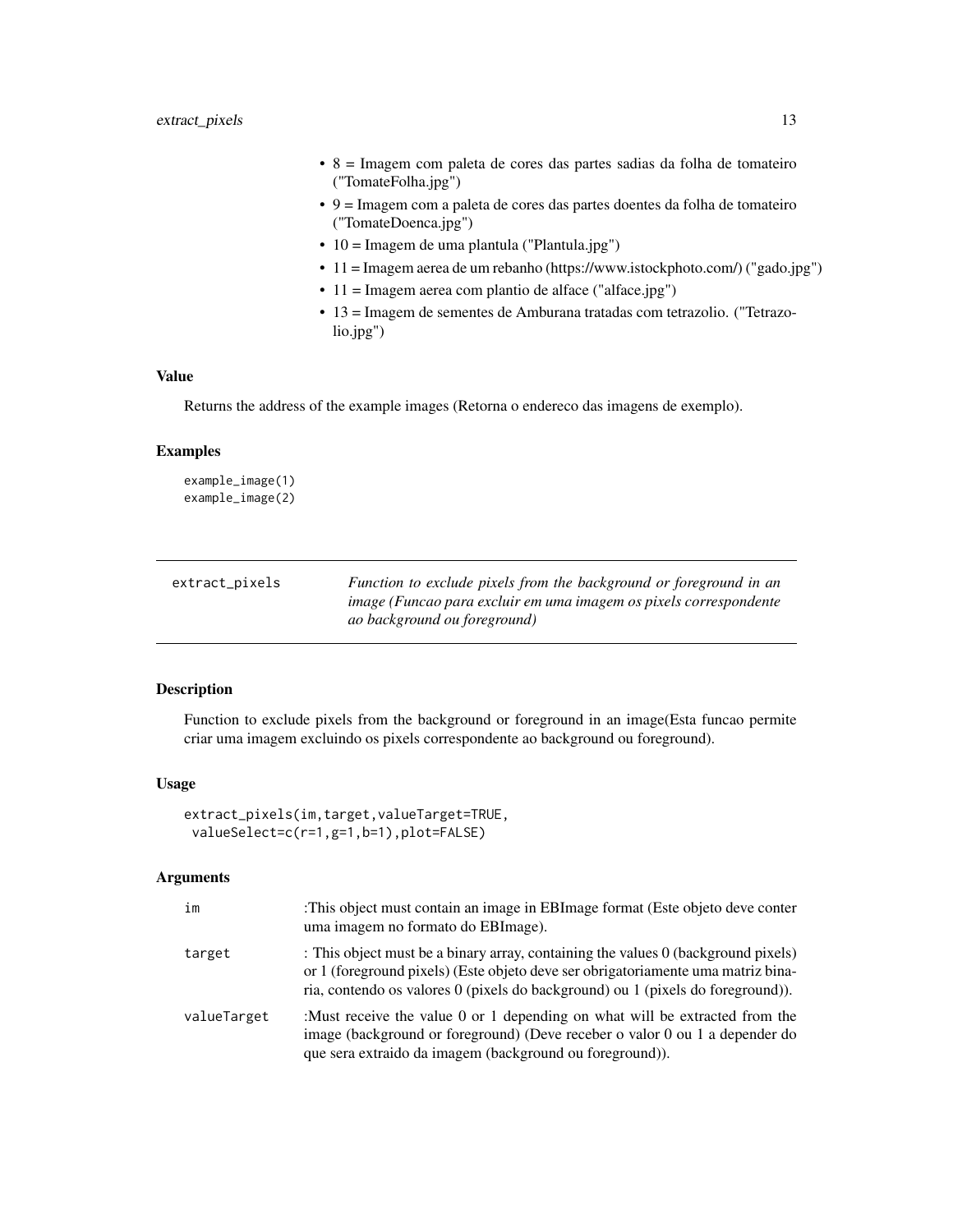<span id="page-13-0"></span>

| valueSelect | : It must be a vector with three values ranging from $0$ to 1. These values respec-<br>tively indicate the values of r, g and b that will replace the unwanted pixels in<br>the image (Deve ser um vetor com tres valores variando entre 0 a 1. Estes val-<br>ores indicam reespectivamente os valores de r, g e b que substituirao os pixels<br>indesejados na imagem). |
|-------------|--------------------------------------------------------------------------------------------------------------------------------------------------------------------------------------------------------------------------------------------------------------------------------------------------------------------------------------------------------------------------|
| plot        | :Indicates whether the image will be displayed (TRUE) or not (FALSE) (de-<br>fault) (Indica se sera apresentada (TRUE) ou nao (FALSE) (default) a imagem<br>segmentada).                                                                                                                                                                                                 |

Returns an image with the color indicated in the valueSelect variable over the unwanted pixels (Retorna uma imagem com a cor indicada na variavel valueSelect sobre os pixels indesejaveis).

#### See Also

[segmentation\\_logit](#page-41-1)

```
###########################################################################
#Estimar a area atacada por doenca no tomateiro
###########################################################################
 im=read_image(example_image(ex=7),plot=TRUE)
 #Selecionando o melhor indice para a segmentacao da folha
 r=gray_scale(im,method = "r",plot=TRUE)
 g=gray_scale(im,method = "g",plot=TRUE)
 b=gray_scale(im,method = "b",plot=TRUE)
 #O limiar pode ser um valor escolhido aleatoriamente
 MatrizSegentada=segmentation(b,threshold = 0.5,fillHull = FALSE,plot=TRUE)
 #O limiar tambem pode ser estabelecido pelo metodo de otsu
 MatrizSegentada2=segmentation(b,threshold = "otsu", fillHull = TRUE, selectHigher
 = FALSE,plot=TRUE)
 #Selecionar na imagem apenas os pixeis desejaveis (Folha)
 im2=extract_pixels(im,target=MatrizSegentada2,valueTarget=TRUE,
 valueSelect=c(r=1,g=1,b=1),plot=TRUE)
 #####################################################################
 #####################################################################
 #Selecionando o melhor indice para a segmentacao da doenca
 r=gray_scale(im2,method = "r",plot=TRUE)
  g=gray_scale(im2,method = "g",plot=TRUE)
 b=gray_scale(im2,method = "b",plot=TRUE)
 MatrizSegmentada3=segmentation(g,threshold = 0.3, selectHigher = FALSE,
```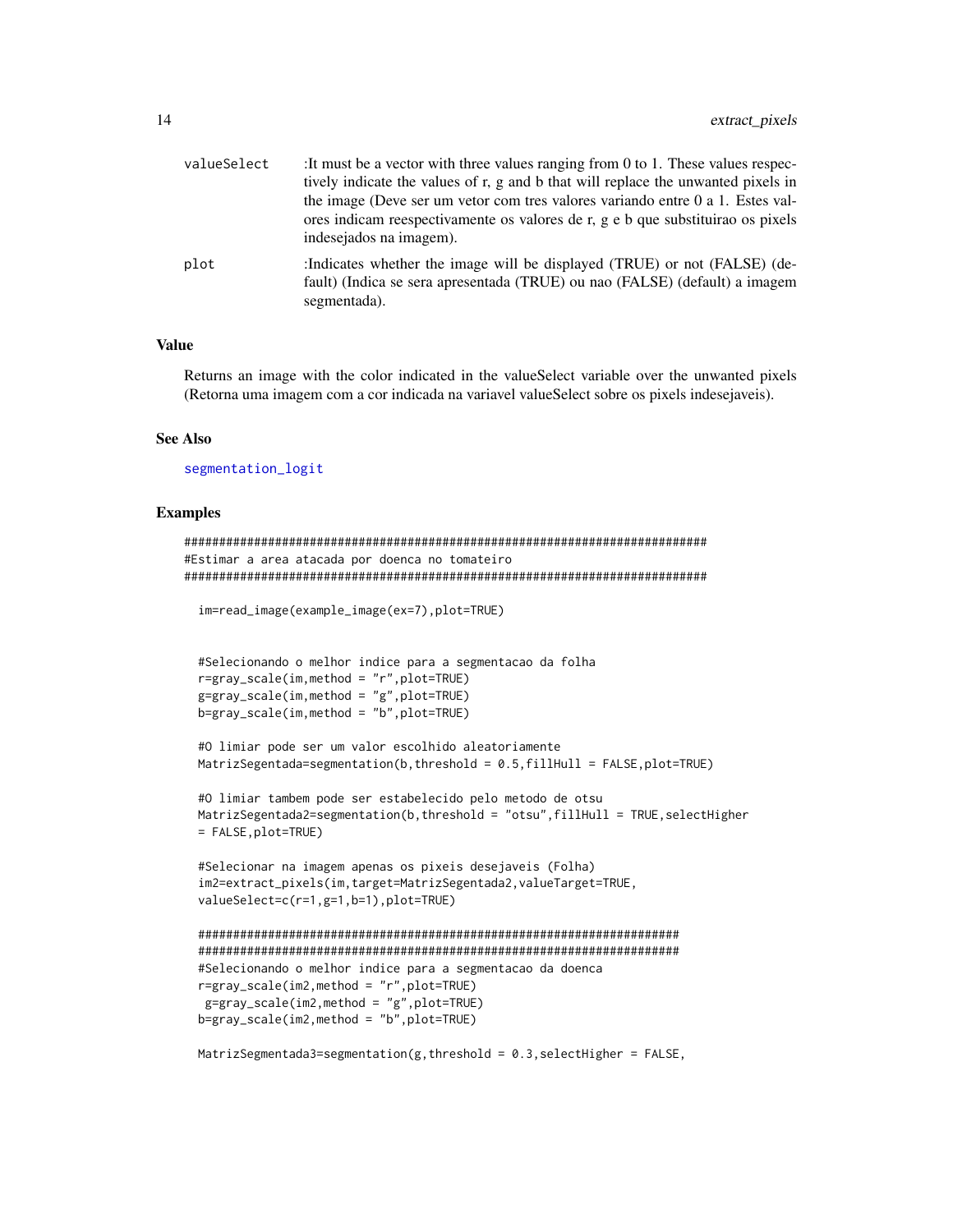# <span id="page-14-0"></span>getwd\_script 15

```
fillHull =TRUE,plot=TRUE)
#Como pode-se obsevar, a segmentacao por limiar nao e possivel. Entao vamos
#usar paletas de cores
folha=read_image(example_image(ex=8))
doenca=read_image(example_image(ex=9))
DoencaSeg=segmentation_logit(im,foreground = doenca,background =
folha,sample = 2000,fillHull = TRUE,TargetPixels =MatrizSegentada2==1
,plot=TRUE)
im3=mask_pixels(im2,TargetPixels=DoencaSeg==1)
 plot_image(im3)
ii=join_image(im,im3,plot=TRUE)
#Porcentagem da area lesionada.
100*(sum(DoencaSeg)/sum(MatrizSegentada2))
```
getwd\_script *Obter o diretorio onde esta o script. (Get the script directory.)*

# Description

Esta funcao retorna o edereco da pasta onde esta o scritp atual (This function returns the directory of current script ).

#### Usage

```
getwd_script()
```
<span id="page-14-1"></span>

| gray_scale | Function to get a grayscale image from a color image (Funcao para a |
|------------|---------------------------------------------------------------------|
|            | obtencao de uma imagem em escala de cinza a partir de uma imagem    |
|            | colorida)                                                           |

#### Description

Function to get a grayscale image from a color image (Esta funcao permite a obtencao de uma imagem em escala de cinza a partir de uma imagem colorida).

#### Usage

gray\_scale(im,method="r",plot=FALSE)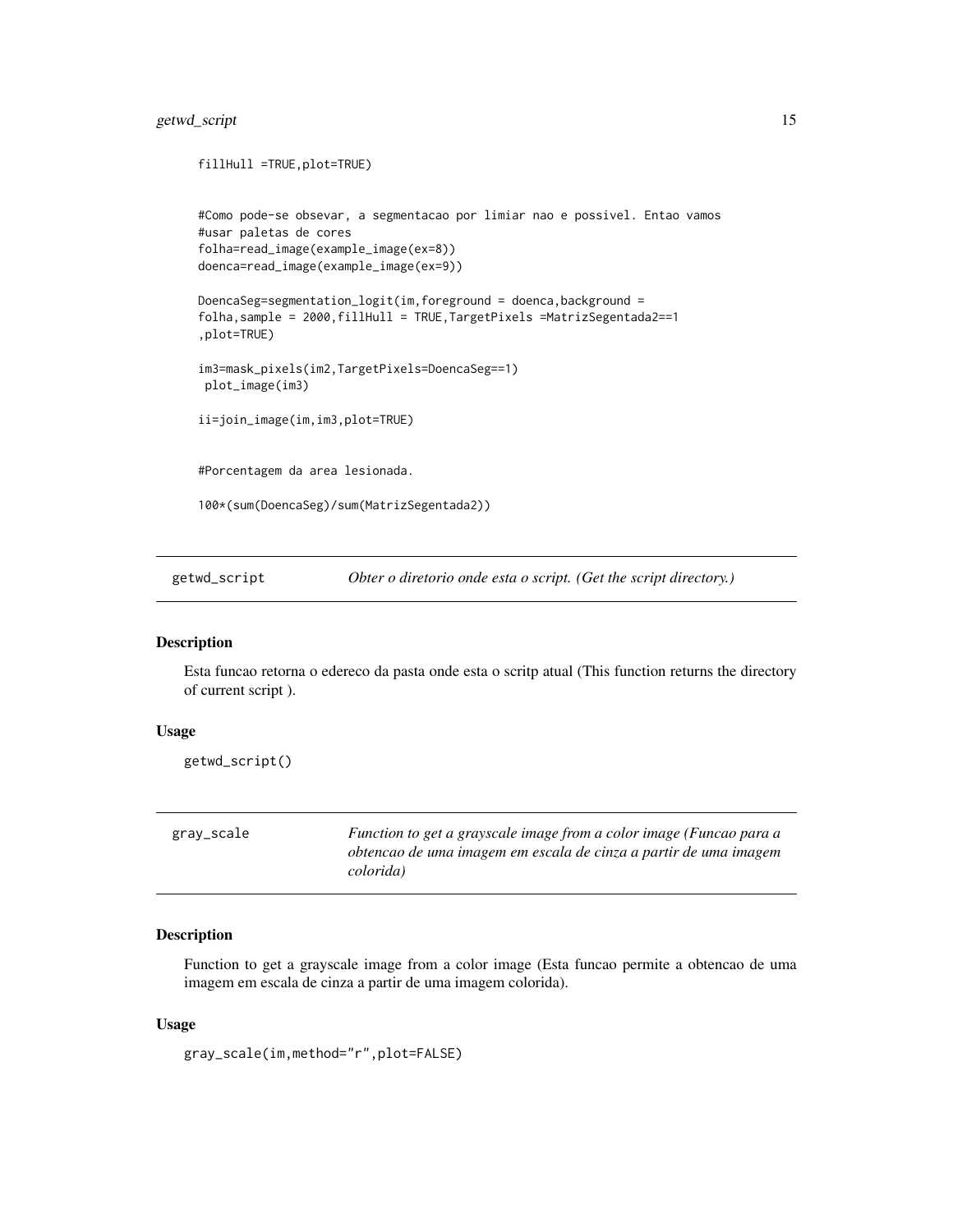# <span id="page-15-0"></span>Arguments

| im     | :This object must contain an image in EBImage format (Este objeto deve conter<br>uma imagem no formato do EBImage).                                                                                                                                                                                                                                                                                                                                                                                                                                                                                                                                                                                                                                                                                                                                                                                                                                                                                                                                                                                                |
|--------|--------------------------------------------------------------------------------------------------------------------------------------------------------------------------------------------------------------------------------------------------------------------------------------------------------------------------------------------------------------------------------------------------------------------------------------------------------------------------------------------------------------------------------------------------------------------------------------------------------------------------------------------------------------------------------------------------------------------------------------------------------------------------------------------------------------------------------------------------------------------------------------------------------------------------------------------------------------------------------------------------------------------------------------------------------------------------------------------------------------------|
| method | : Indicates the method for obtaining the gray scale (Este objeto indica o metodo<br>para a obtencao da escala de cinza).:<br>$'r'' =$ extrair a banda de vermelho<br>"g" = extrair a banda de verde<br>"b" = extrair a banda de azul<br>"rg" = considera a media da banda de vermelho e verde: $(r+g)/2$<br>"rb" = considera a media da banda de vermelho e azul: $(r+b)/2$<br>"gb" = considera a media da banda de verde e azul: $(g+b)/2$<br>"rgb" = considera a media das 3 bandas: $(r+g+b)/3$<br>$r/g''=r/g$<br>$'r/b''=r/b$<br>" $g/r$ "= $g/r$<br>" $g/b$ "= $g/b$<br>" $h/r$ " $=h/r$<br>" $b/g$ "= $b/g$<br>"S"=((R+G+B)-3*B)/(R+G+B) "BI"=sqrt((r^2+g^2+b^2)/3)<br>"BIM"=sqrt( $(2r+2g+2b)/3$ )<br>"SCI"= $(r-g)/(r+g)$<br>"GLI"= $(2g-r-b)/(2g+r+b)$<br>"HI"= $(2r-g-b)/(g-b)$<br>"NGRDI"= $(g-r)/(g+r)$<br>"SI"= $(r-b)/(r+b)$<br>"VARI"= $(g-r)/(g+r-b)$<br>"HUE"=atan(2(b-g-r)/30.5(g-r))<br>"MGVRI"= $(g^2-r^2)/(g^2+r^2)$<br>"GLI"= $(2g-r-b)/(2g+r+b)$<br>"MPRI"= $(g-r)/(g+r)$<br>"RGVBI"= $(g-(br))/(g^2(br))$<br>"ExG"= $(2 \times g-r-b)$<br>"VEG"= $(g/(g \land 0.66667 * b \land 0.66667))$ |

plot :This object must contain an image in EBImage format (Indica se sera apresentada (TRUE) ou nao (FALSE) (default) a imagem segmentada).

# Value

Returns an image with text over each object in the image (Retorna uma imagem com um texto sobreposto a cada objeto na imagem)

# See Also

[segmentation\\_logit](#page-41-1)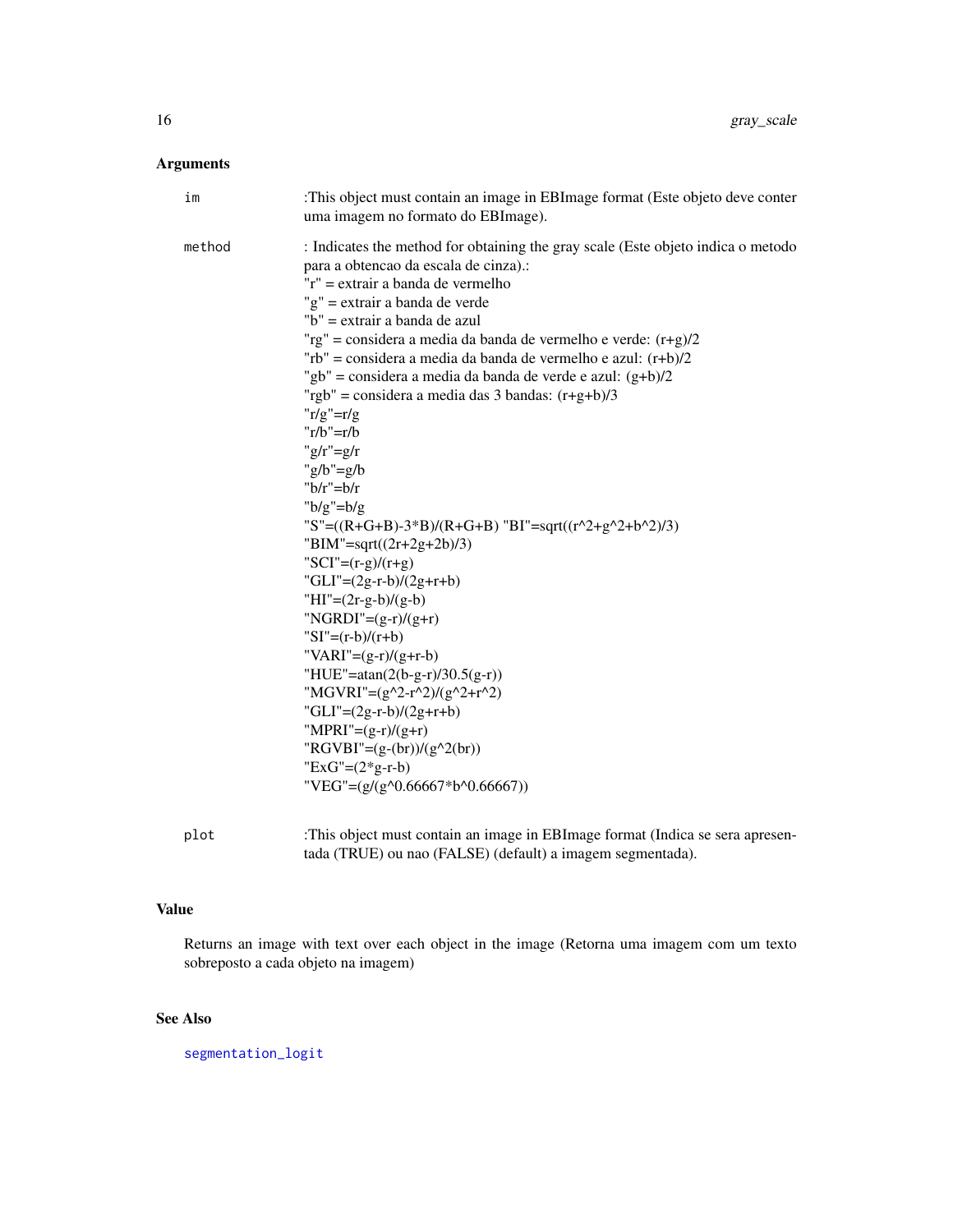# <span id="page-16-0"></span>histogram\_image 17

# Examples

```
#Carregar imagem de exemplo
im=read_image(example_image(2))
##mostrar imagem
plot_image(im)
#Extraindo as camadas R, G e B
r=gray_scale(im,method = "r",plot=TRUE)
g=gray_scale(im,method = "g",plot=TRUE)
b=gray_scale(im,method = "b",plot=TRUE)
```

| histogram_image | Create a histogram from image bands (Criar um histrograma a partir |
|-----------------|--------------------------------------------------------------------|
|                 | das bandas das imagens)                                            |

# Description

This function allows you to create histograms from the bands of the images (Esta funcao permite criar histogramas a partir das bandas das imagens).

#### Usage

histogram\_image(im,layout=1)

# Arguments

| īm     | : Este objeto deve conter uma imagem (This object must contain an image).     |
|--------|-------------------------------------------------------------------------------|
| lavout | : Valor numerico variando entre 1 e 3 para se ter diferentes layouts (Numeric |
|        | value ranging between 1 and 3 to have different layouts).                     |

# Value

Retorna histogramas a partir das bandas (Return histograms from the bands of the images).

#### See Also

[segmentation\\_logit](#page-41-1)

```
end=example_image(6)
im=read_image(end,plot=TRUE)
histogram_image(im,layout = 1)
histogram_image(im,layout = 2)
histogram_image(im,layout = 3)
```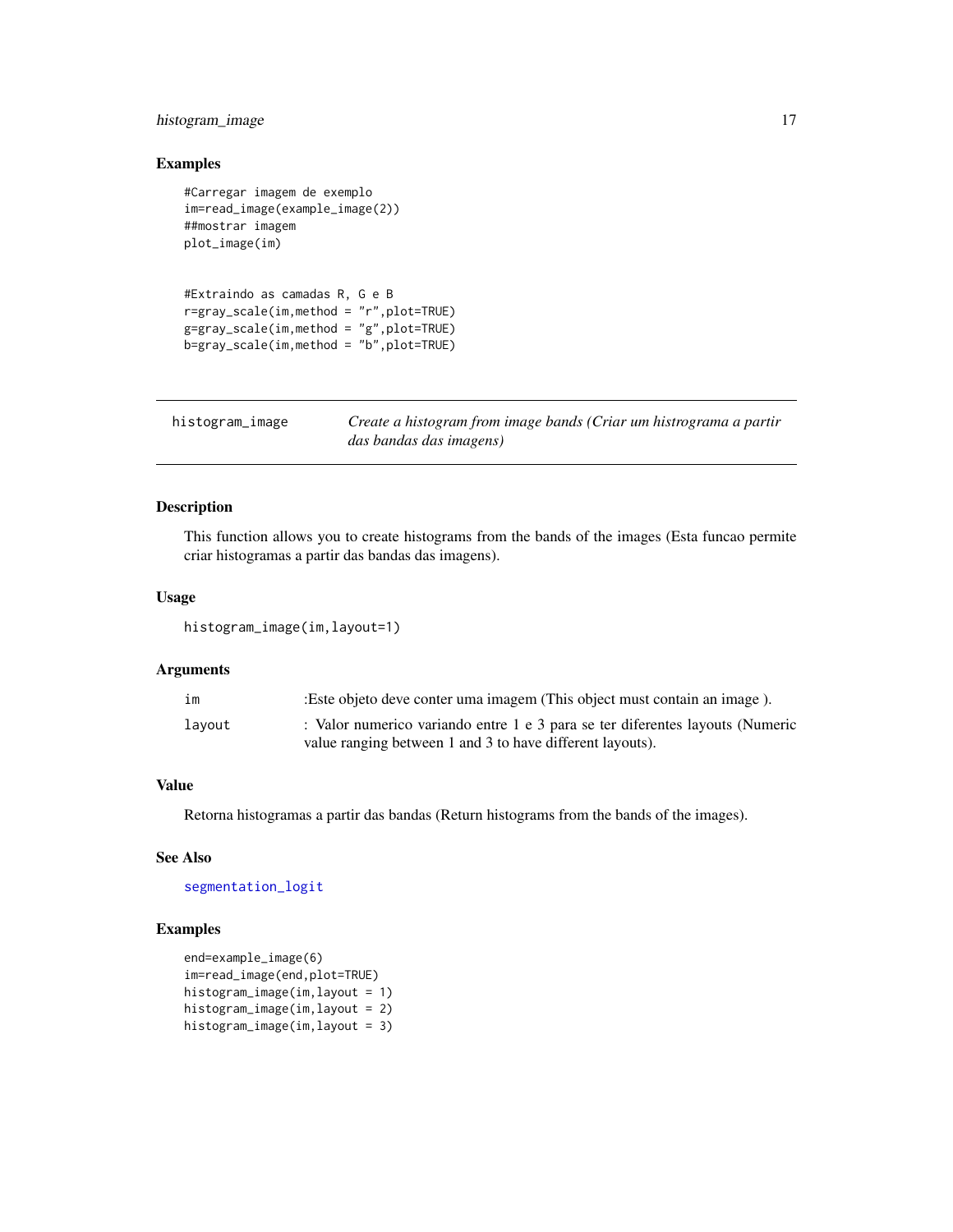<span id="page-17-0"></span>

# Description

This function create vegetation indices (Esta funcao cria indices de vegetacao).

#### Usage

index\_bands(index="NDVI",red=NULL,nir=NULL,normalize=TRUE)

# Arguments

| index     | :Vegetation index to be estimated, default="NDVI" (Indice de vegetacao a ser<br>estimado, default="NDVI").                                                          |
|-----------|---------------------------------------------------------------------------------------------------------------------------------------------------------------------|
| red       | :Matrix with the red band (Matriz com a banda de vermelho).                                                                                                         |
| nir       | :Matrix with the nir band (Matriz com a banda nir).                                                                                                                 |
| normalize | :Logical value, if TRUE, the result will be normalized to vary between 0 and 1<br>(Valor logico, se for TRUE o resultado sera normatizado para variar entre 0 e 1). |

#### Value

Return images size (Retorna o tamanho das imagens).

#### Author(s)

Alcinei Mistico Azevedo (Instituto de ciencias agrarias da UFMG)

# See Also

[gray\\_scale](#page-14-1) , [read\\_image](#page-36-1)

<span id="page-17-1"></span>info\_image *Image information (Informacoes sobre as imagens).*

# Description

This function returns information about the image (Esta funcao retorna informacoes sobre a imagem).

#### Usage

info\_image(im)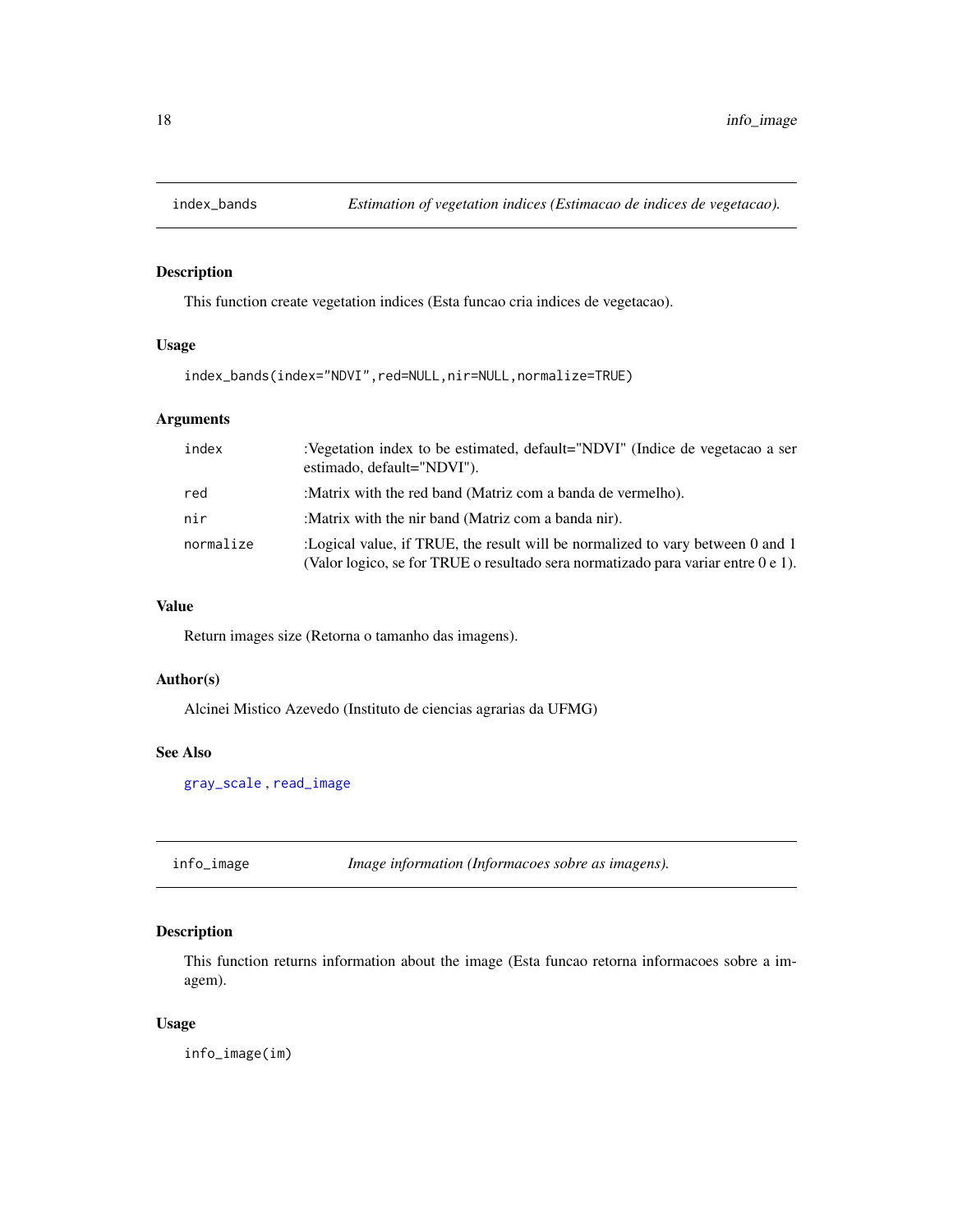# <span id="page-18-0"></span>join\_bands 19

#### Arguments

im :Object containing an image (Objeto contendo a uma imagem).

#### Value

Importa uma imagem.

#### Author(s)

Alcinei Mistico Azevedo (Instituto de ciencias agrarias da UFMG)

#### See Also

[crop\\_image](#page-6-1) , [edit\\_image](#page-8-1)

#### Examples

```
#Carregar imagem de exemplo
im=read_image(example_image(1),plot=TRUE)
```

| join_bands | Function to compare image sizes (Funcao para comparar os tamanhos |
|------------|-------------------------------------------------------------------|
|            | das imagens).                                                     |

# Description

This function compares the size of images (Esta funcao compara o tamanho das imagens).

#### Usage

```
join_bands(imgs=NULL,filesnames=NULL,path = NULL)
```
#### Arguments

| ımgs       | : List object containing the images (Objeto do tipo lista contendo as imagens). |
|------------|---------------------------------------------------------------------------------|
| filesnames | : Images names (Nomes das imagens).                                             |
| path       | :Path files (Endereco das pastas).                                              |

#### Value

Return images size (Retorna o tamanho das imagens).

#### Author(s)

Alcinei Mistico Azevedo (Instituto de ciencias agrarias da UFMG)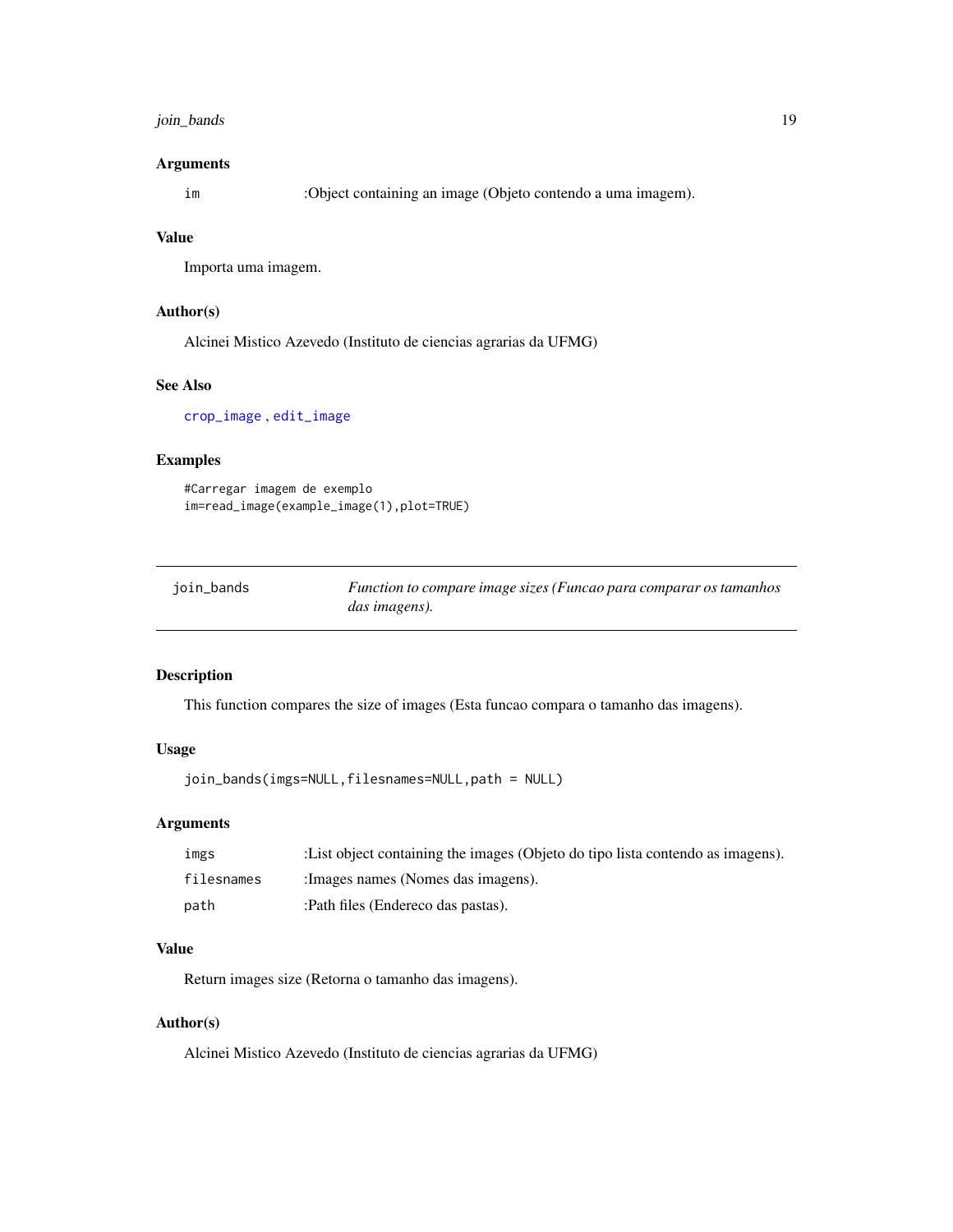# See Also

[info\\_image](#page-17-1) , [read\\_image](#page-36-1)

# Examples

```
#Carregando imagens de exemplo
im1=read_image(example_image(2),plot=TRUE)
r=gray_scale(im = im1,method = "r")
g=gray_scale(im = im1,method = "g")
b=gray\_scale(im = im1, method = "b")im2=join_bands(imgs = list(r,g,b))
plot_image(im2)
```
<span id="page-19-1"></span>

join\_image *Join images(Juntar imagens)*

# Description

This function joins images by placing them side by side (Esta funcao junta imagens colocando uma do lado da outra).

#### Usage

join\_image(im1=NULL,im2=NULL,im3=NULL,im4=NULL,im5=NULL,bk=c(1,1,1), ncol=NULL,plot=TRUE)

| im1  | :Object containing an array, image in EBI mage format or list of images (Objeto<br>contendo um array, imagem, ou lista de imagens no formato do EBImage).                |
|------|--------------------------------------------------------------------------------------------------------------------------------------------------------------------------|
| im2  | :Object containing an array, image in EBI mage format or list of images (Objeto)<br>contendo um array, imagem, ou lista de imagens no formato do EBI mage).              |
| im3  | :Object containing an array, image in EBI mage format or list of images (Objeto)<br>contendo um array, imagem, ou lista de imagens no formato do EBI mage).              |
| im4  | :Object containing an array, image in EBI mage format or list of images (Objeto<br>contendo um array, imagem, ou lista de imagens no formato do EBI mage).               |
| im5  | :Object containing an array, image in EBI mage format or list of images (Objeto<br>contendo um array, imagem, ou lista de imagens no formato do EBImage).                |
| bk   | :Vector white rgb values for background (Vetor contendo os valores de rgb que<br>serao considerados no background)                                                       |
| ncol | :Number of columns where images will appear in the chart (Numero de colunas<br>em que as imagens aparecerao no grafico)                                                  |
| plot | :Indicates whether the image will be displayed (TRUE) or not (FALSE) (de-<br>fault) (Indica se sera apresentada (TRUE) ou nao (FALSE) (default) a imagem<br>segmentada). |

<span id="page-19-0"></span>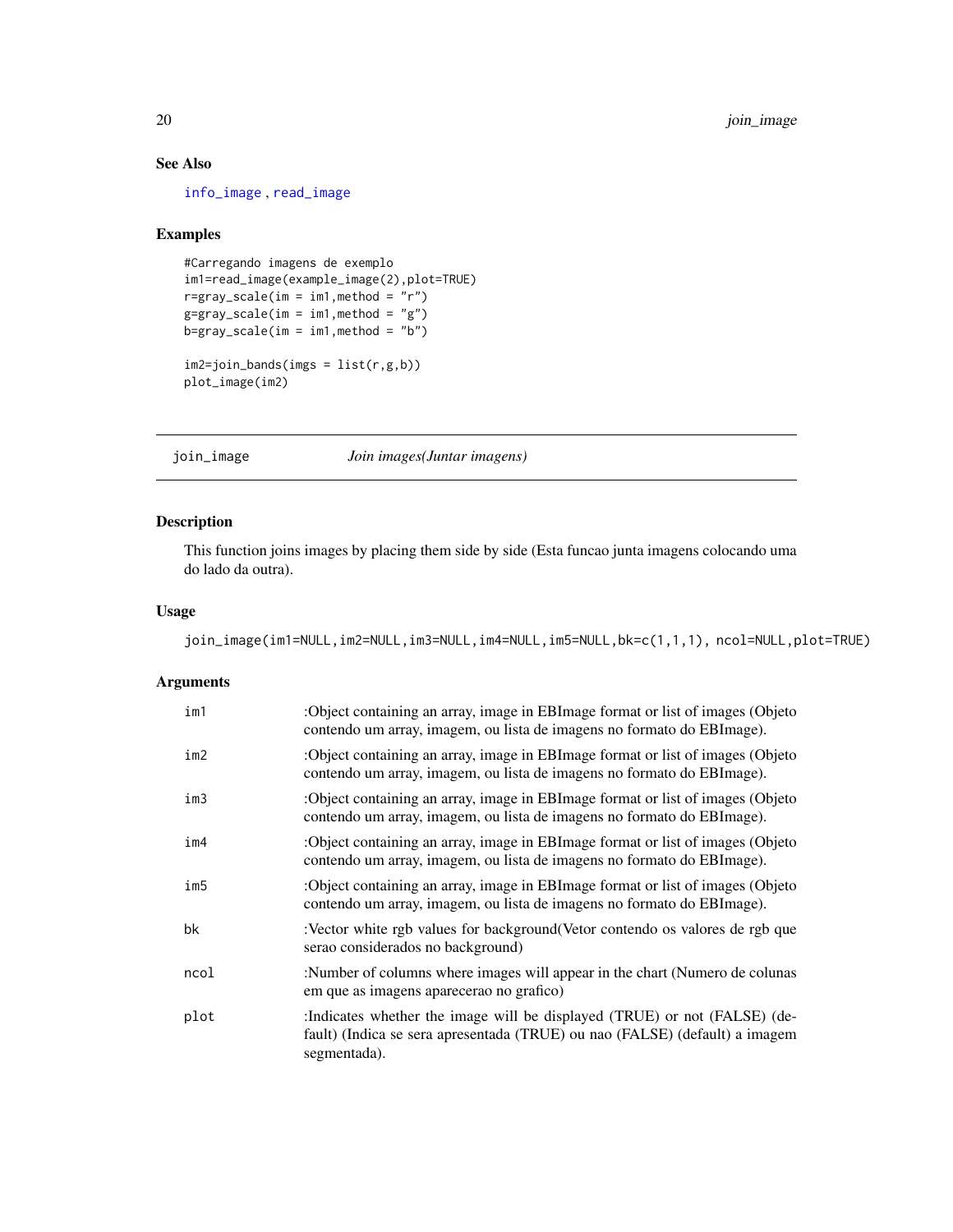<span id="page-20-0"></span>join\_image 21

# Value

Return multiple images joined (Retorna a uniao de varias imagens).

#### Author(s)

Alcinei Mistico Azevedo (Instituto de ciencias agrarias da UFMG)

# See Also

[crop\\_image](#page-6-1), [edit\\_image](#page-8-1)

```
im1=read_image(example_image(2),plot=TRUE)
```

```
##Aumentar brilho
im2=edit_image(im1,brightness = 0.1)
```

```
#Aumentar contraste
im3=edit_image(im1,contrast = 1.2)
```

```
#Aumentar gamma
im4=edit\_image(im1,gamma = 1.1)
```

```
#Alterando brilho, contraste e gamma
im5=edit\_image(im3, brightness = 0.1, contrast = 1.7,gamma = 1.2)
```

```
#Juntando imagens em um objeto raster e plotando
join_image(im1,im2,im3,im4,im5)
```

```
#Juntando imagens em um objeto raster e plotando com uma lista
List1=list(im1,im2,im3,im4,im5)
join_image(List1)
```

```
im1b=read_image(example_image(7),plot=TRUE)
```

```
##Aumentar brilho
im2b=edit_image(im1b,brightness = 0.1)
```

```
#Aumentar contraste
im3b=edit_image(im1b,contrast = 1.2)
```

```
#Aumentar gamma
im4b=edit_image(im1b,gamma = 1.1)
```

```
#Alterando brilho, contraste e gamma
im5b=edit\_image(im3b, brightness = 0.1, contrast = 1.7,gamma = 1.2)
```

```
#Juntando imagens em um objeto raster e plotando
```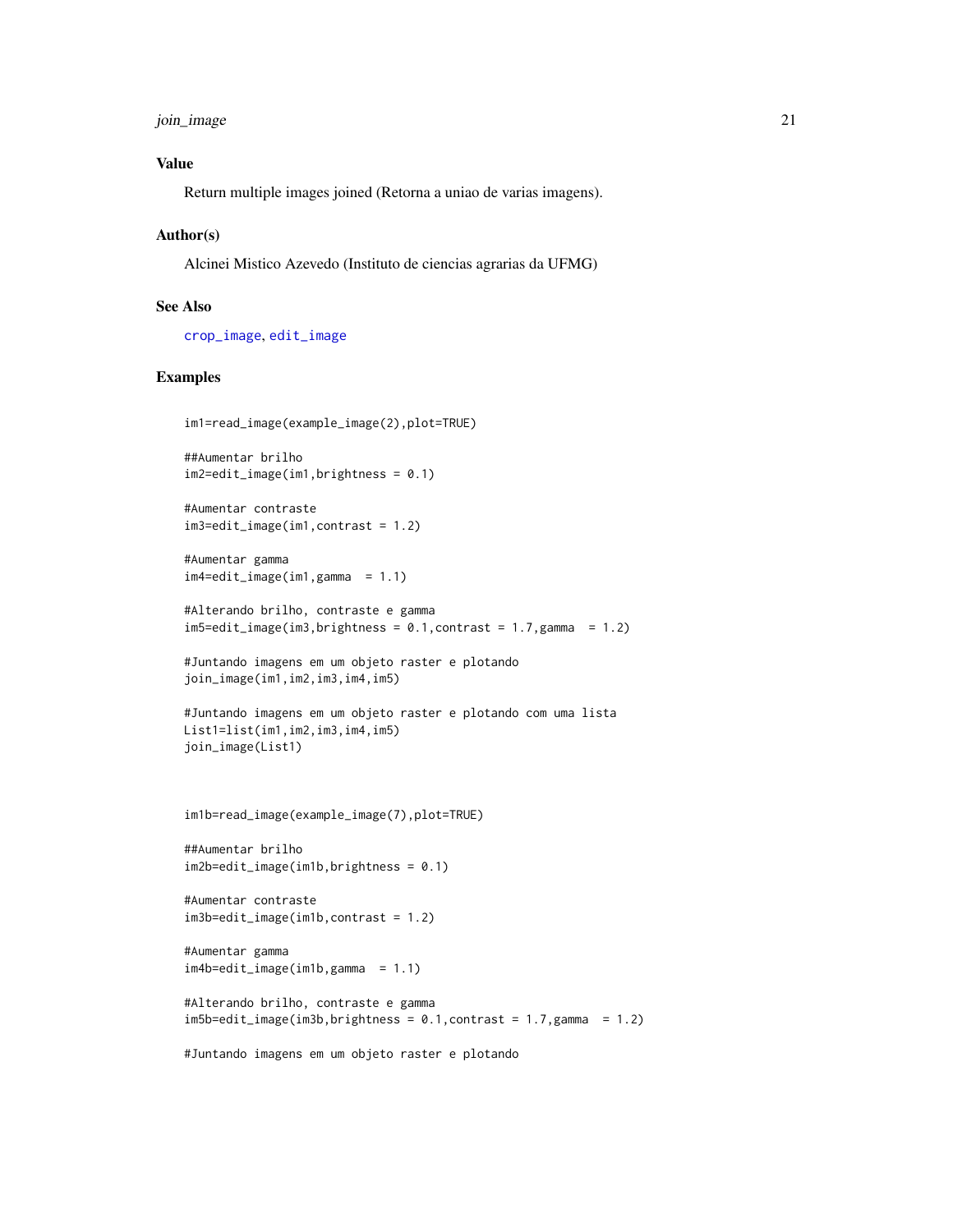```
join_image(im1b,im2b,im3b,im4b,im5b)
#Juntando imagens em um objeto raster e plotando com uma lista
List2=list(im1b,im2b,im3b,im4b,im5b)
join_image(List2)
#Juntando imagens presentes em duas listas
join_image(List1,List2)
```
linearize\_image *Image linearization (Linearizacao da imagem).*

#### Description

This function linearize matrix image (Esta funcao lineariza a imagem).

#### Usage

```
linearize_image(im,exclude=FALSE)
```
#### Arguments

| im      | : Image object (Imagem com o objeto).                                            |
|---------|----------------------------------------------------------------------------------|
| exclude | :Logical value, if TRUE, pixels with zero will be excluded (Valor logico, se for |
|         | TRUE o valor zero sera excluido da matriz).                                      |

# Value

Return images size (Retorna o tamanho das imagens).

# Author(s)

Alcinei Mistico Azevedo (Instituto de ciencias agrarias da UFMG)

# See Also

[gray\\_scale](#page-14-1) , [read\\_image](#page-36-1)

```
im1=read_image(example_image(2),plot=TRUE)
B=gray\_scale(im = im1, method = "b", plot=TRUE)plot_image(B,col=3)
m=segmentation(B,treshold =0.38,selectHigher = FALSE,fillHull =TRUE,plot = TRUE )
Lin1=linearize_image(im =im1)
head(Lin1)
info_image(Lin1)
```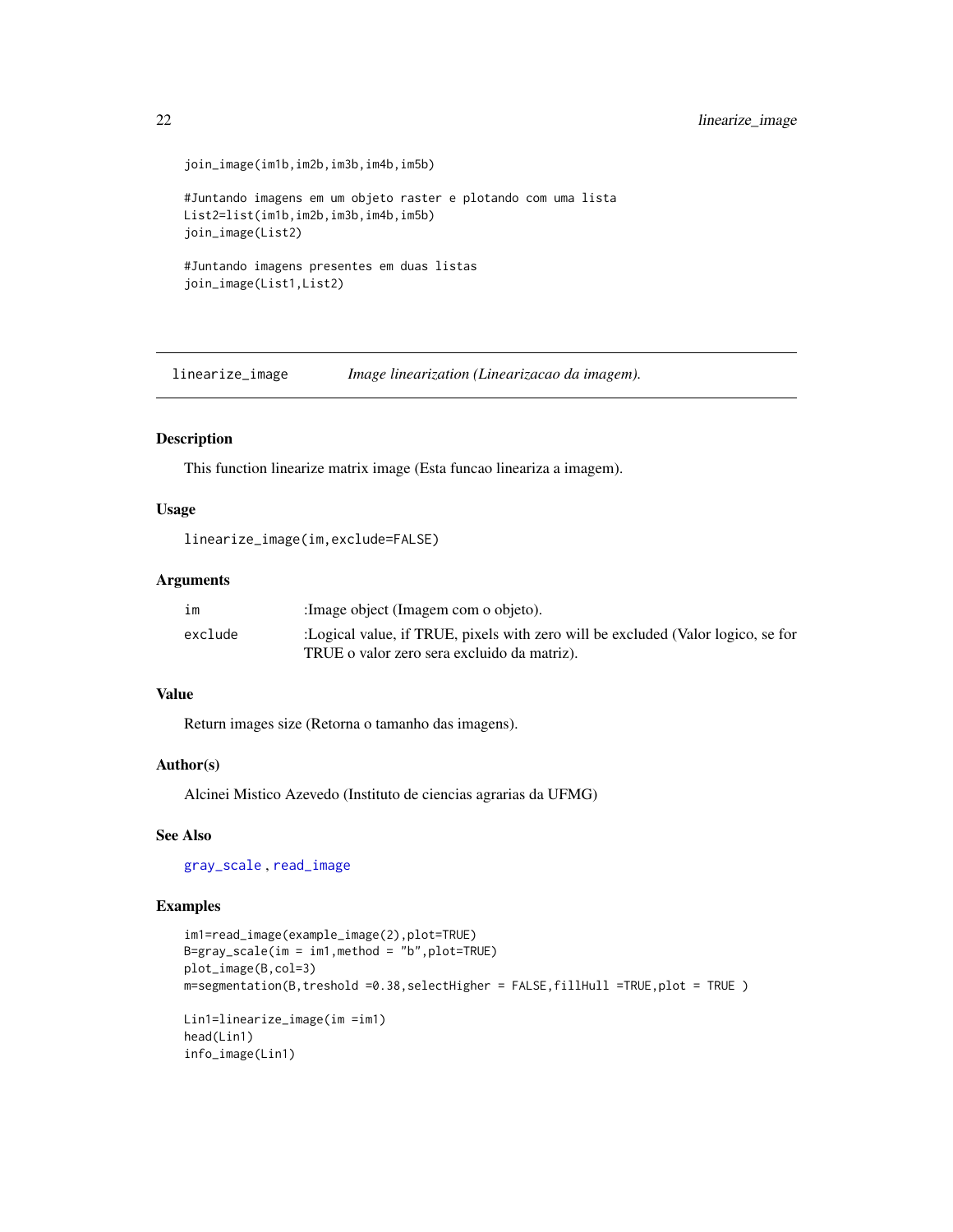# <span id="page-22-0"></span>mask\_pixels 23

```
Lin2=linearize_image(im=m)
head(Lin2)
info_image(Lin2)
Lin3=linearize_image(im=m,exclude = TRUE)
head(Lin3)
info_image(Lin3)
```
<span id="page-22-1"></span>

| mask_pixels | Creates a mask over the background or foreground (Cria uma mascara |
|-------------|--------------------------------------------------------------------|
|             | sobre o background ou foreground)                                  |

# Description

Esta funcao permite criar mascara sobre os pixels correspondentes ao background ou foreground

# Usage

```
mask_pixels(im,TargetPixels,TargetPixels2=NULL,col.TargetPixels="rand",
Contour=FALSE, plot=FALSE)
```
# Arguments

| im               | :Este objeto deve conter uma imagem no formato do EBI mage.                                                                                                                                           |
|------------------|-------------------------------------------------------------------------------------------------------------------------------------------------------------------------------------------------------|
| TargetPixels     | : Este objeto deve ser uma matriz binaria ou uma lista com varias matrizes. Em<br>cada matriz deve conter os valores 0 (pixels do background) ou 1 (pixels do<br>foreground).                         |
| TargetPixels2    | : Este objeto deve ser uma matriz binaria ou uma lista com varias matrizes. Em<br>cada matriz deve conter os valores 0 (pixels do background) ou 1 (pixels do<br>foreground).                         |
| col.TargetPixels |                                                                                                                                                                                                       |
|                  | : Se for a palavra "rand" serao valores escolhidos para cada matriz. Pode<br>tambem ser um vetor contendo os nomes das cores. Neste caso, o tamanho<br>de vetor deve ser igual ao numero de matrizes. |
| Contour          | Valor logico. Se for FALSE (default) sera a parte de interesse sera preenchida.<br>Se for TRUE a area de interesse sera contornada.                                                                   |
| plot             | :Indica se sera apresentada (TRUE) ou nao (FALSE) (default) a imagem seg-<br>mentada.                                                                                                                 |

#### Value

Retorna uma imagem com uma mascara sobre os pixels selecionados.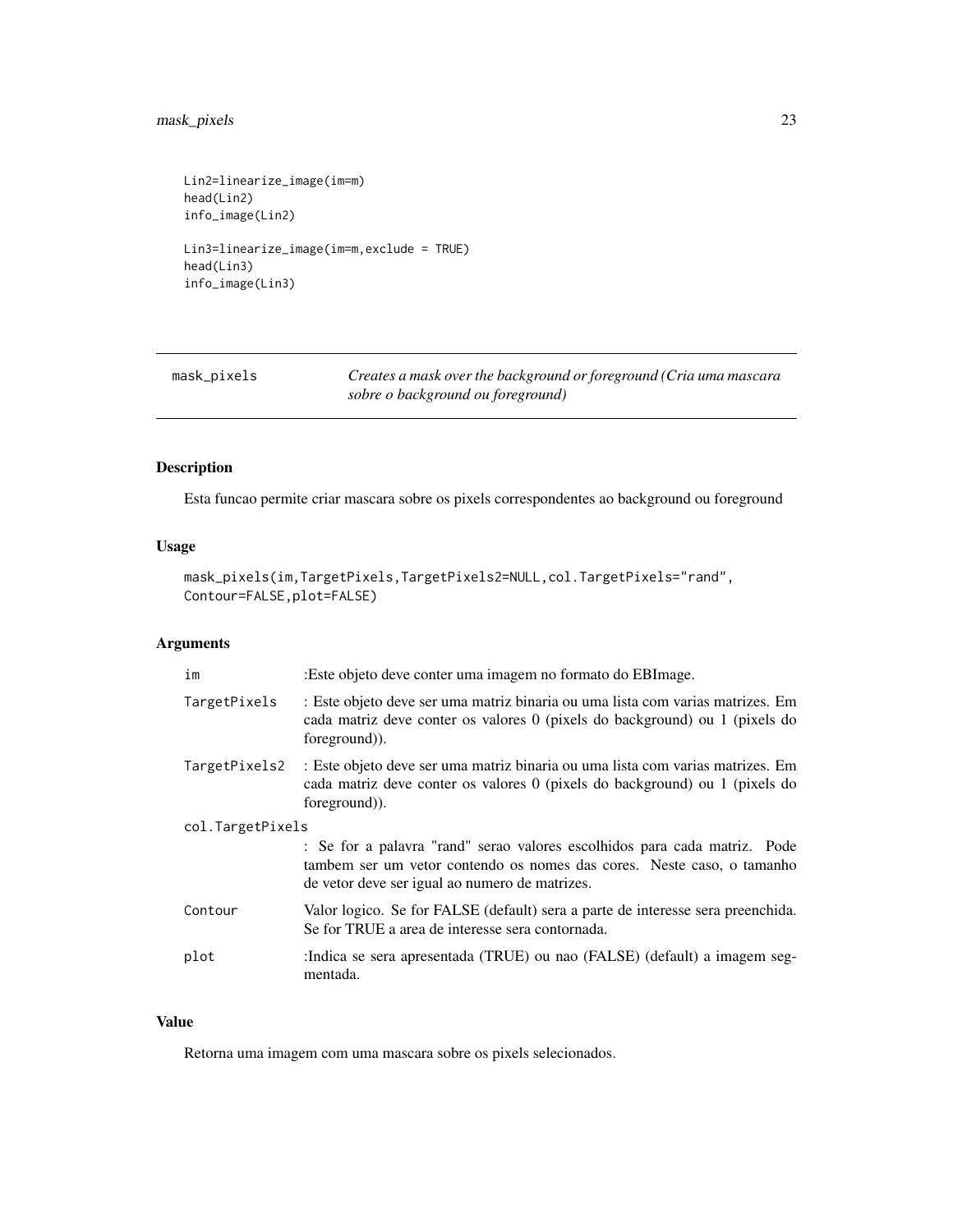```
###########################################################################
#Estimar a area atacada por doenca no tomateiro
###########################################################################
 im=read_image(example_image(ex=7))
 plot_image(im)
 #Selecionando o melhor indice para a segmentacao da folha
 r=gray_scale(im,method = "r",plot=TRUE)
 g=gray_scale(im,method = "g",plot=TRUE)
 b=gray_scale(im,method = "b",plot=TRUE)
 #O limiar pode ser um valor escolhido aleatoriamente
 MatrizSegentada=segmentation(b,threshold = 0.5,fillHull = FALSE,plot=TRUE)
 #O limiar tambem pode ser estabelecido pelo metodo de otsu
 MatrizSegentada2=segmentation(b,threshold = "otsu",fillHull = TRUE
  ,selectHigher= FALSE, plot=TRUE)
 #Selecionar na imagem apenas os pixeis desejaveis (Folha)
 im2=extract_pixels(im,target=MatrizSegentada2,valueTarget=TRUE,
 valueSelect=c(r=1,g=1,b=1),plot=TRUE)
 ################################################################
 #Selecionando o melhor indice para a segmentacao da doenca
 r=gray_scale(im2,method = "r",plot=TRUE)
 g=gray_scale(im2,method = "g",plot=TRUE)
 b=gray_scale(im2,method = "b",plot=TRUE)
 MatrizSegmentada3=segmentation(g,threshold = 0.3, selectHigher = FALSE,
 fillHull =TRUE,plot=TRUE)
 #Como pode-se obsevar, a segmentacao por limiar nao e possivel. Entao vamos
 #usar paletas de cores
 folha=read_image(example_image(ex=8))
 doenca=read_image(example_image(ex=9))
 DoencaSeg=segmentation_logit(im,foreground = doenca,background =
 folha,sample = 2000,fillHull = TRUE,TargetPixels =MatrizSegentada2==1
  ,plot=TRUE)
 im3=mask_pixels(im2,TargetPixels=DoencaSeg==1)
  plot_image(im3)
 ii=join_image(im,im3,plot=TRUE)
 #Porcentagem da area lesionada.
```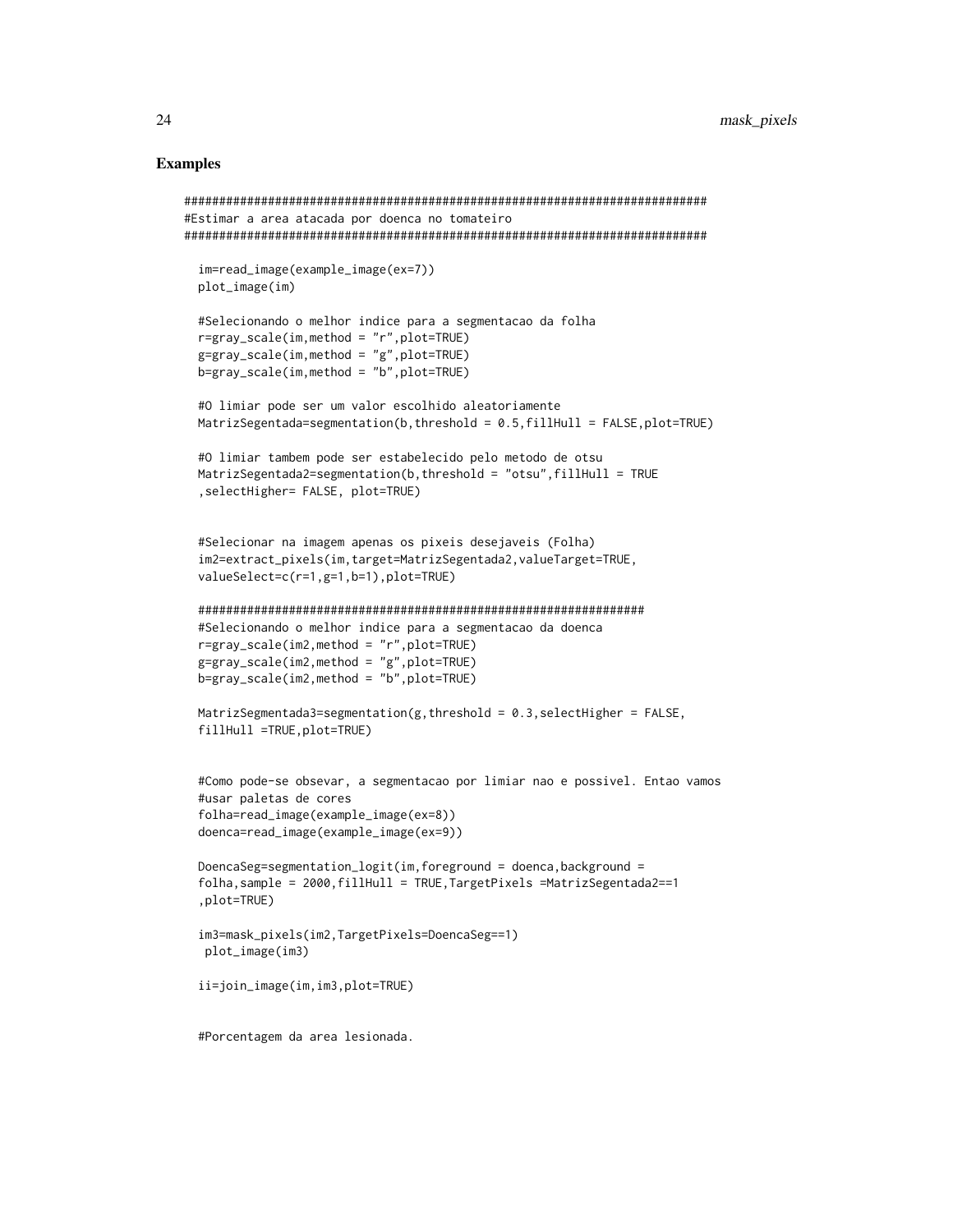# <span id="page-24-0"></span>measure\_image 25

100\*(sum(DoencaSeg)/sum(MatrizSegentada2))

| measure_image | Function to obtain measurements associated with objects in binary im- |
|---------------|-----------------------------------------------------------------------|
|               | ages (Funcao para obter medidas associadas aos objetos em imagens     |
|               | binarias).                                                            |

# Description

Esta funcao possibilita a obtencao de medidas associadas aos objetos em imagens binarias.

# Usage

measure\_image(img,noise=0,id=NULL,length= NULL,width =NULL, splitConnected=FALSE, tolerance =  $1$ , ext =  $1$ , plot= TRUE)

# Arguments

| img            | :Este objeto deve ser obrigatoriamente uma matriz binaria, contendo os valores<br>$0$ (pixels do background) e 1 (pixels do foreground)).                                                                                                                                                                                                                                                                                                                     |
|----------------|---------------------------------------------------------------------------------------------------------------------------------------------------------------------------------------------------------------------------------------------------------------------------------------------------------------------------------------------------------------------------------------------------------------------------------------------------------------|
| noise          | : E o numero de pixeis a partir do qual a funcao nao considerara como ruido.                                                                                                                                                                                                                                                                                                                                                                                  |
| id             | :Se igual a NULL (default) nao sera feita a conversao de pixels para centimetros.<br>Se houver algum objeto de referencia na imagem com area conhecida, deve-se<br>colocar o numero referente a este objeto. Se o tamanho da imagem em centimet-<br>ros for conhecida, pode-se colocar para este argumento a palavra "all".                                                                                                                                   |
| length         | :Comprimento do objeto de referencia ou da imagem em centimetros.                                                                                                                                                                                                                                                                                                                                                                                             |
| width          | :Altura do objeto de referencia ou da imagem em centimetros.                                                                                                                                                                                                                                                                                                                                                                                                  |
| splitConnected | :Variavel do tipo logico. Se TRUE objetos encostados serao considerados difer-<br>entes.                                                                                                                                                                                                                                                                                                                                                                      |
| tolerance      | The minimum height of the object in the units of image intensity between its<br>highest point (seed) and the point where it contacts another object (checked for<br>every contact pixel). If the height is smaller than the tolerance, the object will<br>be combined with one of its neighbors, which is the highest. Tolerance should<br>be chosen according to the range of x. Default value is 1, which is a reasonable<br>value if x comes from distmap. |
| ext            | Radius of the neighborhood in pixels for the detection of neighboring objects.<br>Higher value smoothes out small objects.                                                                                                                                                                                                                                                                                                                                    |
| plot           | Indica se sera apresentada (TRUE) ou nao (FALSE) (default) a imagem segmen-<br>tada                                                                                                                                                                                                                                                                                                                                                                           |

#### Value

Retorna as cordendas de cada objeto, sua area, perimetro, ...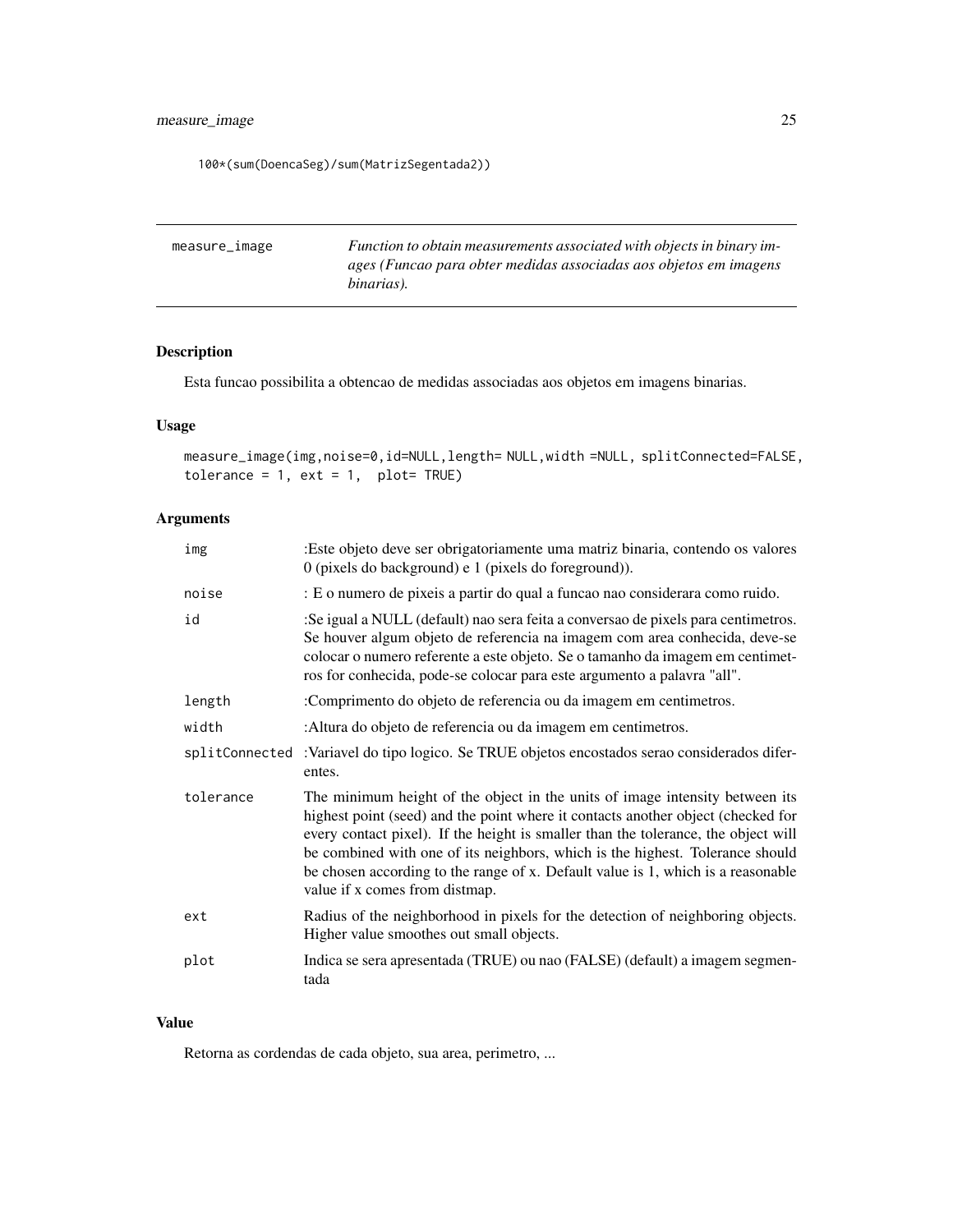# See Also

[segmentation\\_logit](#page-41-1)

```
############################################################################
#Obtendo o numero de ovos em uma folha
############################################################################
#Carregar imagem de exemplo
im=read_image(example_image(2))
##mostrar imagem
plot_image(im)
#Selecionando o melhor indice para a segmentacao da folha
r=gray_scale(im,method = "r",plot=TRUE)
g=gray_scale(im,method = "g",plot=TRUE)
b=gray_scale(im,method = "b",plot=TRUE)
#O canal azul possibilita maior contraste
#O limiar pode ser um valor escolhido aleatoriamente (por exemplo: 0.6)
MatrizSegmentada=segmentation(b, threshold = 0.40, fillHull = TRUE,
selectHigher = FALSE,plot=TRUE)
im2=extract_pixels(im,target =MatrizSegmentada,valueTarget =1,
valueSelect = c(0,0,0), plot=TRUE)
#Selecionando o melhor indice para a segmentacao dos ovos
r=gray_scale(im2,method = "r",plot=TRUE)
g=gray_scale(im2,method = "g",plot=TRUE)
b=gray_scale(im2,method = "b",plot=TRUE)
#O canal Azul proporciona melhor segmentacao
#O limiar pode ser um valor escolhido aleatoriamente (por exemplo: 0.6)
MatrizSegmentada2=segmentation(b,threshold = 0.60,fillHull = TRUE,
selectHigher = TRUE,plot = TRUE)
Medidas=measure_image(MatrizSegmentada2)
Medidas$ObjectNumber
#Ver a mascara sobre os ovos na foto
im3=mask_pixels(im,MatrizSegmentada2==1,plot=TRUE)
#############################################################
#Obtendo a area de folhas de acerola
##############################################################
```
<span id="page-25-0"></span>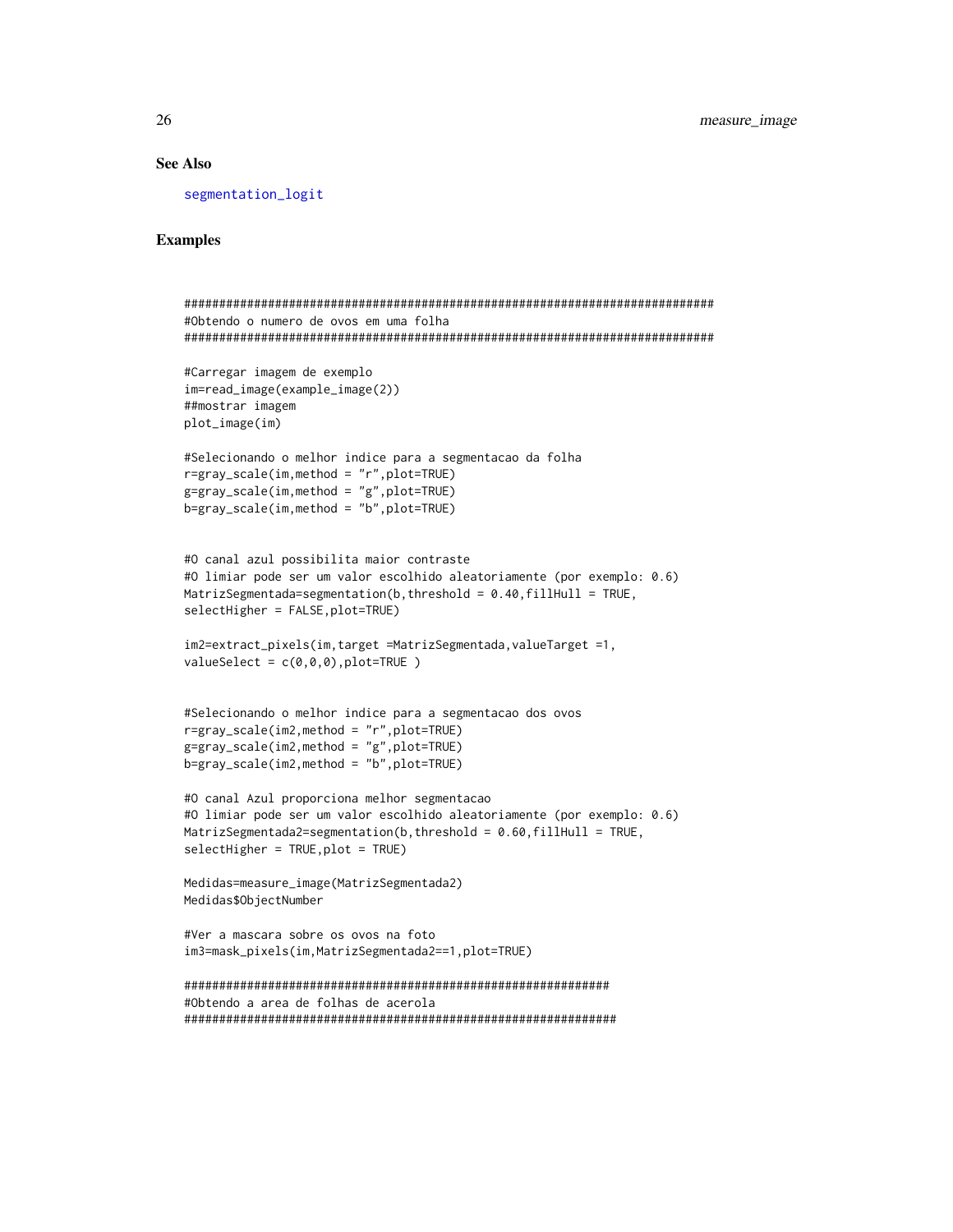#### measure\_image 27

```
#ativar pacote
library(EBImage)
library(ExpImage)
#Abrir imagem
im=read_image(example_image(3))
#Selecionando o melhor indice para a segmentacao
r=gray_scale(im,method ="r",plot=TRUE)
g=gray_scale(im,method = "g",plot=TRUE)
b=gray_scale(im,method ="b",plot=TRUE)
#A banda de azul foi a que melhor discriminou #O limiar pode ser um valor
#escolhido aleatoriamente (por exemplo: 0.6)
MatrizSegmentada=segmentation(b,threshold = 0.6,fillHull = FALSE,
selectHigher =FALSE,plot=TRUE)
#O limiar tambem pode ser estabelecido pelo metodo de otsu
MatrizSegmentada2=segmentation(b,threshold = "otsu",fillHull = TRUE,
selectHigher =FALSE, plot=TRUE)
#Obter medidas de cada objeto
medidas=measure_image(MatrizSegmentada2)
#ver o numero de objetos e medias medidas
medidas$ObjectNumber
#Obter medidas de cada objeto excluindo o ruido
medidas=measure_image(MatrizSegmentada2,noise = 1000) #numero de objetos
medidas$ObjectNumber
Estimativas=medidas$measures
#Plotar resultados das areas em pixel e salvar em um arquivo chamado "teste.jpg"
#plot_meansures(im,medidas$measures[,1],coordy=medidas$measures[,2],
#text=round(medidas$measures[,3],1),cex= 0.9,pathSave ="teste.jpg",
#col="blue" ,plot = TRUE)
plot_meansures(im,medidas$measures[,1],coordy=medidas$measures[,2],
text=round(medidas$measures[,3],2),cex = 0.9,col="blue" ,plot=TRUE)
##############################################################################
#Convertendo a area dos objetos para cm2
#Conhecendo o identificador do objeto de referencia
plot_meansures(im,medidas$measures[,1],coordy=medidas$measures[,2],
text=rownames(medidas$measures),cex= 0.9,
col="blue",plot=TRUE )
#como pode-se ver, o objeto de referencia e o de numero 30
# A area conhecida do objeto de referencia tem 8.5 x 5.5 cm.
#Isso nos leva a 46.75
medidas2=measure_image(MatrizSegmentada2,noise = 1000,id=30,
```

```
length= 8.5,width =5.5)
```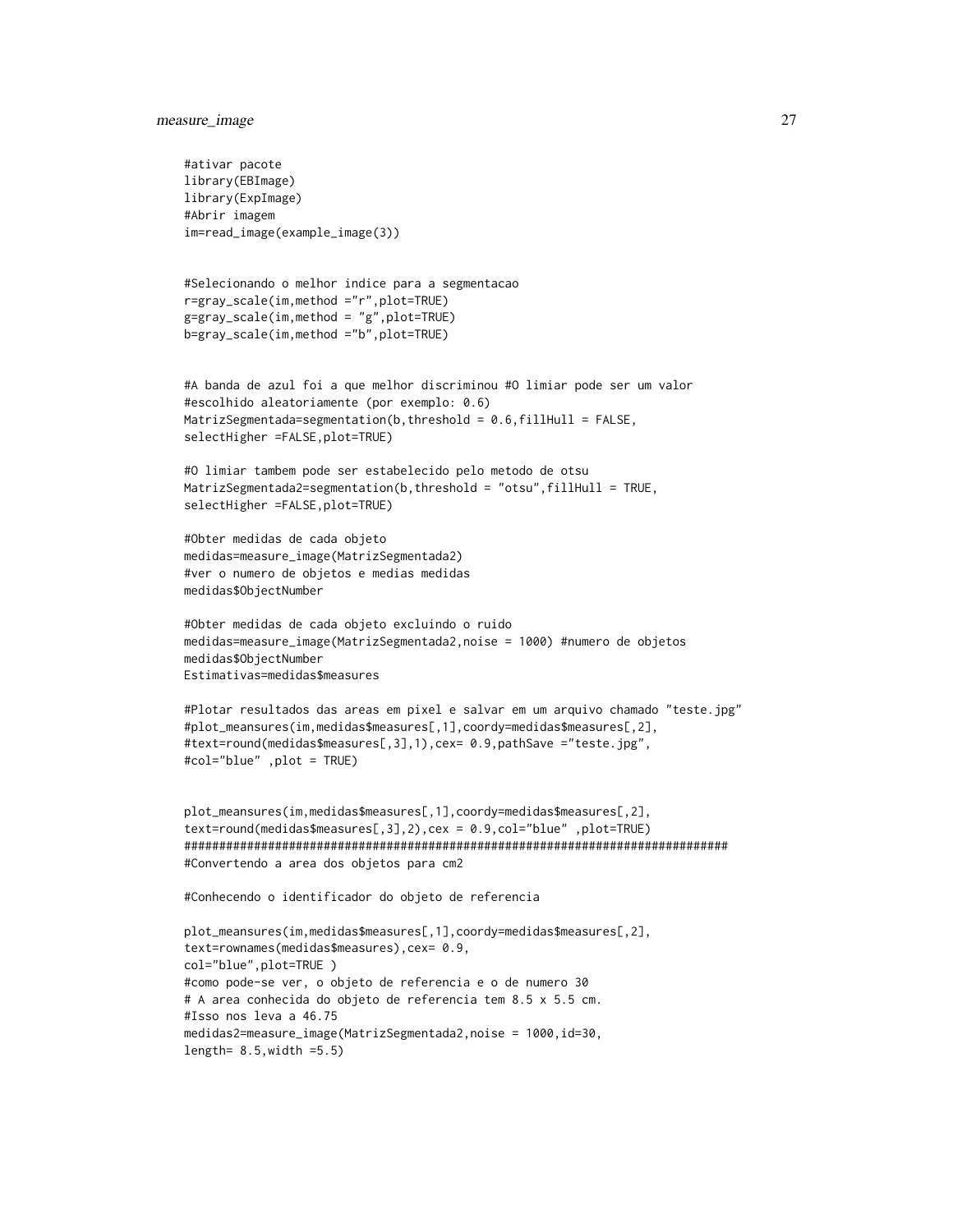```
medidas2
#Apresentando a area foliar em cm2 de sobre cada uma das folhas
plot_meansures(im,medidas2$measures[,1],coordy=medidas2$measures[,2],
text=round(medidas2$measures[,3],2),cex = 0.9,col="blue")
################################################################
#Obs.: O uso do objeto de referencia e util para a conversao em cm2 em
#situacoes que nao se conhece a area fotografada.
#Se soubermos exatamente qual e o tamanho da area escaneada (fotografada)
#podemos dispensar o uso do objeto de referencia.
#Convertendo a area em pixel para cm2 considerando a dimensao superficie
#escaneada.
# A dimensao da superficie escaneada tem 21*29.7 cm (dimensao de uma folha a4).
#Isso nos leva a 623.7 cm2
medidas3=measure_image(MatrizSegmentada2,noise = 1000,id="all",
length= 21,width =29.7)
medidas3
#Apresentando a area foliar de sobre cada uma das folhas
plot_meansures(im,medidas3$measures[,1],coordy=medidas3$measures[,2],
text=round(medidas3$measures[,3],2),cex = 0.9,col="blue",plot=TRUE)
```

| Normatiza | Normatiza a matriz para que os valores variem entre valores pre- |
|-----------|------------------------------------------------------------------|
|           | estabelecidos.                                                   |

#### Description

Esta funcao faz a padronizacao da matriz a fim de retirar a escala. Para isso, os valores das matrizes sao calculados a fim de variar entre um "LimiteInferior" e um "LimiteSuperior".

# Usage

Normatiza(DadosEntrada, DadosBase=NULL, LimiteInferior=0, LimiteSuperior=1,Metodo=1)

| DadosEntrada | Matriz contendo os dados sendo normatizados.                                                                                                                                                               |  |
|--------------|------------------------------------------------------------------------------------------------------------------------------------------------------------------------------------------------------------|--|
| DadosBase    | Matriz contendo o conjunto de dados referencia para a normatizacao. Se for<br>"NULL" essa matriz de referencia sera a propria matriz de entrada.                                                           |  |
|              | LimiteInferior Numero cujo menor valor devera corresponder.                                                                                                                                                |  |
|              | LimiteSuperior Numero cujo maior valor devera corresponder.                                                                                                                                                |  |
| Metodo       | indica a forma que a normatizacao sera feita. Pode receber o valor 1 ou 2:                                                                                                                                 |  |
|              | $\bullet$ 1 = A normatizacao sera feita considerando os dados de cada coluna indi-<br>vidualmente.<br>$\bullet$ 2 = A normatizacao sera feita considerando os dados de toda a matriz si-<br>multaneamente. |  |

<span id="page-27-0"></span>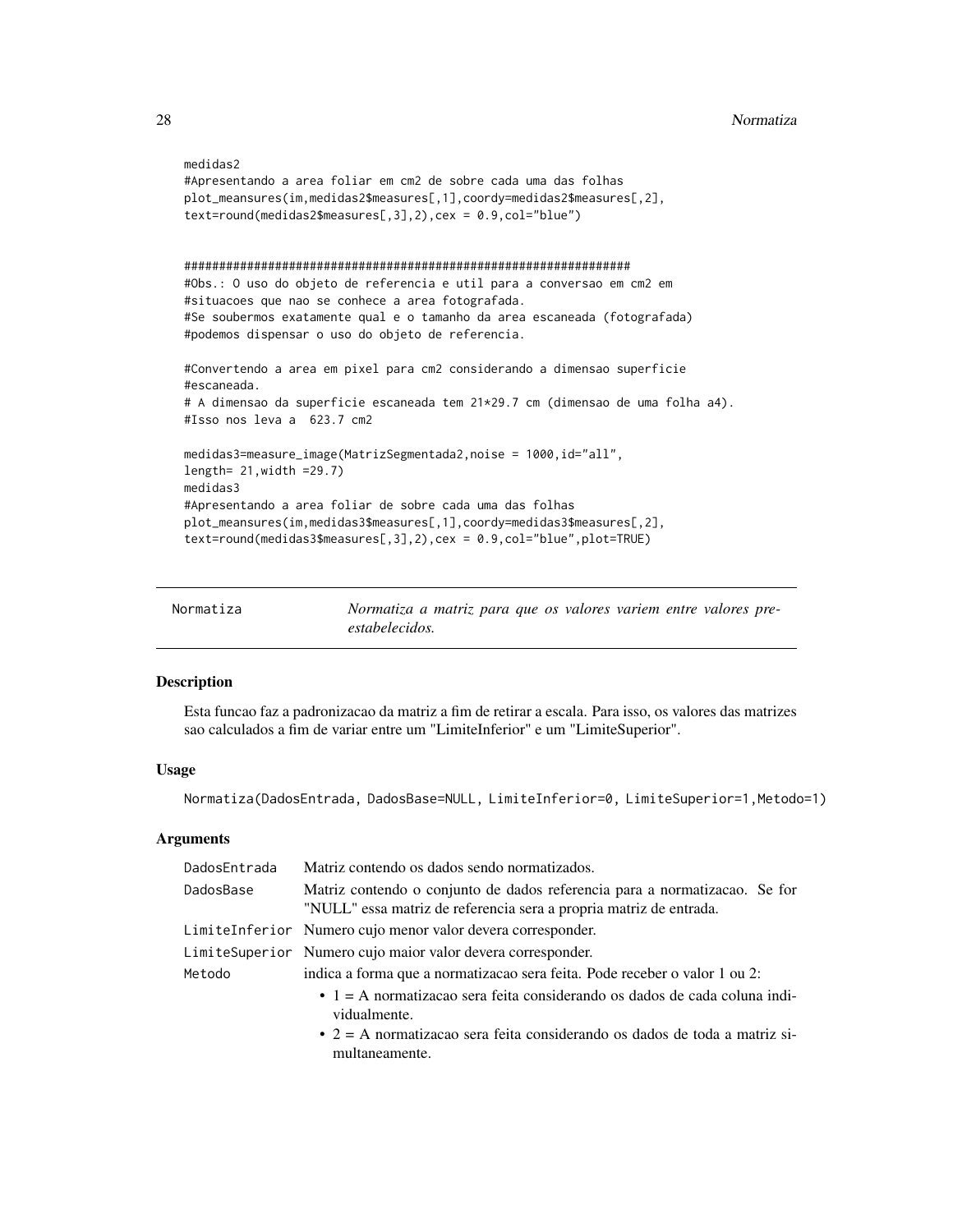# <span id="page-28-0"></span>pick\_color 29

#### Value

Retorna a matriz normatizada.

#### References

PlayList "Curso de Analise Multivariada": https://www.youtube.com/playlist?list=PLvth1ZcREyK72M3lFl7kBaHiVh5W53 CRUZ, C.D. and CARNEIRO, P.C.S. Modelos biometricos aplicados ao melhoramento genetico. 3nd Edition. Vicosa, UFV, v.2, 2014. 668p. (ISBN: 8572691510) FERREIRA, D.F. Estatistica Multivariada. (2018) 3ed. UFLA. 624p. (ISBN 13:978 8581270630) HAIR, J.F. Multivariate Data Analysis. (2016) 6ed. Pearson Prentice HalL. (ISBN 13:978 0138132637)

#### See Also

/code/linkgray\_scale/

#### Examples

```
end=example_image(2)
ima=read_image(end,plot=TRUE)
VARI=gray_scale(ima,method = "VARI",plot=TRUE)
VARIb=VARI*2-1
min(VARIb)
max(VARIb)
VARI2=Normatiza(VARIb,LimiteInferior=0, LimiteSuperior=1,Metodo=2)
min(VARI2)
max(VARI2)
```
<span id="page-28-1"></span>

| pick_color | Selecionar os valores de RGB em pixels (Selecting RGB values in pix- |
|------------|----------------------------------------------------------------------|
|            | $els$ ).                                                             |

# Description

Esta funcao retorna o valor de R, G e B no pixel selecionado. (This function returns the value of R, G and B at the selected pixel ).

#### Usage

```
pick_color(im, matrix = NULL)
```

| im     | Este objeto deve conter uma imagem no formato do EBI mage (This object must      |
|--------|----------------------------------------------------------------------------------|
|        | contain an image in EBI mage format).                                            |
| matrix | Deve ser uma matriz com 3 colunas correspondentes aos canais R, G e B. Os        |
|        | novos valores selecionados serao adicionados a essa matriz. (It must be a matrix |
|        | with 3 columns corresponding to the R, G and B channels. The new selected        |
|        | values will be added to this matrix).                                            |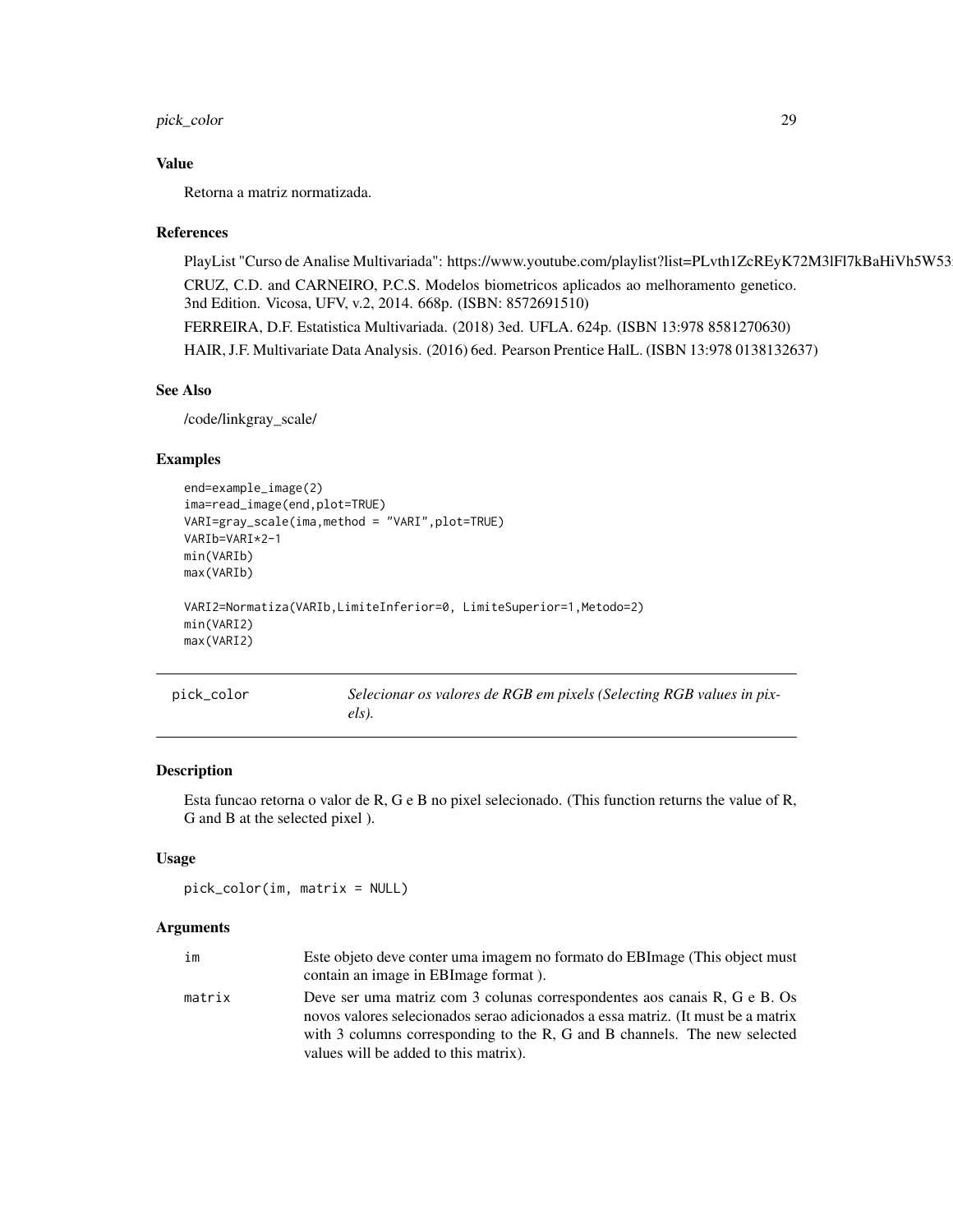<span id="page-29-0"></span>Esta funcao retorna o valor de R, G e B no pixel selecionado. (This function returns the value of R, G and B at the selected pixel ).

# Author(s)

Alcinei Mistico Azevedo (Instituto de ciencias agrarias da UFMG)

# See Also

[segmentation\\_logit](#page-41-1)

# Examples

```
## Not run:
#library(ExpImage)
#library(EBImage)
#Carregar imagem de exemplo
im=read_image(example_image(2),plot=TRUE)
pick_color(im)
```
## End(Not run)

| pick_palette | Obter uma paleta de cores com cliques (Get a color palette with clicks |
|--------------|------------------------------------------------------------------------|
|              |                                                                        |

# Description

Esta funcao retorna uma paleta de cores com os pixels selecionados. (This function returns a color palette with selected pixels).

#### Usage

```
pick_palette(im,palette.previous=NULL,percent.pick=0.01)
```

| im               | Este objeto deve conter uma imagem no formato do EBI mage (This object must)<br>contain an image in EBImage format).                                                                                                                   |
|------------------|----------------------------------------------------------------------------------------------------------------------------------------------------------------------------------------------------------------------------------------|
| palette.previous |                                                                                                                                                                                                                                        |
|                  | Este objeto pode conter uma imagem no formato do EBI mage com parte da<br>paleta de cores obtida previamente (This object can contain an image in EBIm-<br>age format whith a color palette).                                          |
| percent.pick     | E um valor variando entre 0 e 1. Quanto menor for o valor, menor sera a area<br>capturada com os cliques. (And a value ranging between $0$ and $1$ . The smaller<br>the value, the smaller the area captured with the clicks will be). |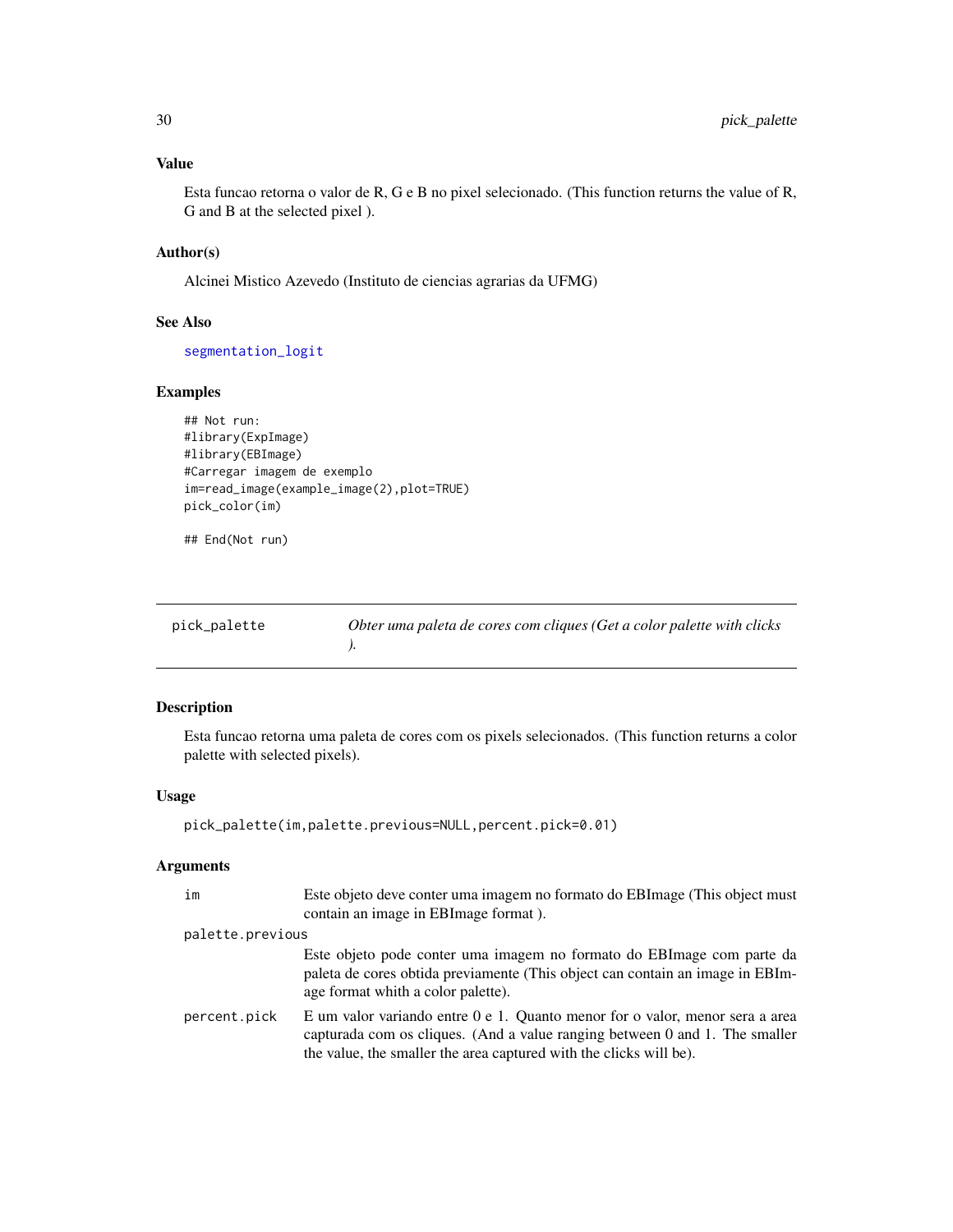# <span id="page-30-0"></span>plot\_image 31

# Value

Esta funcao retorna uma paleta de cores com os pixels selecionados. (This function returns a color palette with selected pixels).

# Author(s)

Alcinei Mistico Azevedo (Instituto de ciencias agrarias da UFMG)

# See Also

[segmentation\\_logit](#page-41-1), [pick\\_color](#page-28-1)

# Examples

```
## Not run:
#library(ExpImage)
#library(EBImage)
#Carregar imagem de exemplo
im=read_image(example_image(2),plot=TRUE)
pick_palette(im)
```
## End(Not run)

plot\_image *Esta funcao plota imagens. (This function plot the images.)*

#### Description

Esta funcao permite plotar a imagem (This function allows you to view the image).

# Usage

plot\_image(im,r=1,g=2,b=3,band=NULL,col=0)

| im          | Este objeto deve conter uma imagem no formato do EBI mage ou na forma de<br>uma matriz, no caso de imagem em escala de cinza (This object must contain an<br>image in EBImage format).                        |
|-------------|---------------------------------------------------------------------------------------------------------------------------------------------------------------------------------------------------------------|
| r           | Indica o canal correspondente a cor vermelha para imagens com extensao '.tif'.<br>O defaut e 1. (Indicates the channel corresponding to red color for images with<br>the extension '.tif'. The default is 1.) |
| g           | Indica o canal correspondente a cor verde para imagens com extensao '.tif'. O<br>defaut e 2. (Indicates the channel corresponding to green color for images with<br>the extension '.tif'. The default is 2.)  |
| $\mathbf b$ | Indica o canal correspondente a cor azul para imagens com extensao '.tif'. O<br>defaut e 3. (Indicates the channel corresponding to blue color for images with<br>the extension '.tif'. The default is 3.)    |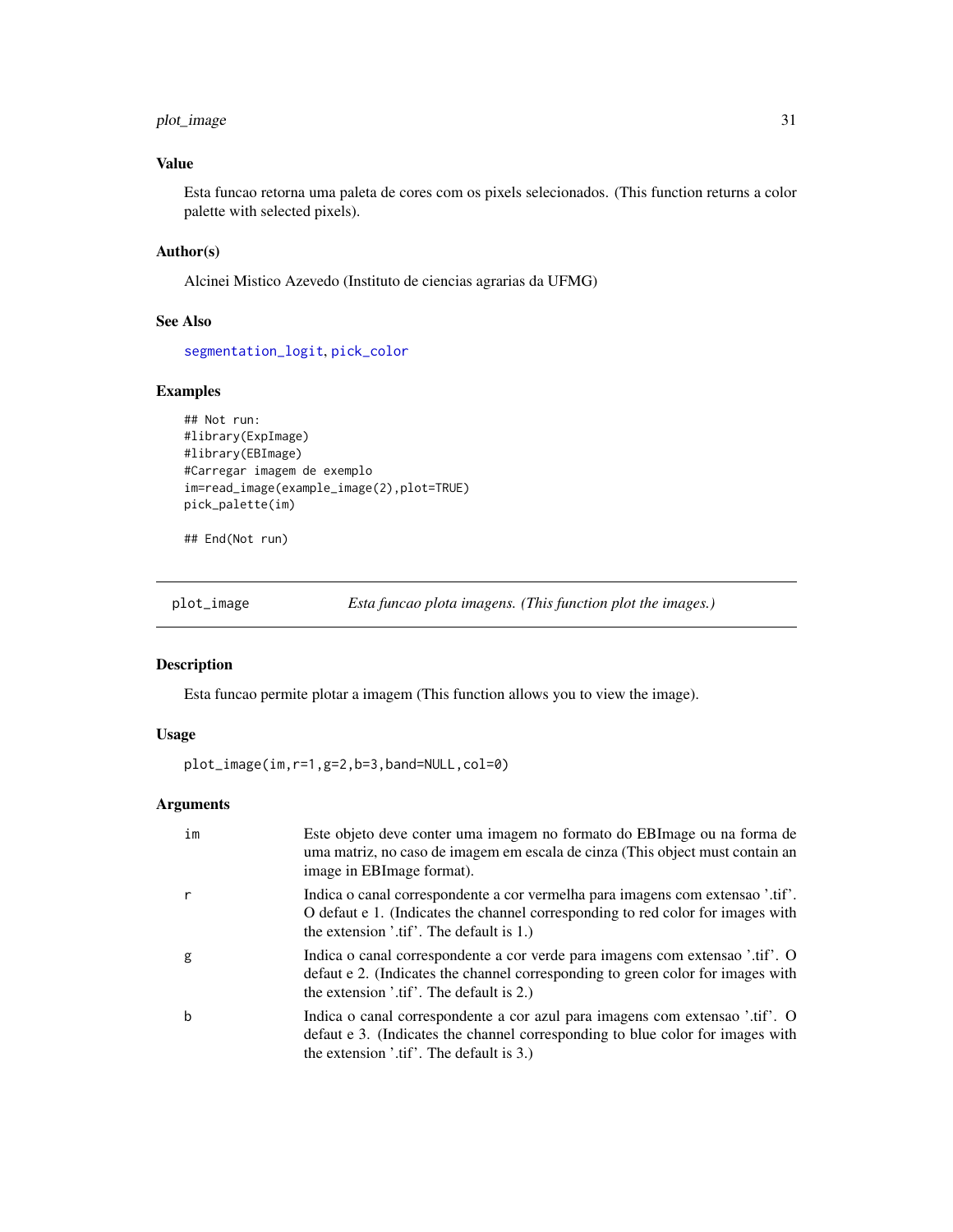<span id="page-31-0"></span>

| band | Indica a banda que se deseja plotar. Neste caso nao se precisa considerar as<br>bandas de R, G e B simultaneamente.                                                                                                                                                                                                                                                                                                                                                                                                                                                                         |
|------|---------------------------------------------------------------------------------------------------------------------------------------------------------------------------------------------------------------------------------------------------------------------------------------------------------------------------------------------------------------------------------------------------------------------------------------------------------------------------------------------------------------------------------------------------------------------------------------------|
| col  | Pode ser um valor numerico variando entre 0 e 6 ou uma paleta de cores obtida<br>pela funcao 'colorRampPalette'. Se for 0 sera considerada a representacao da<br>imagem monocromatica em escala de cinza. Valores entre 1 e 6 indicam outras<br>paletas de cores para a representacao. (It can be a numerical value ranging from<br>0 to 6 or a color palette 'obtained by the 'colorRampPalette' function. If it is 0,<br>the representation of the monochromatic image in gray scale will be considered.<br>Values between 1 and 6 indicate other color palettes for the representation.) |
|      |                                                                                                                                                                                                                                                                                                                                                                                                                                                                                                                                                                                             |

Apresenta a imagem contida no objeto im.

# Author(s)

Alcinei Mistico Azevedo (Instituto de ciencias agrarias da UFMG)

#### See Also

[read\\_image](#page-36-1)

# Examples

```
#library(ExpImage)
#library(EBImage)
#Carregar imagem de exemplo
im=read_image(example_image(2),plot=TRUE)
im=resize_image(im,w =300,plot = FALSE)
plot_image(im)
#Representado imagens em escalas de cinza
im2 = gray_scale(im,"r")
plot_image(im2)
```
#Utilizando uma paleta de cores para a melhor visualizacao

plot\_image(im2,col=2)

| plot_indexes | Function to plot multiple indices (funcao para plotar varios indices) |  |
|--------------|-----------------------------------------------------------------------|--|
|--------------|-----------------------------------------------------------------------|--|

# Description

Function to plot multiple indices (funcao para plotar varios indices).

#### Usage

plot\_indexes(im,NumberCores="all")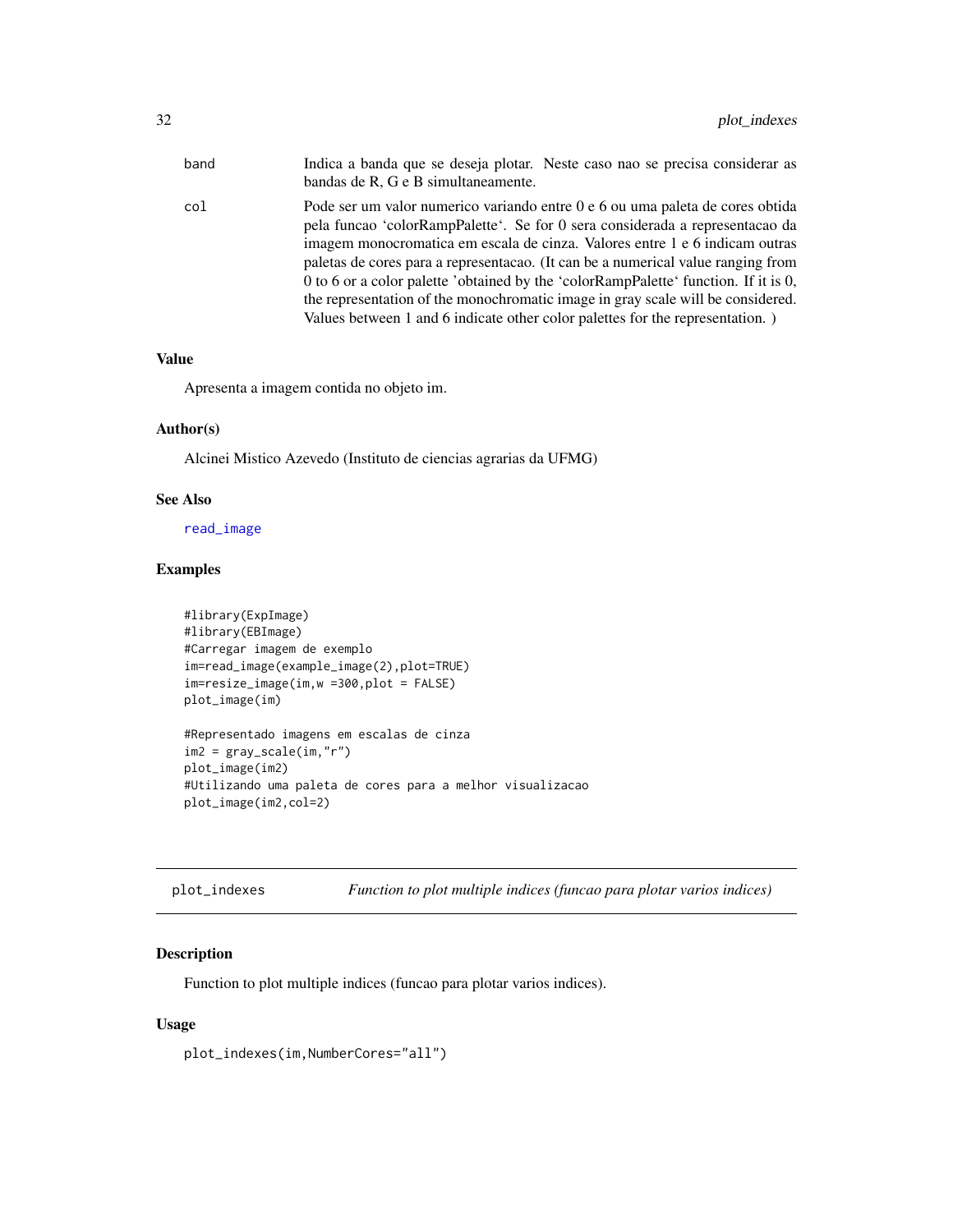# <span id="page-32-0"></span>plot\_meansures 33

#### Arguments

| im          | This object must contain an image in EBI mage format (Este objeto deve conter<br>uma imagem no formato do EBI mage).                                                                                                                                                                                                             |
|-------------|----------------------------------------------------------------------------------------------------------------------------------------------------------------------------------------------------------------------------------------------------------------------------------------------------------------------------------|
| NumberCores | Indica o numero de cores a serem utilizados no processamento. Pode ser um<br>valor numerico. Se for 'ALL' sera considerado o numero maximo de cores<br>do PC. (Indicates the number of colors to be used in processing. It can be a<br>numerical value. If it is 'ALL' it will be considered the maximum number of PC<br>cores). |

# See Also

[gray\\_scale](#page-14-1)

# Examples

```
#Carregar imagem de exemplo
im=read_image(example_image(2))
plot_indexes(im,NumberCores=2)
```
plot\_meansures *Funcao para sobrepor informacoes sobre os objetos da imagem*

#### Description

Esta funcao possibilita sobrepor informacoes sobre os objetos da imagem

# Usage

```
plot_meansures(img,coordx=NULL,coordy=NULL,text=NULL,measurements=NULL,
variable=NULL,pch=NULL,col="red",cex=1,pathSave="none",plot=F)
```
#### Arguments

| img          | :Este objeto deve conter uma imagem no formato do EBImage.                                       |
|--------------|--------------------------------------------------------------------------------------------------|
| coordx       | : deve ser um vetor com as coordenadas do eixo x dos objetos.                                    |
| coordy       | : deve ser um vetor com as coordenadas do eixo y dos objetos.                                    |
| text         | : deve ser um vetor com as informacoes (numeros ou texto) a serem sobrepostos<br>em cada objeto. |
| measurements | : Objeto obtido pela funcao 'measure_image'.                                                     |
| variable     | : Pode ser um nome associado a uma das variaveis estimadas pela funcao 'mea-<br>sure_image:      |
|              | $\bullet$ "id" = Identificacao dos objetos.                                                      |

• "area" = Area dos objetos.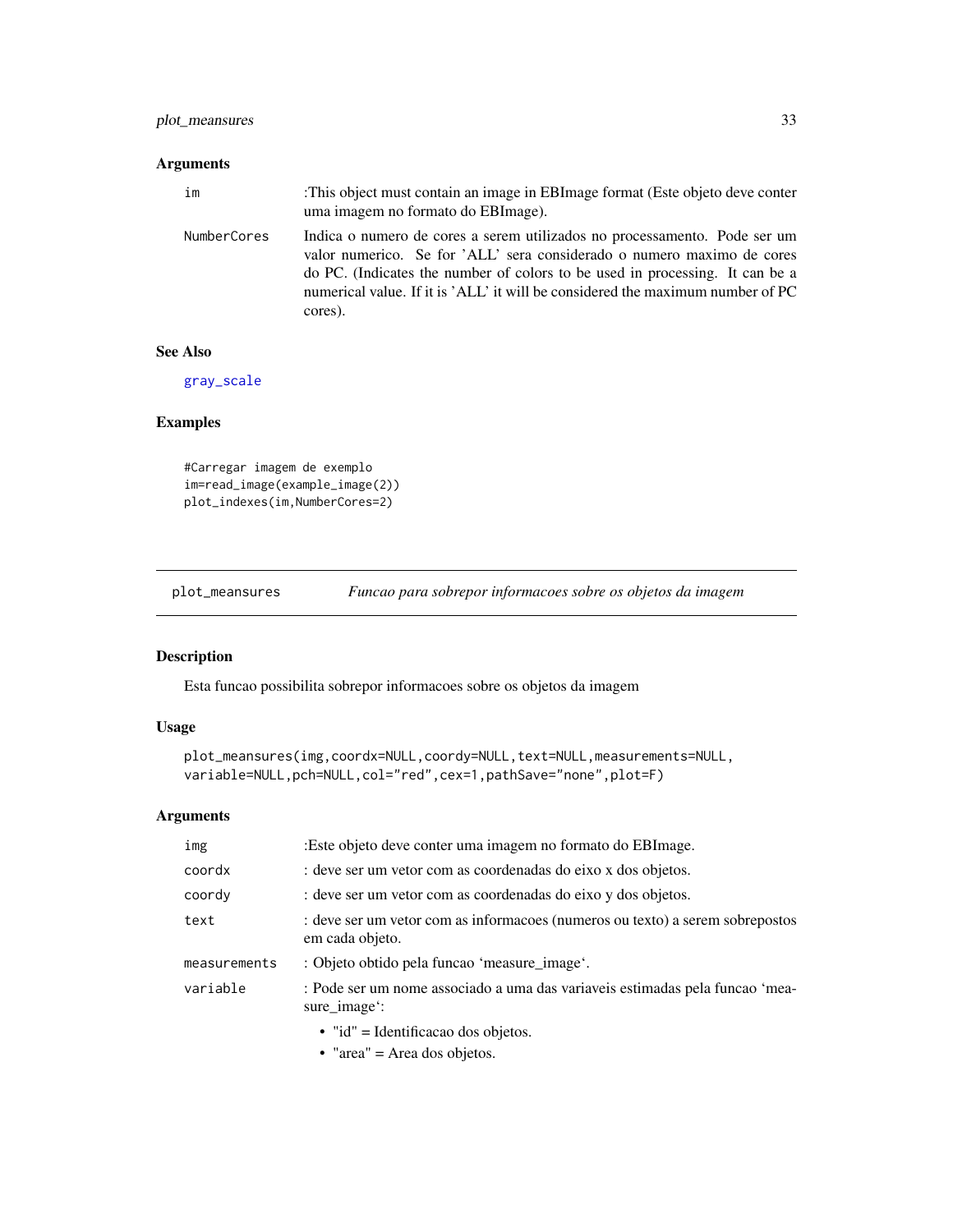<span id="page-33-0"></span>

|          | • "perimeter" = Perimetro dos objetos.                                                                                                         |
|----------|------------------------------------------------------------------------------------------------------------------------------------------------|
|          | • "radius.mean" = Raio medio.                                                                                                                  |
|          | • "radius.sd" = Desvio padrao dos objetos.                                                                                                     |
|          | • "radius.min" = Raio minimo dos objetos.                                                                                                      |
|          | • "radius.max" = Raio maximo dos objetos.                                                                                                      |
|          | $\bullet$ "major.axis" = Maior eixo dos objetos.                                                                                               |
|          | $\bullet$ "eccentricity" = Excentrecidade dos objetos.                                                                                         |
|          | • "theta" = Angulo theta dos objetos.                                                                                                          |
| pch      | : Podem ser valores numericos indicando diferentes simbolos.                                                                                   |
| col      | : E a cor do texto que pretende-se colocar sobre a imagem                                                                                      |
| cex      | : E o tamanho do texto que pretende-se colocar sobre a imagem                                                                                  |
| pathSave | : Se tiver preenchido por "none" nao sera salva a imagem                                                                                       |
|          | resultante (default). Alternativamente, basta colocar o nome de um objeto (com<br>extensao .jpg) que a imagem sera salva na pasta de trabalho. |
| plot     | :Indica se sera apresentada (TRUE) ou nao (FALSE) (default) a imagem seg-<br>mentada.                                                          |

Retorna uma imagem com um texto sobreposto a cada objeto na imagem

# See Also

[segmentation\\_logit](#page-41-1)

```
####################################################################################
#Estimar a area foliar usando um objeto de referencia.
###################################################################################
 #ativar pacote
 #library(EBImage)
 #library(ExpImage)
 #######################################################
 #Abrir imagem das folhas
 im=read_image(example_image(3))
 plot_image(im)
 #Abrir paleta de cores do fundo
 fundo=read_image(example_image(4))
 plot_image(fundo)
 #Abrir paleta de cores das folhas
 folhas=read_image(example_image(5))
 plot_image(folhas)
 #Abrir paleta de cores referencia
 ref=read_image(example_image(6))
 #Ver a imagem
 plot_image(ref)
```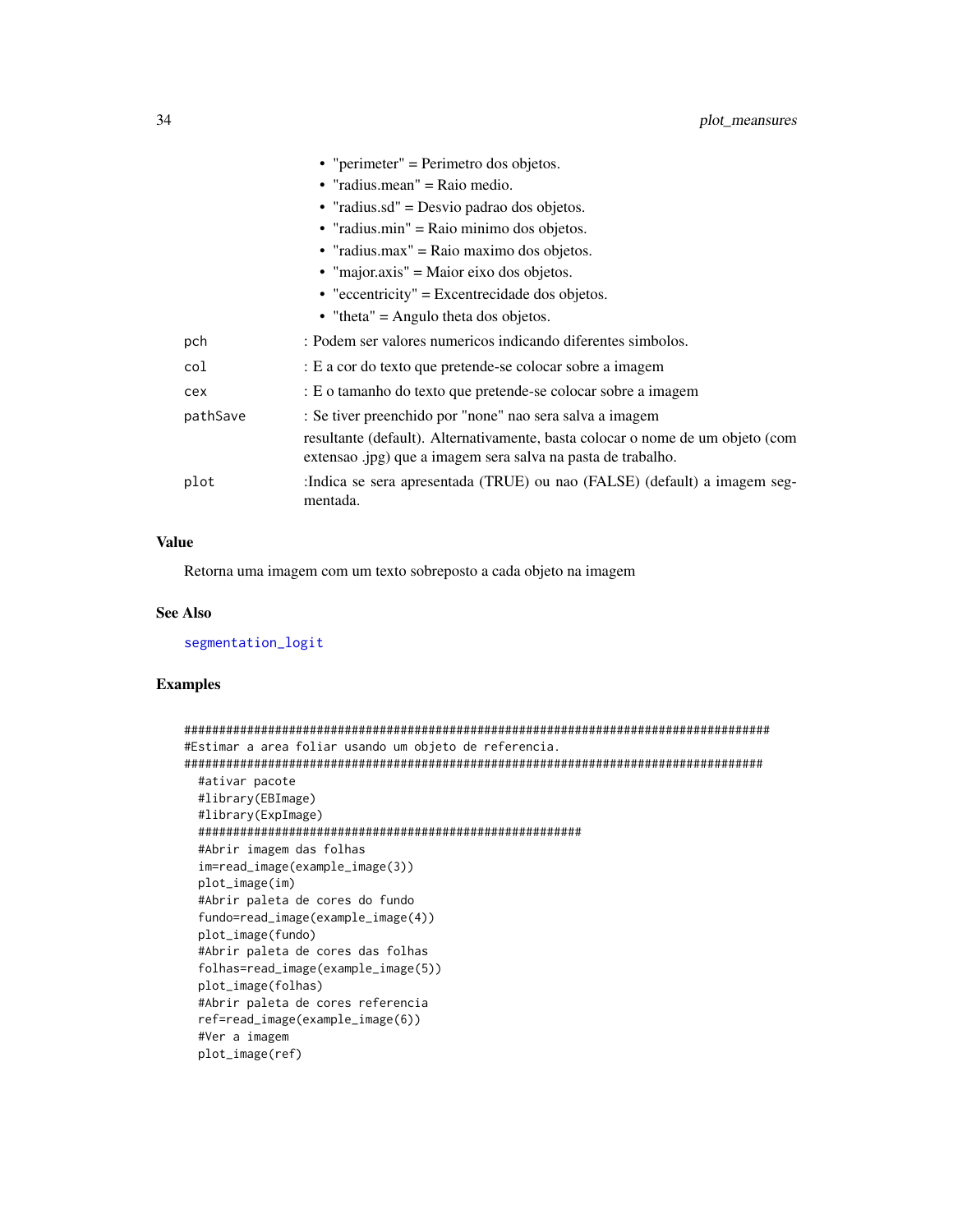```
#################################################################
 #Segmentacao para separar as folhas do restante
 folhas.seg=segmentation_logit(im,foreground=folhas,background=list(fundo,ref),
 sample=2000,fillHull=TRUE,plot=TRUE)
 #Segmentacao para separar o objeto de referencia do restante
 ref.seg=segmentation_logit(im,foreground=ref,background=list(fundo,folhas),
 sample=2000,fillHull=TRUE,plot=TRUE)
 #Identificar area de cada folha
 medidas=measure_image(folhas.seg,noise = 1000)
 #numero de objetos e medias
 medidas
 #Plotar resultados das areas em pixel e salvar em imagem jpg
 #plot_meansures(im,medidas$measures[,1],coordy=medidas$measures[,2],
 #text=round(medidas$measures[,3],1),col="blue",cex = 0.9,
 #pathSave ="teste.jpg" ,plot=TRUE)
##############################################################################
######################################################################
#Convertendo a area dos objetos para cm2
#Identificando a area do objeto de referencia (maior area)
# A area conhecida do objeto de referencia tem 8.5 x 5.5 cm e
#sua area segmentada esta no objeto ref.seg
medidasref=measure_image(img = folhas.seg,noise =1000,id=ref.seg,length =8.5,width =5.5 )
#numero de objetos e medias
medidasref
#Apresentando a area foliar de sobre cada uma das folhas
plot_meansures(im,medidasref$measures[,1],coordy=medidasref$measures[,2],
text=round(medidasref$measures[,3],2),cex = 0.9,col="blue")
```

| predict_logit |        |  |  | Segmentacao a partir de modelo logit (Segmentation from the logit |  |  |
|---------------|--------|--|--|-------------------------------------------------------------------|--|--|
|               | model) |  |  |                                                                   |  |  |

#### Description

Esta funcao permite a predicao para a segmentacao considerando o modelo ajustado pela funcao 'segmentation\_logit' (This function allows the prediction for segmentation considering the model adjusted by the 'segmentation\_logit' function).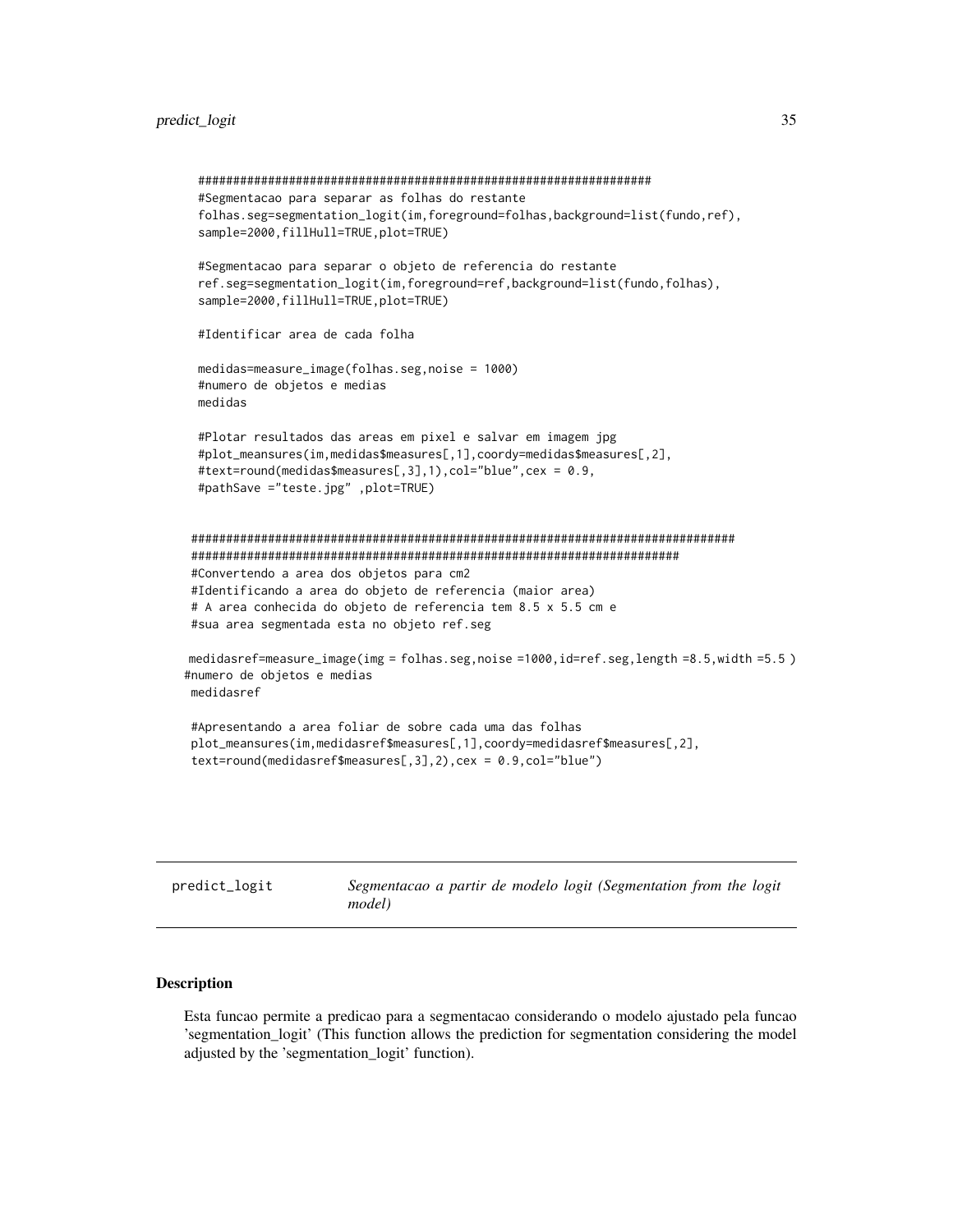# <span id="page-35-0"></span>Usage

```
predict_logit(im,modelo,fillHull=TRUE,
TargetPixels="all",
plot=TRUE)
```
#### Arguments

| im           | Este objeto deve conter uma imagem no formato do EBI mage (This object must<br>contain an image in EBI mage format).                                                                                                                                                                         |
|--------------|----------------------------------------------------------------------------------------------------------------------------------------------------------------------------------------------------------------------------------------------------------------------------------------------|
| modelo       | modelo exportado pela funcao 'segmentation_logit' (model exported by the 'seg-<br>mentation_logit' function).                                                                                                                                                                                |
| fillHull     | :Este argumento deve receber a palavra TRUE quando se pretende desconsiderar<br>valores vazios dentro do foreground, caso contrario FALSE.                                                                                                                                                   |
| TargetPixels | :Quando se pretende segmentar todos os pixeis da imagem deve considerar a<br>palavra "all" (Default). Se a segmentacao deva ser feita apenas para um conjunto<br>de pixels, estes devem ser apresentados em uma matriz contendo o valor 1 para<br>os pixels de interesse e 0 para os demais. |
| plot         | :Indica se sera apresentada (TRUE) ou nao (FALSE) (default) a imagem seg-<br>mentada.                                                                                                                                                                                                        |

# Value

Apresenta a imagem contida no objeto im.

#### Author(s)

Alcinei Mistico Azevedo (Instituto de ciencias agrarias da UFMG)

# See Also

[segmentation\\_logit](#page-41-1)

# Examples

```
#Abrir imagem das folhas
im=read_image(example_image(3),plot=TRUE)
#Abrir paleta de cores do fundo
fundo=read_image(example_image(4),plot=TRUE)
#Abrir paleta de cores das folhas
folhas=read_image(example_image(5),plot=TRUE)
#Abrir paleta de cores referencia
ref=read_image(example_image(6),plot=TRUE)
```
#Gerando modelo logit ################################################################# Modelo=segmentation\_logit(im,foreground=folhas, background=list(fundo,ref), return="model",plot=FALSE)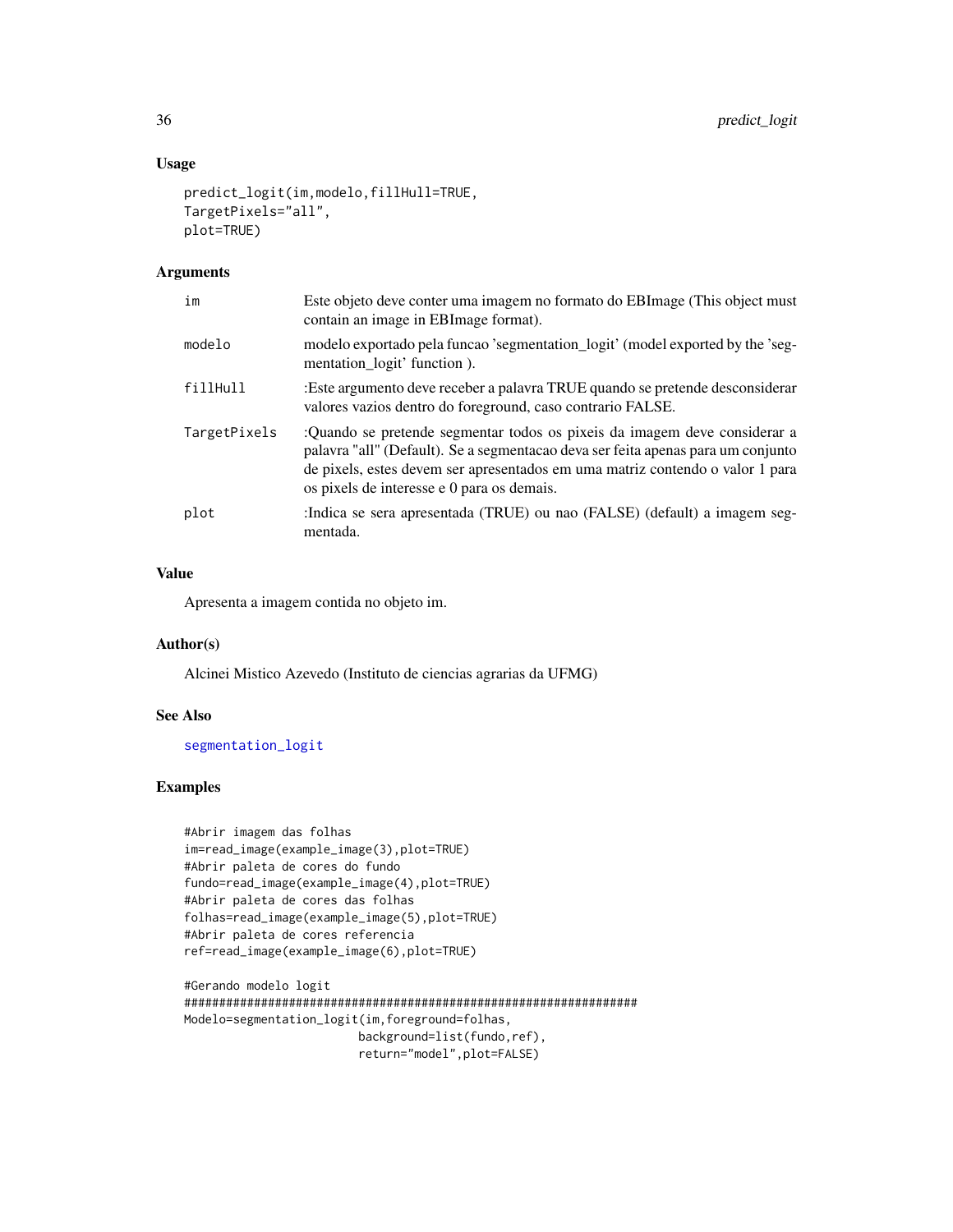# <span id="page-36-0"></span>read\_image 37

```
summary(Modelo)
```

```
#################################################################
# Predicao a partir do modelo ajustado
```

```
im2=predict_logit(im,Modelo,plot=TRUE)
```
<span id="page-36-1"></span>read\_image *Function to import an image (Funcao para importa uma imagem).*

# Description

Esta funcao importa uma imagem.

#### Usage

```
read_image(file,plot=FALSE,norm=1)
```
# Arguments

| file | :Nome do arquivo ou endereco da imagem.                                                                                                                                                                                                                                                                                                                                              |
|------|--------------------------------------------------------------------------------------------------------------------------------------------------------------------------------------------------------------------------------------------------------------------------------------------------------------------------------------------------------------------------------------|
| plot | : Indica se sera apresentada (TRUE) ou nao (FALSE) (default) a imagem                                                                                                                                                                                                                                                                                                                |
| norm | : Indica o valor a partir do qual a matriz sera normatizada para variar entre 0 e<br>1. Ex.: Se os valores das matrizes variarem entre 0 e 255, a norma seria 255. Se<br>for TRUE o menor valor da matriz sera convertido a zero, o maior para 1 e os<br>demais serao intermediarios. Default = 1. Este parametro e util apenas quando<br>as imagens carregadas sao da extensao tif. |

# Value

Importa uma imagem.

#### Author(s)

Alcinei Mistico Azevedo (Instituto de ciencias agrarias da UFMG)

#### See Also

[crop\\_image](#page-6-1) , [edit\\_image](#page-8-1)

```
#Carregar imagem de exemplo
im=read_image(example_image(1),plot=TRUE)
```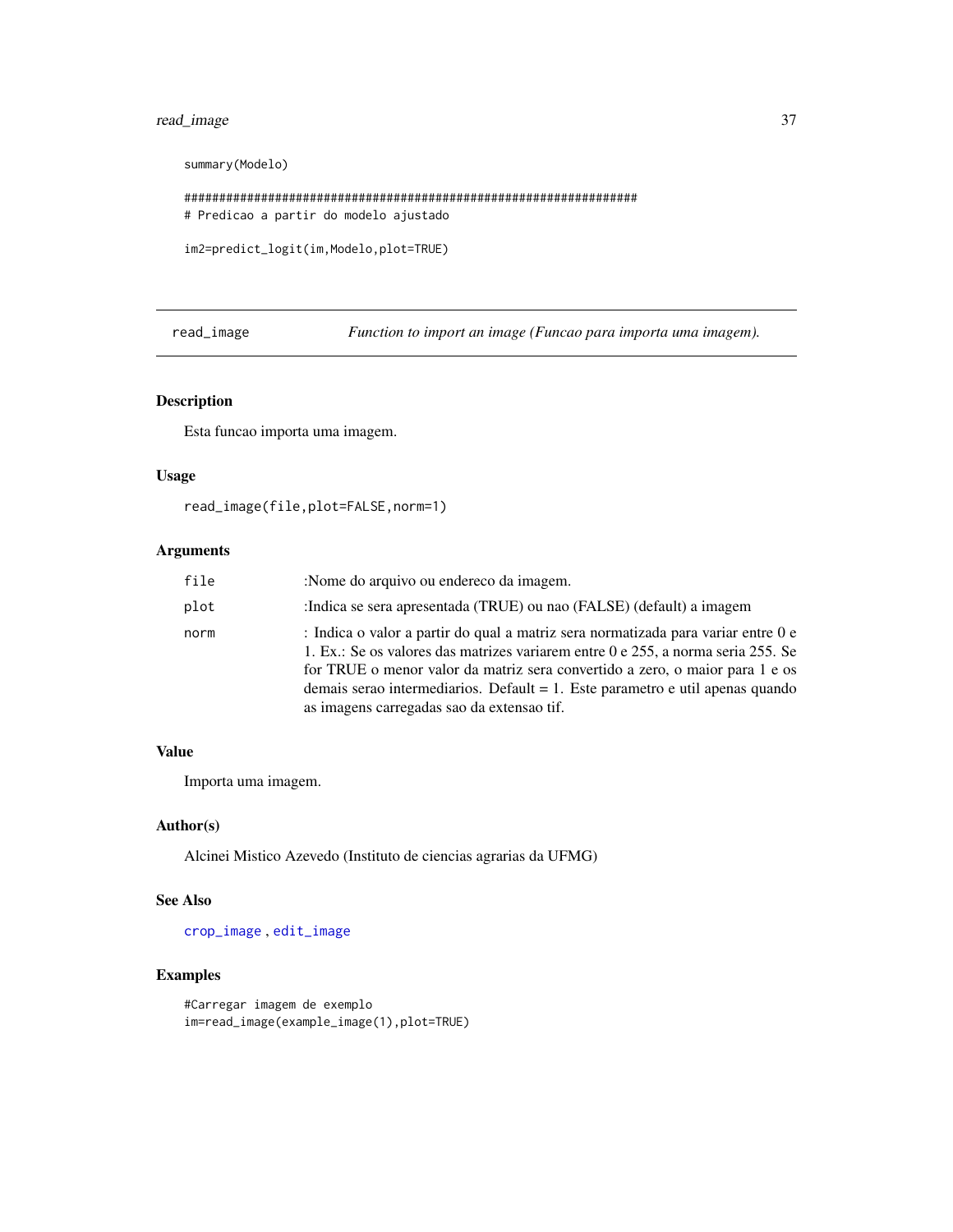<span id="page-37-0"></span>

#### Description

Esta funcao permite mudar o tamanho de uma imagem, modificando o peso ocupado na memoria e em sua resolucao.

#### Usage

resize\_image(im, w, h,plot=FALSE)

# Arguments

| im   | :Este objeto deve conter uma imagem no formato do EBImage ou na forma de<br>uma matriz.                                                                       |
|------|---------------------------------------------------------------------------------------------------------------------------------------------------------------|
| W    | e o numero de linhas que pretende-se obter na imagem de saida. Se houver o<br>valor de h este valor e dispensavel, caso queira manter a proporcionalidade.    |
|      | : e o numero de colunas que pretende-se obter na imagem de saida. Se houver o<br>valor de w este valor e dispensavel, caso queira manter a proporcionalidade. |
| plot | :Indica se sera apresentada (TRUE) ou nao (FALSE) (default) a imagem editada                                                                                  |

#### Value

Retorna uma imagem com o tamanho desejado.

#### Author(s)

Alcinei Mistico Azevedo (Instituto de ciencias agrarias da UFMG)

#### See Also

[crop\\_image](#page-6-1) , [edit\\_image](#page-8-1)

# Examples

#Carregar imagem de exemplo im=read\_image(example\_image(1)) ##mostrar imagem plot\_image(im)

##Diminuir a resolucao (tamanho da imagem) im2=resize\_image(im,w=1000,plot=TRUE)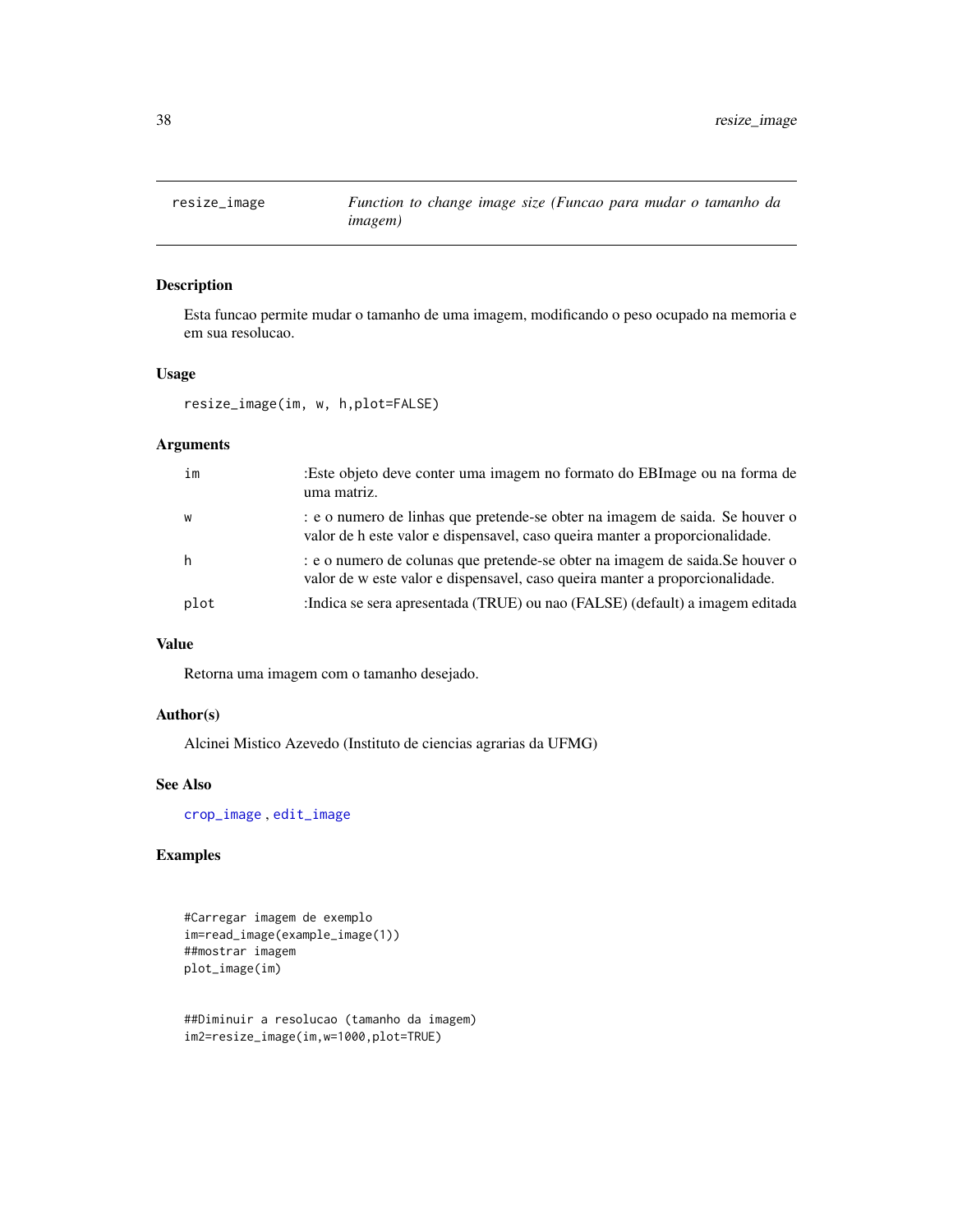# <span id="page-38-0"></span>rotate\_image 39

```
##Cortar Imagem
im3=crop_image(im2,w =200:750,h=100:650,plot = TRUE)
##Aumentar brilho
im4=edit_image(im3,brightness = 0.1)
#Aumentar contraste
im5=edit_image(im4,contrast = 1.2)
#Aumentar gamma
im6=edit_image(im5,gamma = 1.1)
#Alterando brilho, contraste e gamma
imb = edit\_image(im3, brightness = 0.1, contrast = 1.7,gamma = 1.2)#Mostrando ambas as imagens simultaneamente.
join_image(im3,imb)
```
rotate\_image *Esta funcao rotaciona a imagem. (This function rotates the image .)*

#### Description

Esta funcao permite rotacionar a imagem (This function allows rotate the image).

#### Usage

```
rotate_image(im,angle=NULL,BGcolor=c(0,0,0),plot=TRUE)
```
#### Arguments

| im      | Este objeto deve conter uma imagem no formato do EBI mage (This object must<br>contain an image in EBI mage format).                                                              |
|---------|-----------------------------------------------------------------------------------------------------------------------------------------------------------------------------------|
| angle   | Valor em graus (Degree value).                                                                                                                                                    |
| BGcolor | Vetor com os valores que preencherao o background (Vector with the values that<br>will fill the background).                                                                      |
| plot    | Indica se sera apresentada (TRUE) ou nao (FALSE) (default) a imagem segmen-<br>tada (Indicates whether the segmented image will be displayed (TRUE) or not<br>(FALSE) (default)). |

# Value

Retorna uma imagem rotacionada (Returns a rotated image).

#### Author(s)

Alcinei Mistico Azevedo (Instituto de ciencias agrarias da UFMG)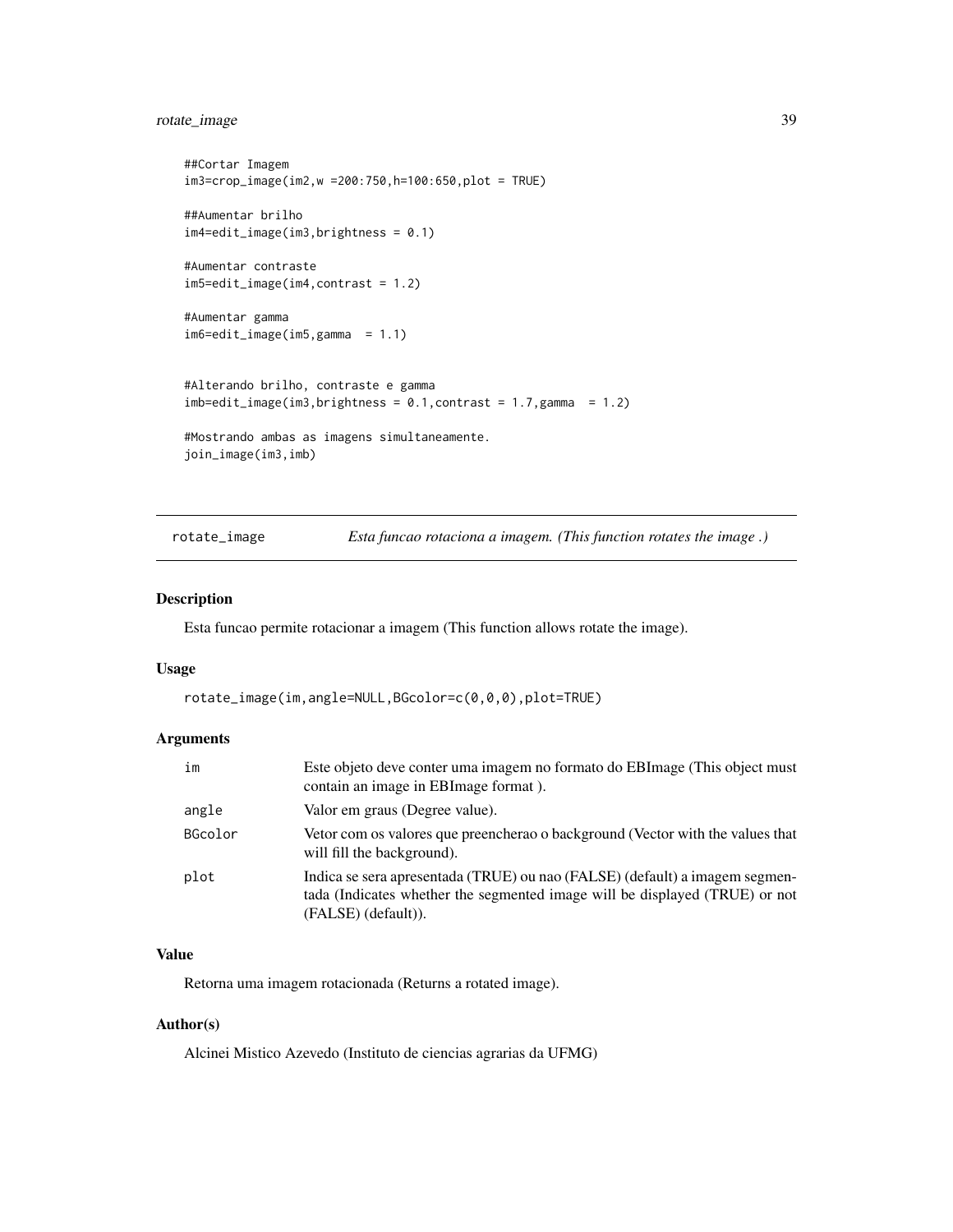# See Also

[edit\\_image](#page-8-1)

#### Examples

```
#library(ExpImage)
#library(EBImage)
#Carregar imagem de exemplo
im=read_image(example_image(2),plot=TRUE)
```

```
##rotacionar a imagem
im2=rotate_image(im,angle=80)
im2=rotate_image(im,angle=80,BGcolor=c(1,1,1))
```
<span id="page-39-1"></span>segmentation *Image segmentation function (Funcao para a segmentacao de imagens).*

# Description

Esta funcao possibilita a segmentacao de imagens por meio de um limiar. Para isso, pode-se escolher um valor arbtrario ou considerar o valor estabelecido pelo metodo otsu.

#### Usage

```
segmentation(img.band,threshold="otsu",selectHigher=TRUE,
 fillHull=FALSE,fillBack=FALSE,TargetPixels="all",plot=FALSE,treshold=NULL)
```

| img.band     | :Este objeto deve ser obrigatoriamente uma matriz contendo valores entre 0 a 1<br>correspondente a imagem em escala de cinza).                                                                                                                                                            |
|--------------|-------------------------------------------------------------------------------------------------------------------------------------------------------------------------------------------------------------------------------------------------------------------------------------------|
| threshold    | : E um valor numerico entre 0 e 1 a ser considerado como limiar. O usuario pode<br>tambem usar o argumento "ostu", caso queira considerar o limiar estabelecido<br>por essa metodologia.                                                                                                  |
| selectHigher | :Este argumento deve receber as palavras TRUE ou FALSE. TRUE e quando se<br>quer selecionar pixels de valores maiores que o limiar. FALSE quando se deseja<br>selecionar valores menores.                                                                                                 |
| fillHull     | :Este argumento deve receber a palavra TRUE quando se pretende desconsiderar<br>valores vazios dentro do foreground, caso contrario FALSE.                                                                                                                                                |
| fillBack     | :Este argumento deve receber a palavra TRUE quando se pretende desconsiderar<br>valores vazios dentro do background, caso contrario FALSE.                                                                                                                                                |
| TargetPixels | :Quando se pretende segmentar todos os pixeis da imagem deve considerar a<br>palavra "all" (Default). Se a segmentacao deva ser feita apenas para um conjunto<br>de pixels, este deve ser apresentada em uma matriz contendo o valor 1 para os<br>pixeis de interesse e 0 para os demais. |

<span id="page-39-0"></span>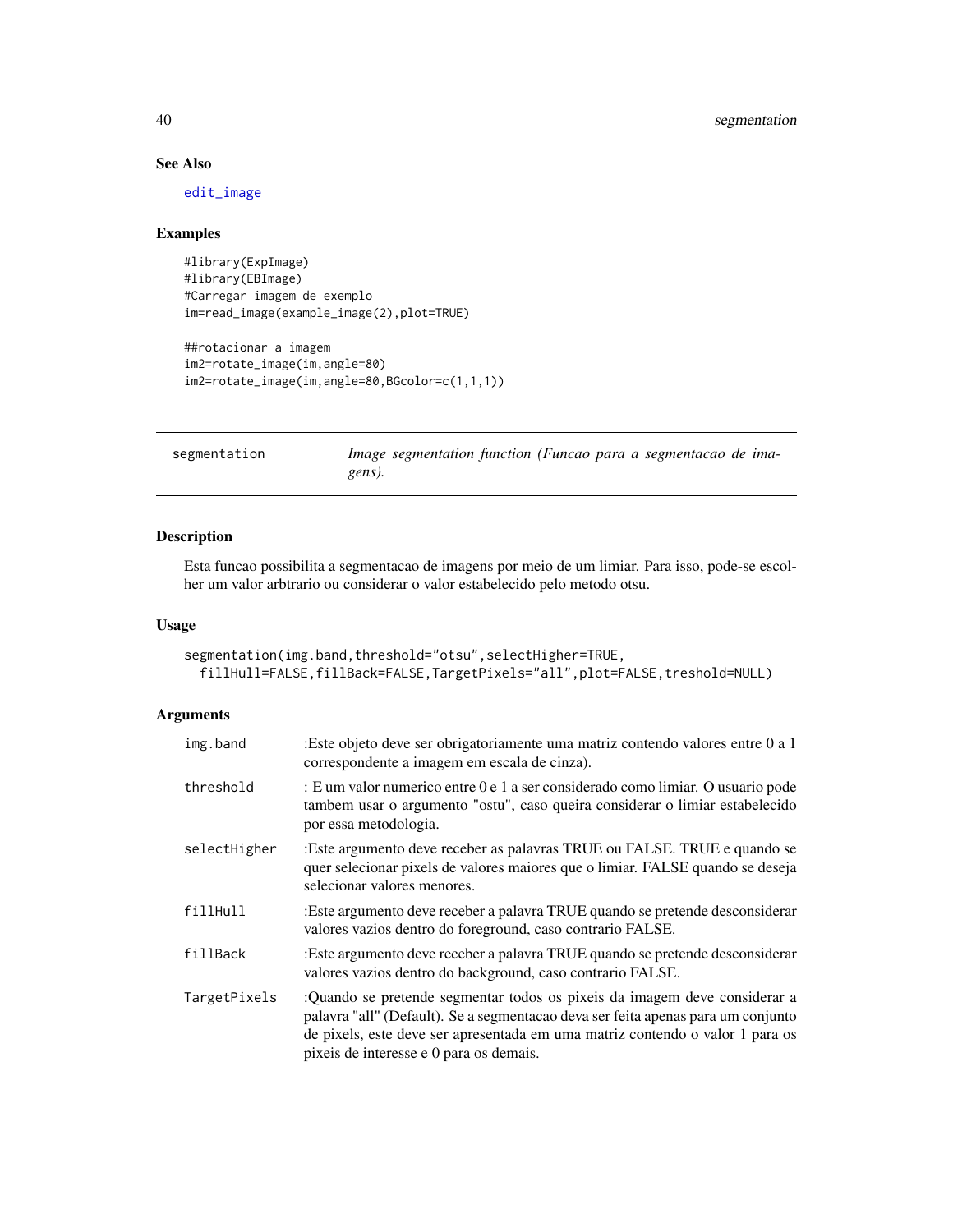# <span id="page-40-0"></span>segmentation 41

| plot     | :Indica se sera apresentada (TRUE) ou nao (FALSE) (default) a imagem seg-<br>mentada.            |
|----------|--------------------------------------------------------------------------------------------------|
| treshold | O nome deste argumento foi corrigido para 'threshold'. Agora ele nao tem mais<br>funcionalidade. |

#### Value

Imagem segmentada

#### Author(s)

Alcinei Mistico Azevedo (Instituto de ciencias agrarias da UFMG)

# See Also

[segmentation\\_logit](#page-41-1)

#### Examples

```
############################################################################
#Obtendo o numero de ovos em uma folha
############################################################################
#Carregar imagem de exemplo
im=read_image(example_image(2))
##mostrar imagem
plot_image(im)
#Selecionando o melhor indice para a segmentacao da folha
r=gray_scale(im,method = "r",plot=TRUE)
g=gray_scale(im,method = "g",plot=TRUE)
b=gray_scale(im,method = "b",plot=TRUE)
#O canal azul possibilita maior contraste
#O limiar pode ser um valor escolhido aleatoriamente (por exemplo: 0.6)
MatrizSegmentada=segmentation(b, threshold = 0.39, fillHull = TRUE,
selectHigher = FALSE,plot=TRUE)
im2=extract_pixels(im,target =MatrizSegmentada,valueTarget =1,
valueSelect = c(0,0,0), plot=True)
#Selecionando o melhor indice para a segmentacao dos ovos
r=gray_scale(im2,method = "r",plot=TRUE)
g=gray_scale(im2,method = "g",plot=TRUE)
b=gray_scale(im2,method = "b",plot=TRUE)
#O canal Azul proporciona melhor segmentacao
```
#O limiar pode ser um valor escolhido aleatoriamente (por exemplo: 0.6)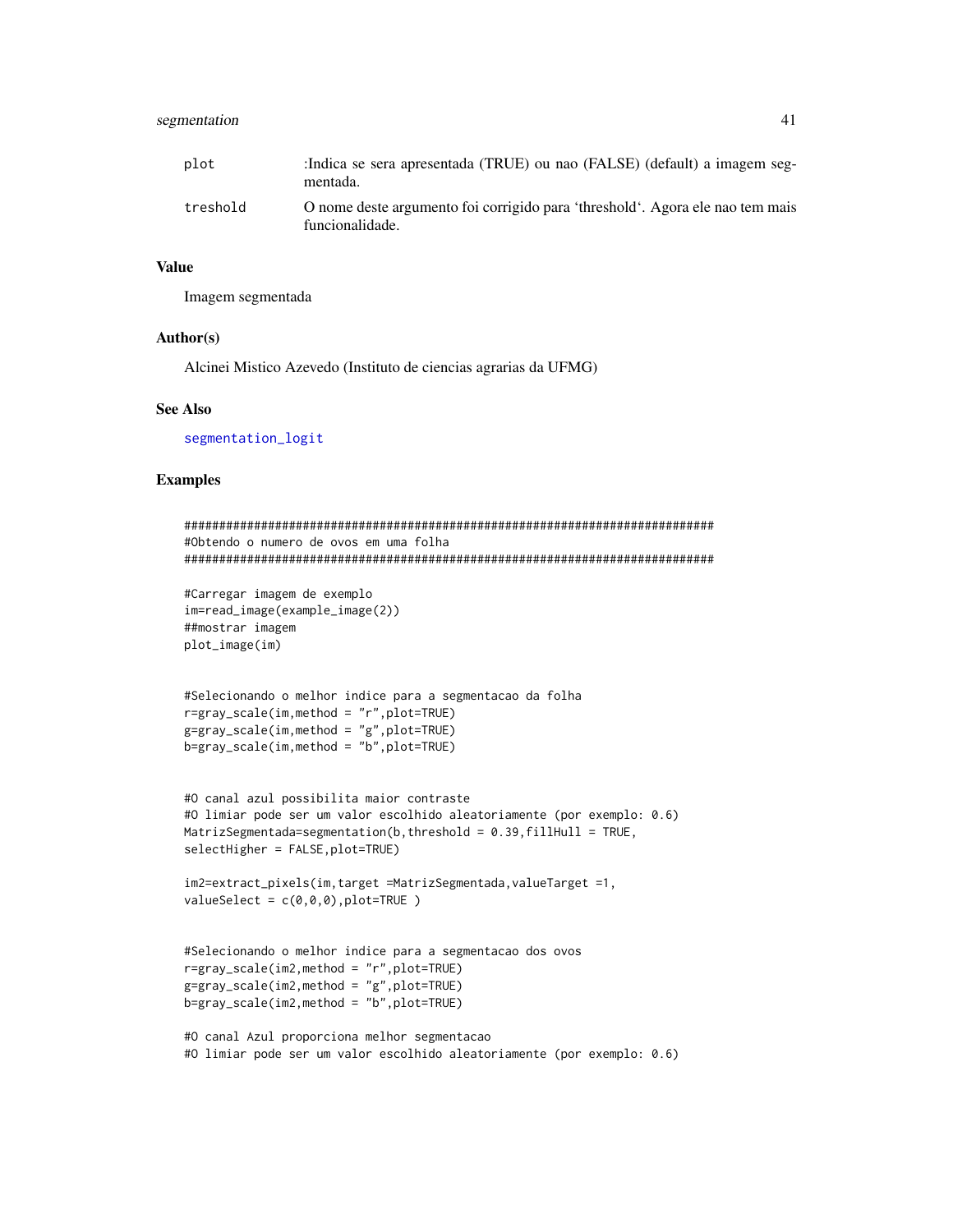```
MatrizSegmentada2=segmentation(b,threshold = 0.50,fillHull = TRUE,
selectHigher = TRUE,plot = TRUE)
Medidas=measure_image(MatrizSegmentada2)
Medidas$ObjectNumber
#Ver a mascara sobre os ovos na foto
im3=mask_pixels(im,MatrizSegmentada2==1,plot=TRUE)
```
<span id="page-41-1"></span>segmentation\_logit *Funcao para a segmentacao de imagens.*

# Description

Esta funcao possibilita a segmentacao de imagens por meio de do ajuste de um modelo linear generalizado com a funcao logit de ligacao.

# Usage

```
segmentation_logit(im,foreground,background,return="image",
   sample=2000, fillHull=TRUE,TargetPixels="all",plot=TRUE)
```

| im         | :Este objeto deve ser obrigatoriamente uma imagem colorida (RGB) no formato<br>do EBImage).                                                                                                                                                                                                  |
|------------|----------------------------------------------------------------------------------------------------------------------------------------------------------------------------------------------------------------------------------------------------------------------------------------------|
| foreground | : Deve ser uma imagem correspondende a paleta de cores do objeto que se<br>pretende segmentar. Caso haja mais de uma paleta de cores, suas reespectivas<br>imagens devem ser colocadas dentro de um objeto do tipo list. Cada paleta de<br>cor desve estar no formato de imagens do EBImage. |
| background | : Deve ser uma imagem correspondende a paleta de cores com os tons do fundo.<br>Caso haja mais de uma paleta de cores, suas reespectivas imagens devem ser<br>colocadas dentro de um objeto do tipo list. Cada paleta de cor desve estar no<br>formato de imagens do EBI mage.               |
| return     | Texto indicando o objeto a ser exportado pela funcao. Para este argumento pode-<br>mos considerar:<br>"image" = sera exportada uma matriz referente a imagem segmentada.<br>"model" = Sera exportado o modelo para a predicao.                                                               |
| sample     | : Deve ser um valor numerico indicando quantos pixels dos imagens do fore-<br>ground e do background serao utilizados no ajuste do modelo logit. O valor a<br>ser escolhido deve ser inferior ou igual ao numero de pixels contidos nas paletas<br>de cores.                                 |
| fillHull   | :Este argumento deve receber a palavra TRUE quando se pretende desconsiderar<br>valores vazios dentro do foreground, caso contrario FALSE.                                                                                                                                                   |

<span id="page-41-0"></span>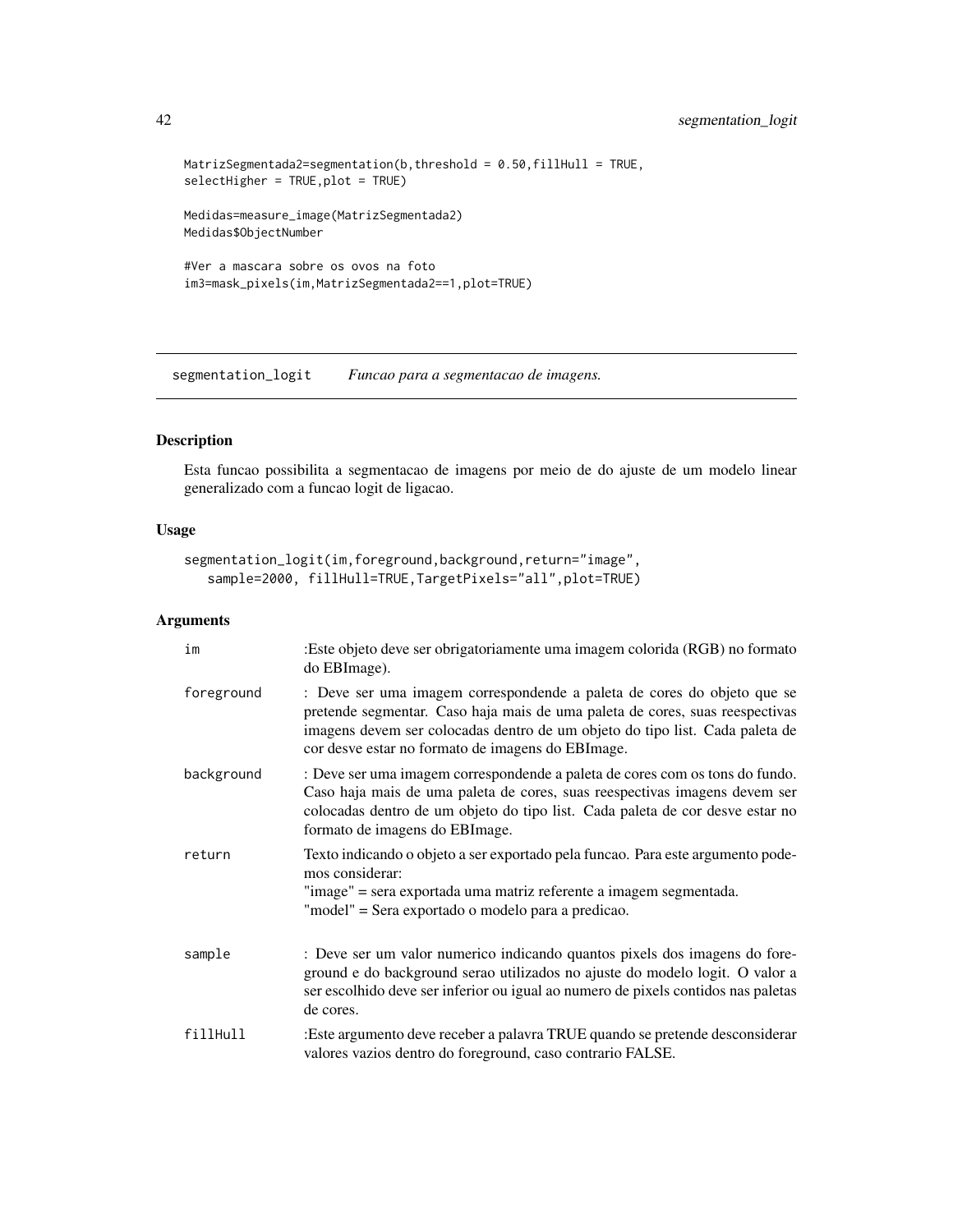<span id="page-42-0"></span>

| TargetPixels | :Quando se pretende segmentar todos os pixeis da imagem deve considerar a<br>palavra "all" (Default). Se a segmentação deva ser feita apenas para um conjunto |
|--------------|---------------------------------------------------------------------------------------------------------------------------------------------------------------|
|              | de pixels, estes devem ser apresentados em uma matriz contendo o valor 1 para<br>os pixels de interesse e 0 para os demais.                                   |
| plot         | :Indica se sera apresentada (TRUE) ou nao (FALSE) (default) a imagem seg-<br>mentada.                                                                         |

Imagem segmentada

#### Author(s)

Alcinei Mistico Azevedo (Instituto de Ciencias Agrarias da UFMG)

# See Also

[glm](#page-0-0) ,[segmentation](#page-39-1)

# Examples

```
## Not run:
im=read_image(example_image(7),plot=TRUE)
segmentation_logitGUI(im)
## End(Not run)
```
segmentation\_logitGUI *Funcao para a segmentacao de imagens.*

# Description

Esta funcao possibilita a segmentacao de imagens por meio de do ajuste de um modelo linear generalizado com a funcao logit de ligacao.

#### Usage

```
segmentation_logitGUI(im,return="image",sample=2000,
fillHull=FALSE,TargetPixels="all")
```

| im     | :Este objeto deve ser obrigatoriamente uma imagem colorida (RGB) no formato<br>do EBImage).        |
|--------|----------------------------------------------------------------------------------------------------|
| return | Texto indicando o objeto a ser exportado pela funcao. Para este argumento pode-<br>mos considerar: |
|        | "image" = sera exportada uma matriz referente a imagem segmentada.                                 |
|        | "model" = Sera exportado o modelo para a predicao.                                                 |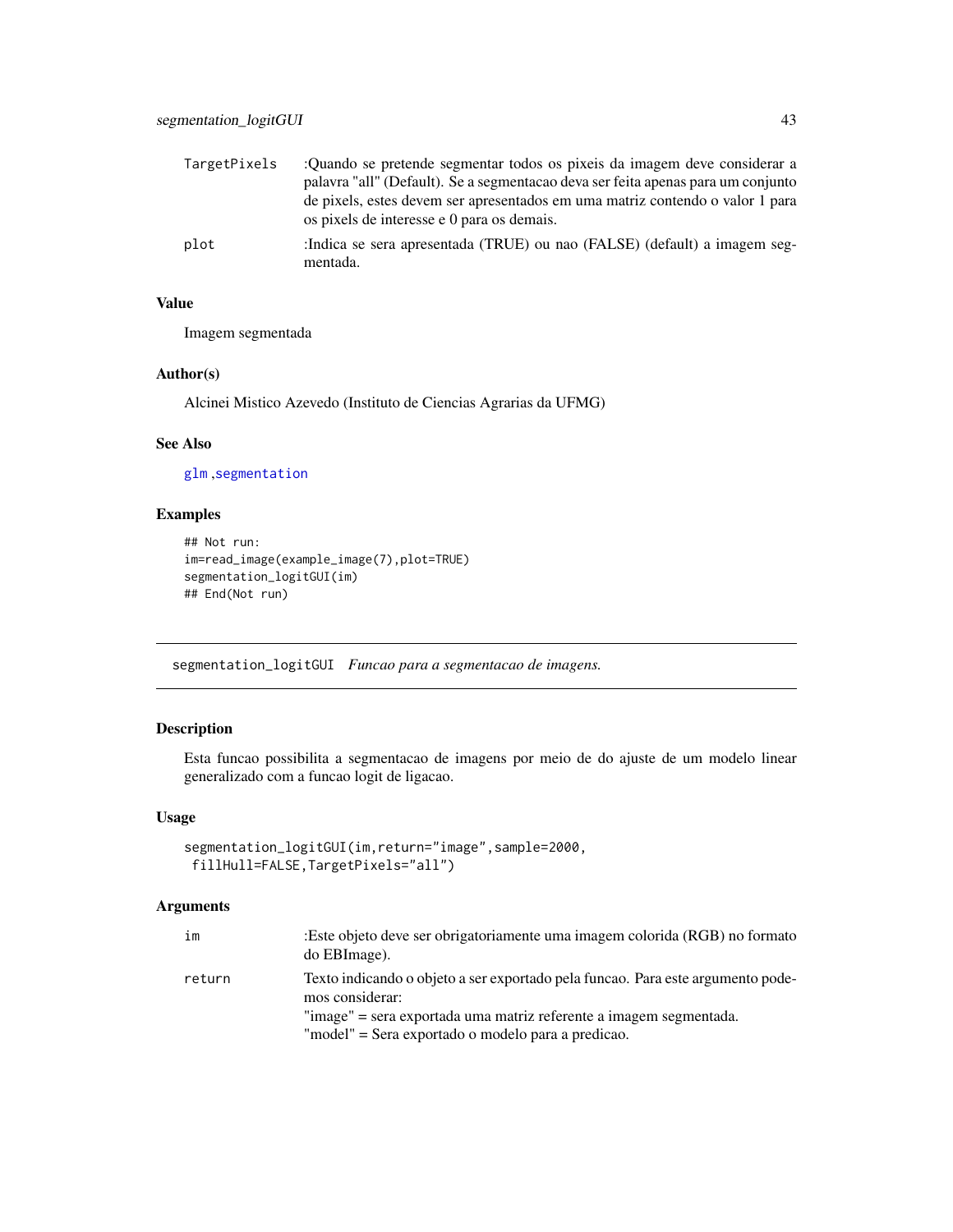<span id="page-43-0"></span>

| sample       | : Deve ser um valor numerico indicando quantos pixels dos imagens do fore-<br>ground e do background serao utilizados no ajuste do modelo logit. O valor a<br>ser escolhido deve ser inferior ou igual ao numero de pixels contidos nas paletas<br>de cores.                                 |
|--------------|----------------------------------------------------------------------------------------------------------------------------------------------------------------------------------------------------------------------------------------------------------------------------------------------|
| fillHull     | :Este argumento deve receber a palavra TRUE quando se pretende desconsiderar<br>valores vazios dentro do foreground, caso contrario FALSE.                                                                                                                                                   |
| TargetPixels | :Quando se pretende segmentar todos os pixeis da imagem deve considerar a<br>palavra "all" (Default). Se a segmentacao deva ser feita apenas para um conjunto<br>de pixels, estes devem ser apresentados em uma matriz contendo o valor 1 para<br>os pixels de interesse e 0 para os demais. |

Imagem segmentada

#### Author(s)

Alcinei Mistico Azevedo (Instituto de Ciencias Agrarias da UFMG)

#### See Also

[glm](#page-0-0) ,[segmentation](#page-39-1)

#### Examples

```
#################################################################
#Estimar a area foliar usando um objeto de referencia.
##################################################################
 #ativar pacote
 #library(EBImage)
 #library(ExpImage)
 #######################################################
 #Abrir imagem das folhas
 im=read_image(example_image(3))
 plot_image(im)
 #Abrir paleta de cores do fundo
 fundo=read_image(example_image(4))
 plot_image(fundo)
 #Abrir paleta de cores das folhas
 folhas=read_image(example_image(5))
 plot_image(folhas)
 #Abrir paleta de cores referencia
 ref=read_image(example_image(6))
 #Ver a imagem
 plot_image(ref)
```
################################################################# #Segmentacao para separar as folhas do restante folhas.seg=segmentation\_logit(im,foreground=folhas,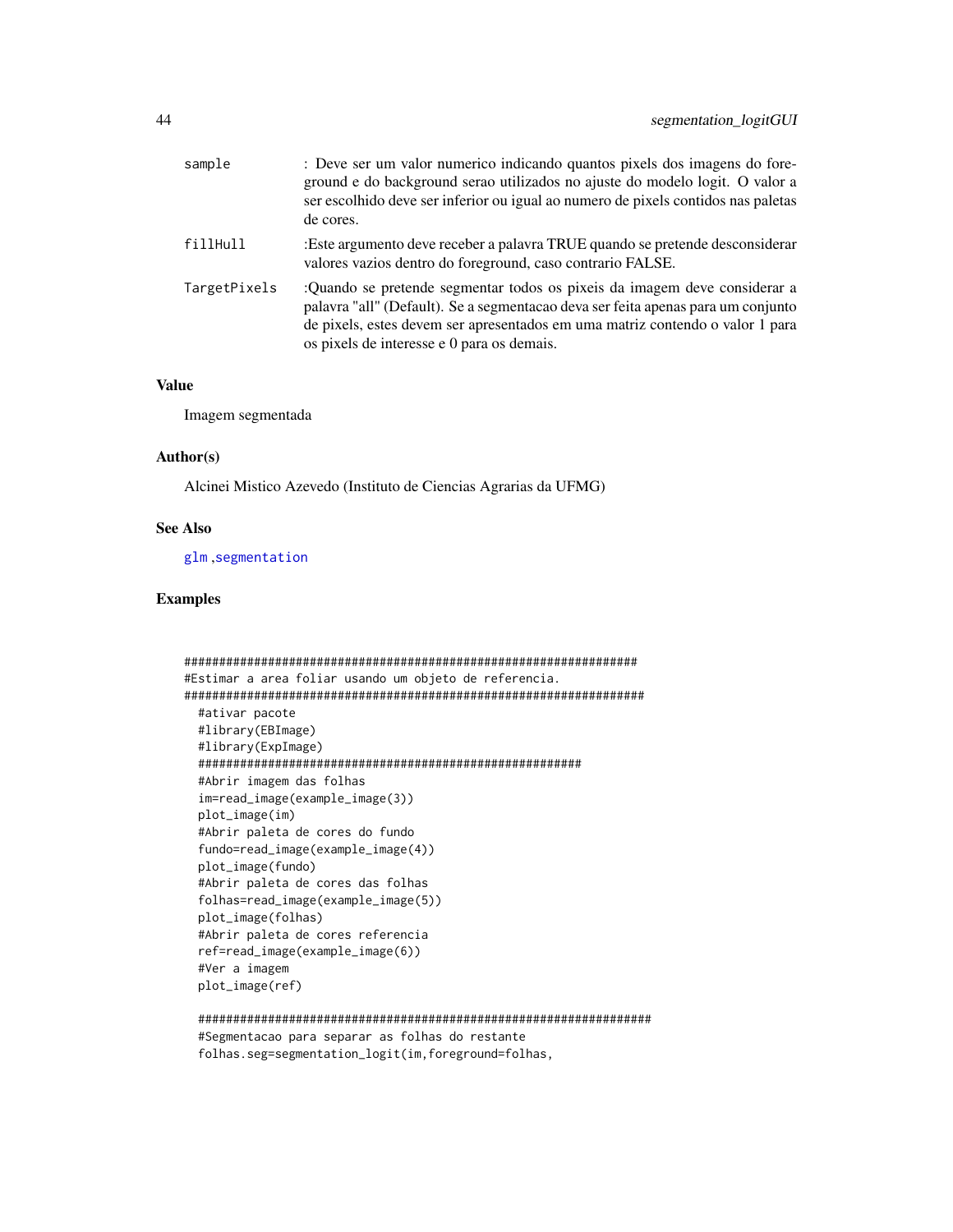# <span id="page-44-0"></span>segmentation\_steps 45

```
background=list(fundo,ref),sample=2000,fillHull=TRUE,plot=TRUE)
#Segmentacao para separar o objeto de referencia do restante
ref.seg=segmentation_logit(im,foreground=ref,
background=list(fundo,folhas),sample=2000,fillHull=TRUE,plot=TRUE)
#Identificar area de cada folha
medidas=measure_image(folhas.seg,noise = 1000)
#numero de objetos e medias
medidas
#Plotar resultados das areas em pixel e salvar em imagem jpg
plot_meansures(im,medidas$measures[,1],coordy=medidas$measures[,2],
text=round(medidas$measures[,3],1),col="blue",cex = 0.9,pathSave ="none" ,plot=TRUE)
```
segmentation\_steps *Image segmentation function (Funcao para a segmentacao de imagens).*

#### Description

Esta funcao possibilita a segmentacao de imagens por meio de um limiar. Para isso, pode-se escolher um valor arbtrario ou considerar o valor estabelecido pelo metodo otsu.

# Usage

```
segmentation_steps(img,indexes=c("b","b"),threshold=c("otsu",0.6),
selectHigher=c(TRUE,FALSE),fillHull=c(TRUE,FALSE),fillBack=c(TRUE,FALSE),
thresholdFinish="otsu", selectHigherFinish=TRUE, fillHullFinish=TRUE,
fillBackFinish=TRUE,plot=FALSE)
```

| img     | : Este objeto deve ser obrigatoriamente imagem colorida do formato EBI mage/ExpI mage.                                |
|---------|-----------------------------------------------------------------------------------------------------------------------|
| indexes | : Deve ser um vetor contendo os indices a serem utilizados em cada etapa de<br>segmentacao. As opcoes de indices sao: |
|         | "r" = extrair a banda de vermelho                                                                                     |
|         | "g" = extrair a banda de verde                                                                                        |
|         | "b" = extrair a banda de azul                                                                                         |
|         | "rg" = considera a media da banda de vermelho e verde: $(r+g)/2$                                                      |
|         | "rb" = considera a media da banda de vermelho e azul: $(r+b)/2$                                                       |
|         | "gb" = considera a media da banda de verde e azul: $(g+b)/2$                                                          |
|         | "rgb" = considera a media das 3 bandas: $(r+g+b)/3$                                                                   |
|         | "BI"=sqrt( $(r^2+g^2+b^2)/3$ )                                                                                        |
|         | "BIM"=sqrt( $(2r+2g+2b)/3$ )                                                                                          |
|         | "SCI"= $(r-g)/(r+g)$                                                                                                  |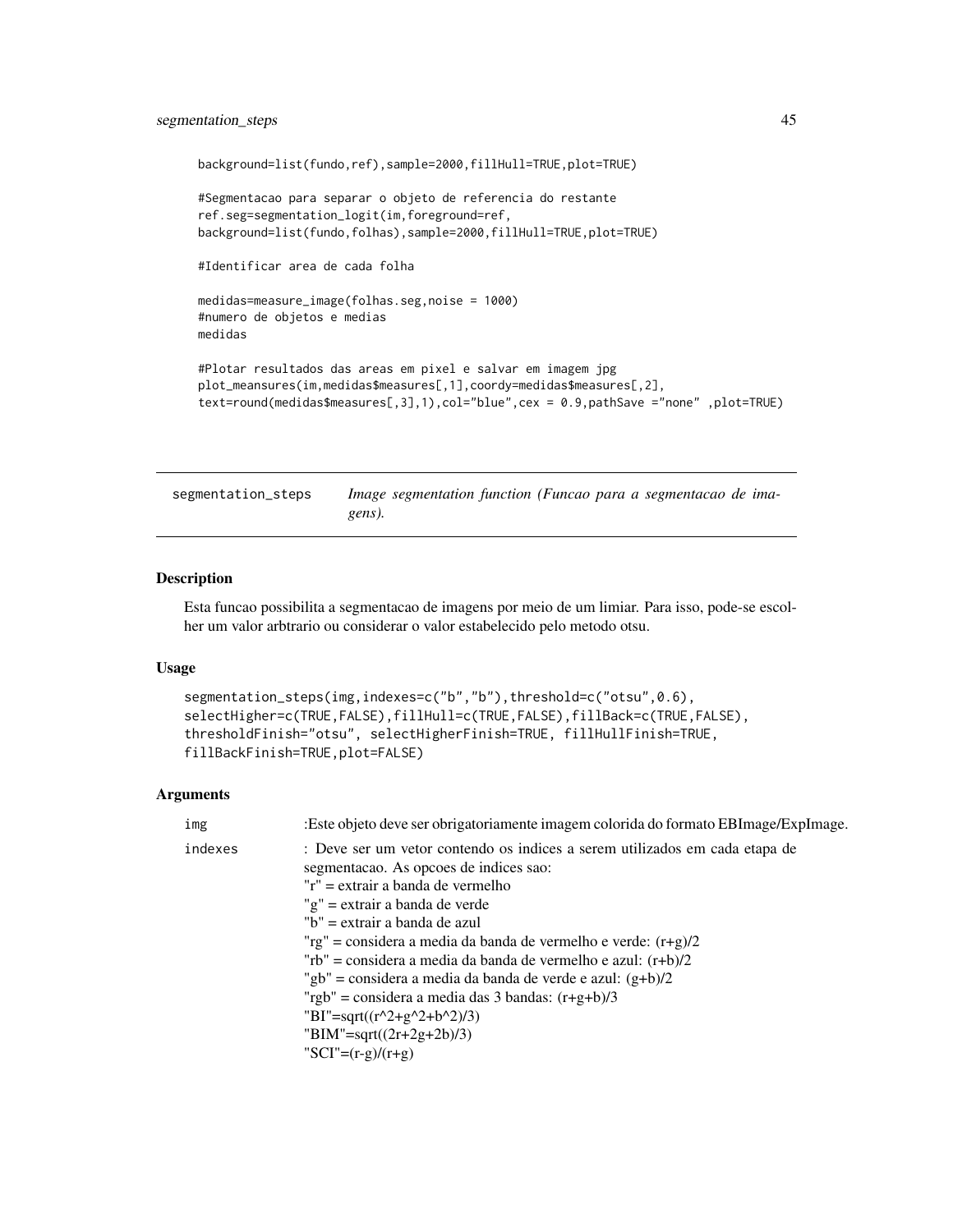```
"GLI"=(2g-r-b)/(2g+r+b)HI''=(2r-g-b)/(g-b)"NGRDI"=(g-r)/(g+r)"SI"=(r-b)/(r+b)\text{WARI} = (g-r)/(g+r-b)"HUE"=atan(2(b-g-r)/30.5(g-r))
"MGVRI"=(g^2-r^2)/(g^2+r^2)"GLI"=(2g-r-b)/(2g+r+b)"MPRI"=(g-r)/(g+r)"RGVBI"=(g-(br))/(g^2(br))"ExG"=(2*g-r-b)"VEG"=(g/(g^0.66667*b^0.66667))
```
- threshold : E um vetor com valores numericos entre 0 e 1 a ser considerado como limiar. O usuario pode tambem usar o argumento "ostu", caso queira considerar o limiar estabelecido por essa metodologia.
- selectHigher :Este argumento deve se um vetor com as palavras TRUE ou FALSE. TRUE e quando se quer selecionar pixels de valores maiores que o limiar. FALSE quando se deseja selecionar valores menores.
- fillHull :Este argumento deve se um vetor com as palavras TRUE quando se pretende desconsiderar valores vazios dentro do foreground, caso contrario FALSE.
- fillBack :Este argumento deve se um vetor com as TRUE quando se pretende desconsiderar valores vazios dentro do background, caso contrario FALSE.

#### thresholdFinish

E um valor entre 0 e 1 a ser considerado como limiar na ultima segmentacao. O usuario pode tambem usar o argumento "ostu", caso queira considerar o limiar estabelecido por essa metodologia.

#### selectHigherFinish

argumento com as palavras TRUE ou FALSE. TRUE (default) e quando se quer selecionar pixels de valores maiores que o limiar na ultima segmentacao. FALSE quando se deseja selecionar valores menores.

- fillHullFinish :Este argumento deve ser TRUE quando se pretende desconsiderar valores vazios dentro do foreground na ultima segmentacao, caso contrario FALSE.
- fillBackFinish :Este argumento deve ser TRUE quando se pretende desconsiderar valores vazios dentro do background na ultima segmentacao, caso contrario FALSE.
- plot :Indica se sera apresentada (TRUE) ou nao (FALSE) (default) a imagem segmentada.

#### Value

Imagem segmentada

#### Author(s)

Alcinei Mistico Azevedo (Instituto de ciencias agrarias da UFMG)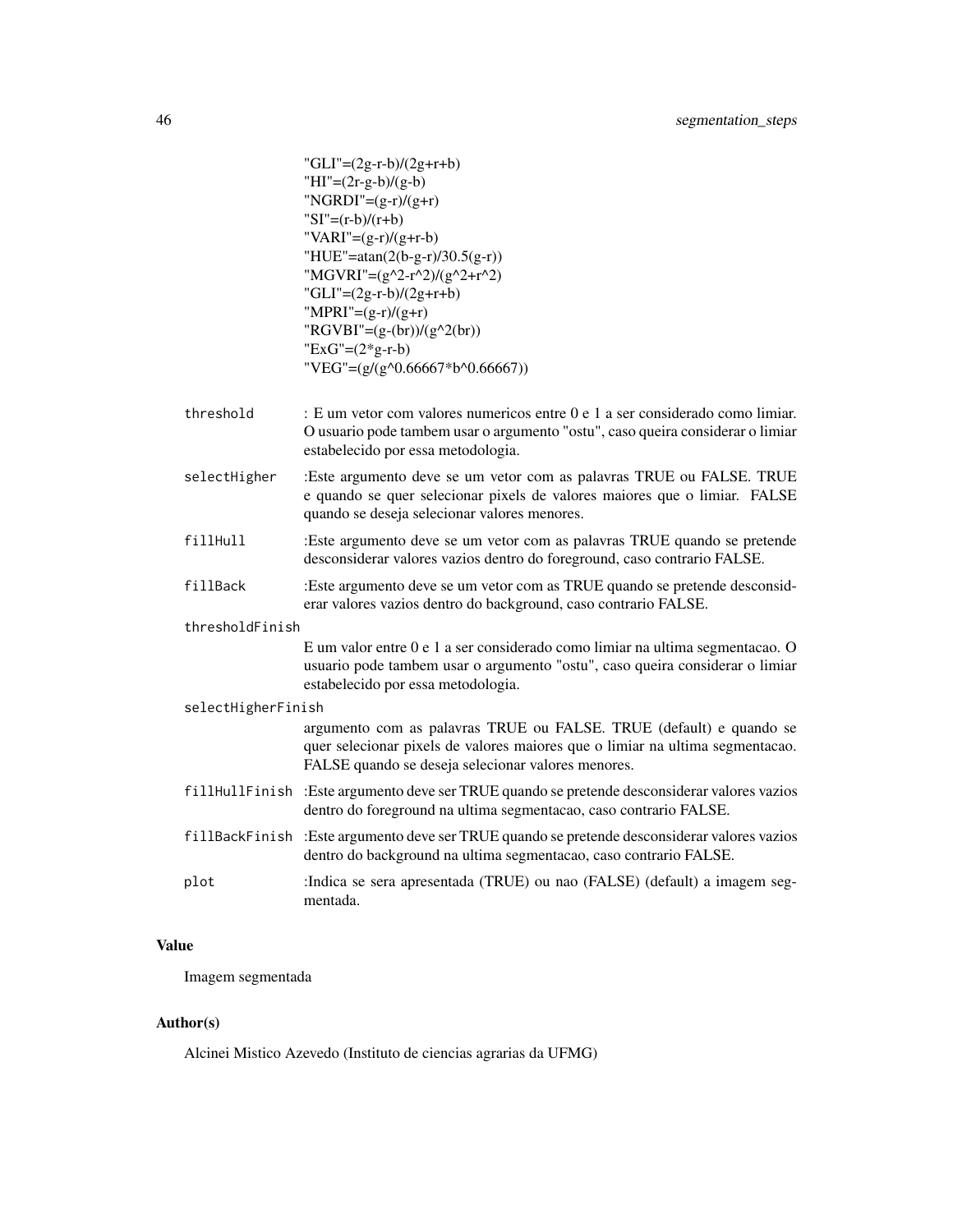<span id="page-46-0"></span>setwd\_script 47

# See Also

[segmentation\\_logit](#page-41-1)

# Examples

```
############################################################################
#Obtendo o numero de ovos em uma folha
############################################################################
#Carregar imagem de exemplo
im=read_image(example_image(2),plot=TRUE)
## Fazendo a segmentacao na imagem
m=segmentation_steps(img=im,
indexes=c("b","b"),
threshold=c(0.39,0.7),
selectHigher=c(FALSE,TRUE),
fillHull=c(TRUE,TRUE),
fillBack=c(FALSE,FALSE),
thresholdFinish = 0.5,
selectHigherFinish = TRUE,
fillHullFinish = FALSE,
plot=TRUE)
measure_image(m,splitConnected = FALSE)
#Ver a mascara sobre os ovos na foto
im3=mask_pixels(im,m==1,plot=TRUE)
```
setwd\_script *Definir o diretório do script working directory (Set the script Directory as working directory).*

# Description

Esta funcao define como o endereco da pasta onde esta o scritp atual como o diretorio de trabalho. (This function set the directory of current script as working directory).

#### Usage

setwd\_script()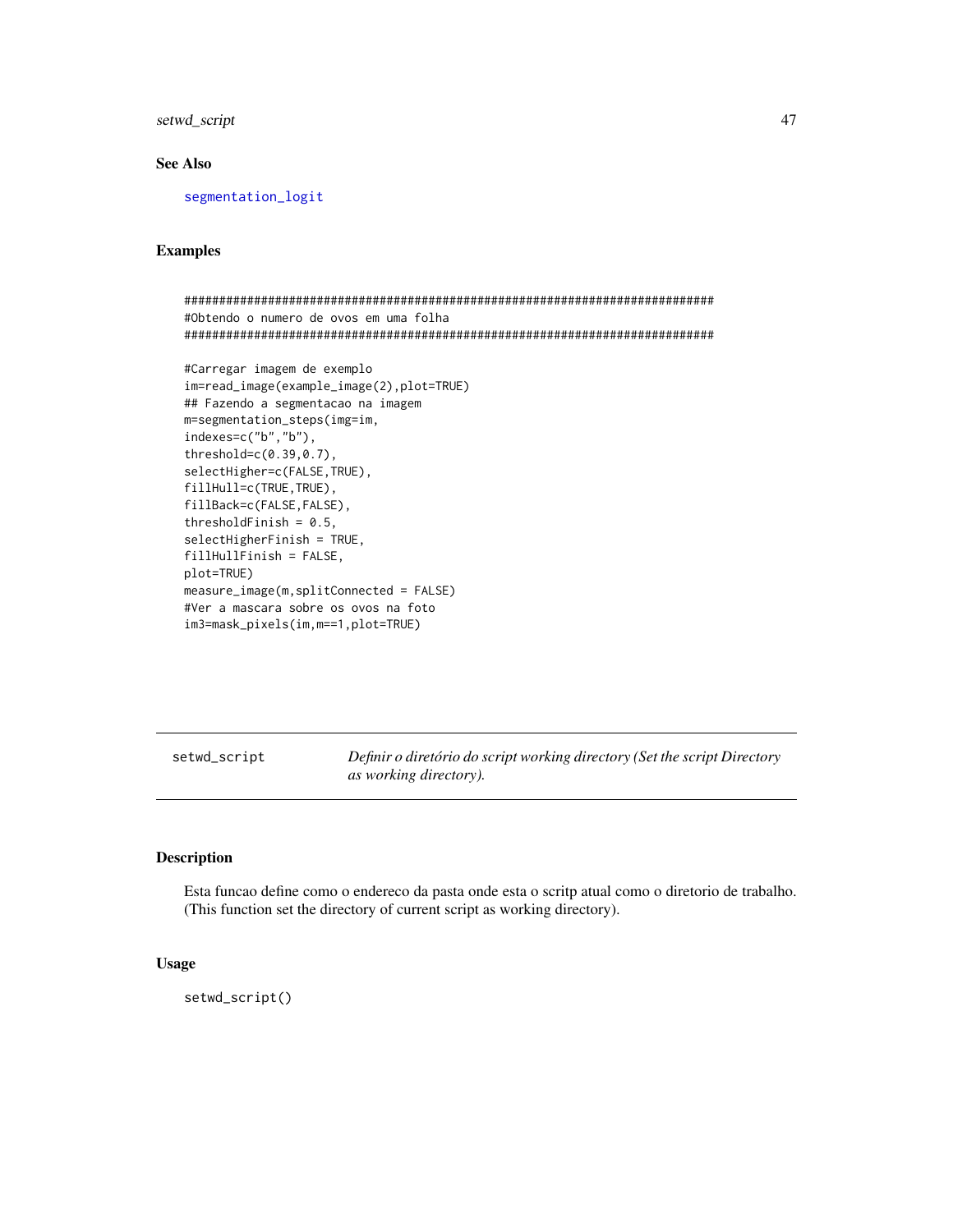```
shape_file.BorderExtract
```
*Excluir as bordas do objetos/parcelas do shapefile*

#### Description

Esta funcao exclui as bordas (bordadura) dos objetos/parcelas selecionadas pela funcao shape\_file.create.

# Usage

```
shape_file.BorderExtract(im, ShapeFile,p.rows=0.5,p.cols=0.5,col1="red",col2="white")
```
# Arguments

| im        | :Este objeto deve conter uma imagem no formato do EBImage/ExpImage.                           |
|-----------|-----------------------------------------------------------------------------------------------|
| ShapeFile | Objeto criado pela funcao shape file.create                                                   |
| p.rows    | E a porcentagem de interesse das parcela no sentido das linhas. Deve variar<br>entre $0e1$ .  |
| p.cols    | E a porcentagem de interesse das parcela no sentido das colunas. Deve variar<br>entre $0e1$ . |
| col1      | Nome da cor das linhas do grid que serao apresentadas. Default e "red".                       |
| col2      | Nome da cor das linhas da parcela correspondente a area de interesse. Default e<br>"white".   |

#### See Also

[shape\\_file.create](#page-48-1), [shape\\_file.split](#page-50-1)

# Examples

```
## Not run:
end=example_image(13)
im=read_image(end,plot=TRUE)
A=shape_file.create(im,rows=5,cols=5,rectangular=F,Matrix=NULL,SelectSeveral = F)
B=shape_file.BorderExtract(im,A,p.rows = .9,p.cols = .9)
shape_file.plot(im,ShapeFile = B)
shape_file.split(im =im,shapefile = B,path = getwd(),namesFile = "TEST",type = ".jpg")
```
## End(Not run)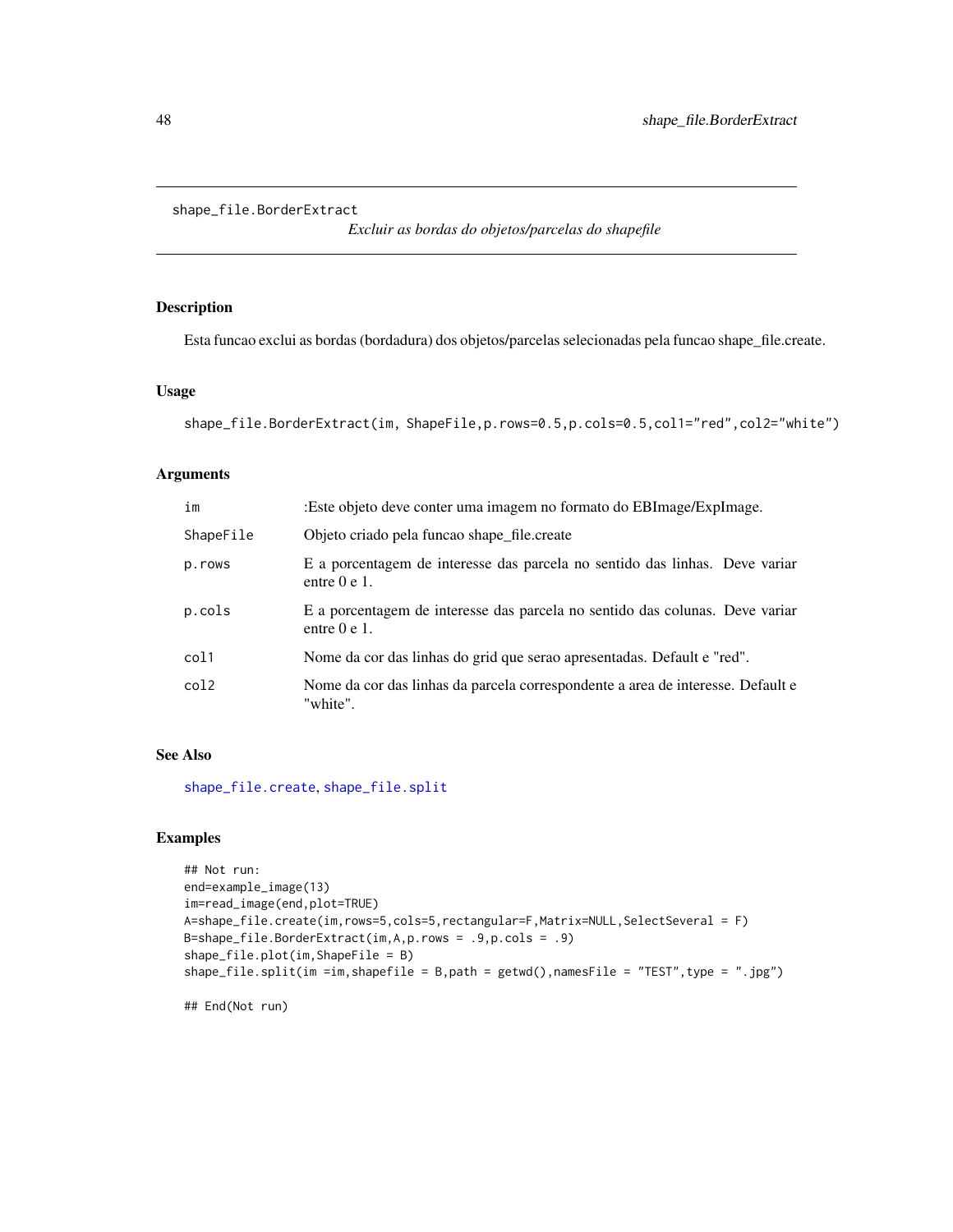<span id="page-48-1"></span><span id="page-48-0"></span>shape\_file.create *Funcao para criar as coordenadas dos objetos/parcelas na imagem*

#### Description

Esta funcao cria um arquivo com as coordenadas dos vertices de cada objeto/parcela de interesse na imagem.

# Usage

shape\_file.create(im,

```
rows=10,
cols=6,
rectangular=TRUE,
colLines="white",
ColPlot="red",
ColNumber="red",
SelectSeveral=FALSE,
Matrix=NULL)
```
#### Arguments

| im            | :Este objeto deve conter uma imagem no formato do EBImage.                                 |
|---------------|--------------------------------------------------------------------------------------------|
| rows          | Numbers of rows (Numero de linhas).                                                        |
| cols          | Numbers of columns (Numero de colunas).                                                    |
| rectangular   | Valor logico. Se for TRUE sera feita uma correcao para as parcelas ficarem<br>retangulares |
| colLines      | Nome da cor que as linhas tracadas serao apresentadas. Default e "white".                  |
| ColPlot       | Nome da cor que as linhas do grid a serem apresentadas. Default e "red".                   |
| ColNumber     | Nome da cor que de cada retangulo a serem apresentadas. Default e "red".                   |
| SelectSeveral | Valor logico indicando se deseja-se desenhar mais de um grid. Default e FALSE.             |
| Matrix        | Objeto com os grids criados anteriormente, caso exista. Default e NULL.                    |

# See Also

[shape\\_file.BorderExtract](#page-47-1), [shape\\_file.split](#page-50-1)

```
## Not run:
end=example_image(13)
im=read_image(end,plot=TRUE)
A=shape_file.create(im,rows=5,cols=5,rectangular=F,Matrix=NULL,SelectSeveral = F)
B=shape_file.BorderExtract(im,A,p.rows = .9,p.cols = .9)
shape_file.plot(im,ShapeFile = B)
```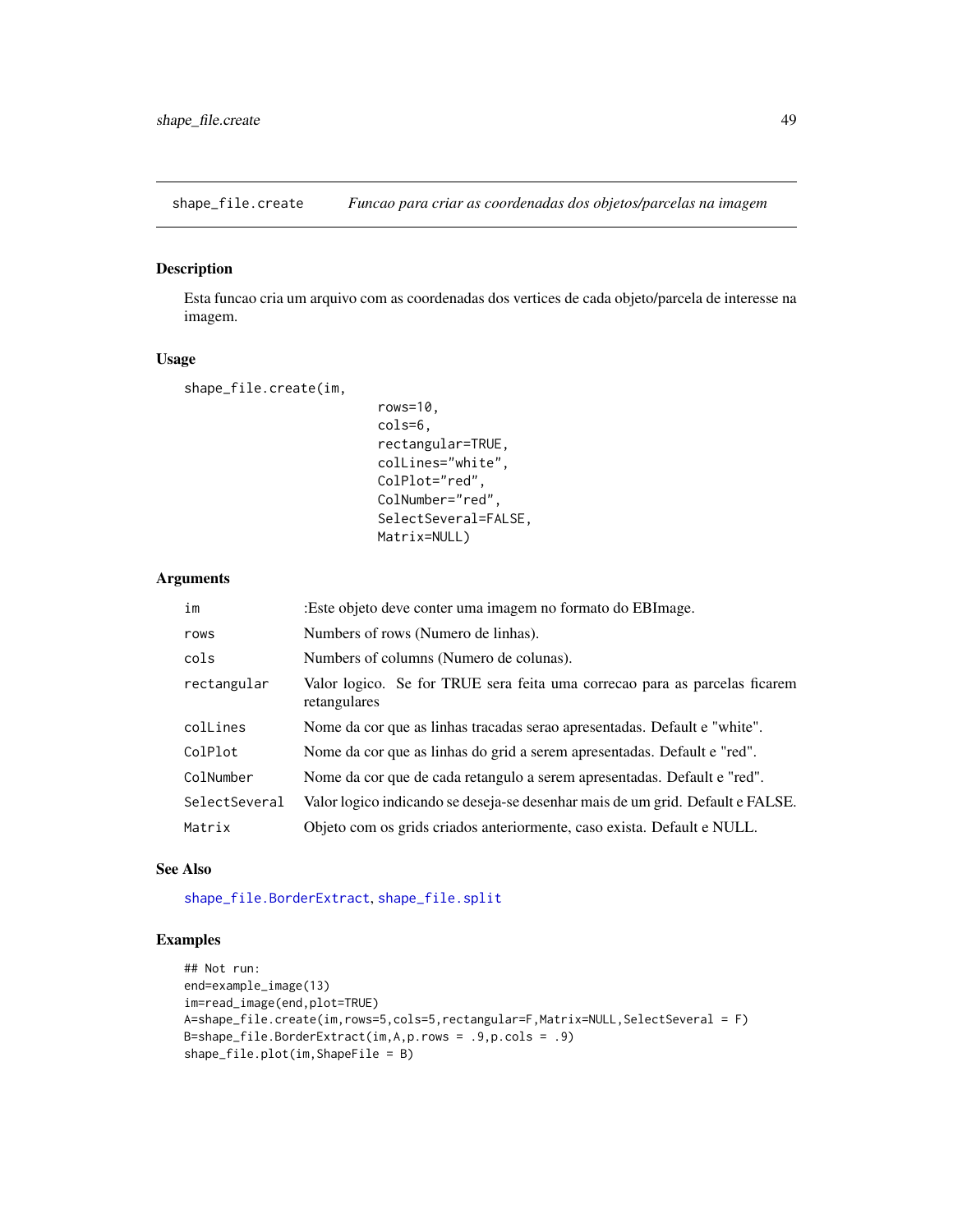```
shape_file.split(im =im,shapefile = B,path = getwd(),namesFile = "TEST",type = ".jpg")
## End(Not run)
```
shape\_file.plot *Plotar os objetos/parcelas do shapefile na imagem*

#### Description

Esta funcao desenha as linhas dos objetos/parcelas selecionadas pela funcao shape\_file.create.

# Usage

shape\_file.plot(im,ShapeFile,colorLines="red",colorNames="red")

#### Arguments

| im         | :Este objeto deve conter uma imagem no formato do EBI mage/ExpI mage.   |
|------------|-------------------------------------------------------------------------|
| ShapeFile  | Objeto criado pela funcao shape file.create                             |
| colorLines | Nome da cor das linhas do grid que serao apresentadas. Default e "red". |
| colorNames | Nome da cor das nomes plotados sobre cada grid. Default e "red".        |

#### See Also

[shape\\_file.create](#page-48-1), [shape\\_file.split](#page-50-1)

```
## Not run:
end=example_image(13)
im=read_image(end,plot=TRUE)
A=shape_file.create(im,rows=5,cols=5,rectangular=F,Matrix=NULL,SelectSeveral = F)
B=shape_file.BorderExtract(im,A,p.rows = .9,p.cols = .9)
shape_file.plot(im,ShapeFile = B)
shape_file.split(im =im,shapefile = B,path = getwd(),namesFile = "TEST",type = ".jpg")
## End(Not run)
```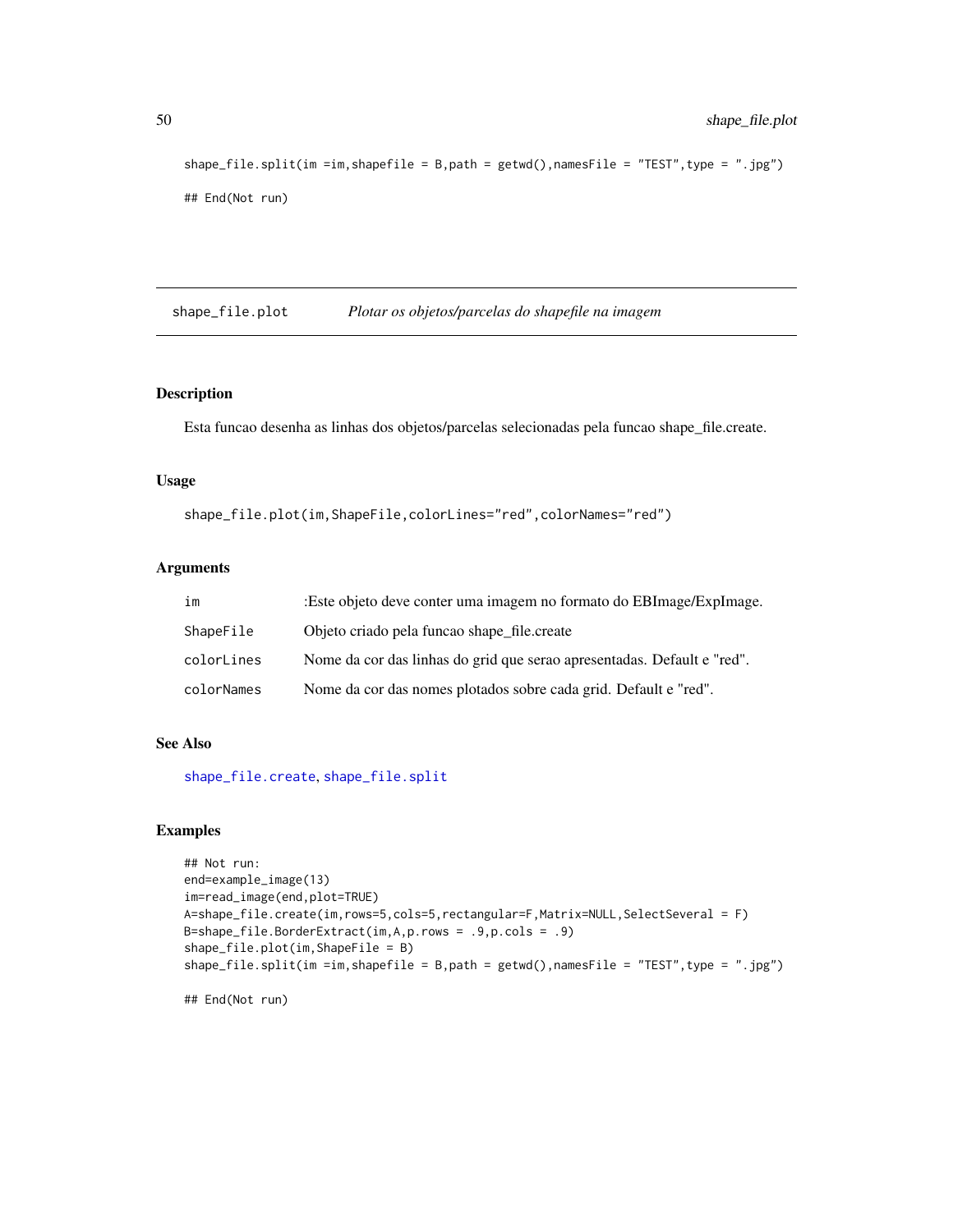<span id="page-50-1"></span><span id="page-50-0"></span>shape\_file.split *Divide a imagem em objetos/parcelas de acordo com o shapefile*

# Description

Esta funcao divide a imagem em objetos/parcelas a partir do shapefile criado pela funcao shape\_file.create. Dessa forma e criada uma imagem para cada objeto.

# Usage

```
shape_file.split(im,shapefile,namesFile="test",path=getwd(),type="jpg")
```
#### Arguments

| im        | :Este objeto deve conter uma imagem no formato do EBImage/ExpImage. |
|-----------|---------------------------------------------------------------------|
| shapefile | Objeto criado pela funcao shape_file.create                         |
| namesFile | Nome do arquivo a ser salvo.                                        |
| path      | Endereco da pasta onde as imagens seram salvas.                     |
| type      | Extensao da imagem a ser salva. EX: jpg, png, tiff.                 |
|           |                                                                     |

# See Also

[shape\\_file.create](#page-48-1), [shape\\_file.split](#page-50-1)

#### Examples

```
## Not run:
end=example_image(13)
im=read_image(end,plot=TRUE)
A=shape_file.create(im,rows=5,cols=5,rectangular=F,Matrix=NULL,SelectSeveral = F)
B=shape_file.BorderExtract(im,A,p.rows = .9,p.cols = .9)
shape_file.plot(im,ShapeFile = B)
shape_file.split(im =im,shapefile = B,path = getwd(),namesFile = "TEST",type = ".jpg")
## End(Not run)
```

| skeletonize_image | Function for skeletonization in images (Esta funcao faz a skeletoniza- |
|-------------------|------------------------------------------------------------------------|
|                   | cao em imagens).                                                       |

#### Description

Esta funcao permite fazer a skeletonizacao em imagens.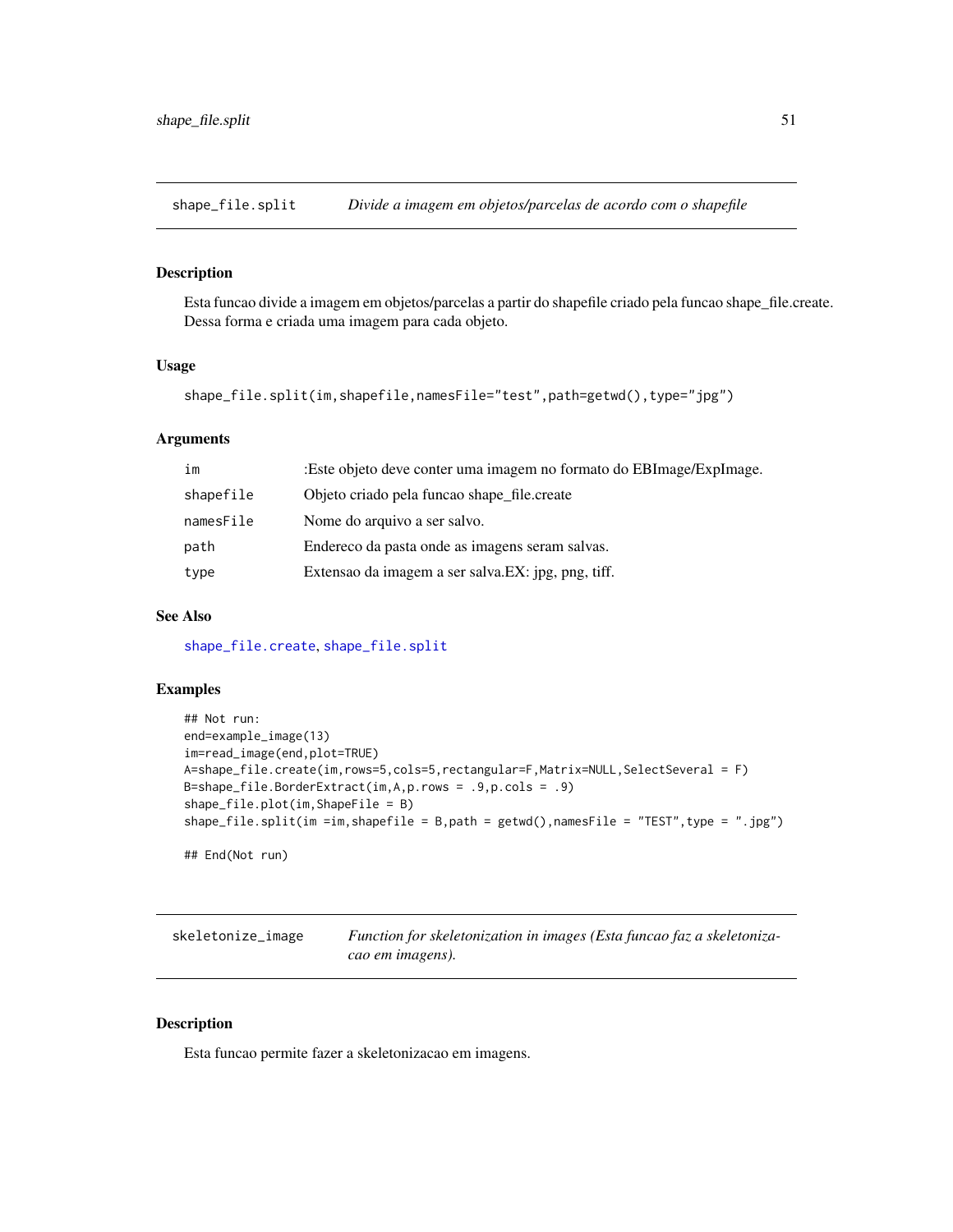# <span id="page-51-0"></span>Usage

skeletonize\_image(x,plot=FALSE)

#### Arguments

|      | Este objeto deve conter uma imagem em uma matriz binaria.                    |
|------|------------------------------------------------------------------------------|
| plot | :Se forigual a TRUE a imagem sera plotada. #'@author Alcinei Mistico Azevedo |
|      | (Instituto de ciencias agrarias da UFMG)                                     |

#### Value

Retorna uma imagem com os objetos skeletonizados.

# See Also

[thinning\\_image](#page-53-1)

# Examples

```
im=read_image(example_image(10),plot=TRUE)
im2=segmentation(im@.Data[,,1],plot = TRUE)
T1=skeletonize_image(im2,plot = TRUE)
T2=thinning_image(im2,plot = TRUE)
```

| split_image | This function splits the image into several others (Esta funcao divide |
|-------------|------------------------------------------------------------------------|
|             | a imagem em varias outras de acordo com os objetos que contem)         |

# Description

Esta funcao permite dividir a imagem e obter medidas dos objetos

# Usage

```
split_image(im,Seg,noise=0,CutImage=TRUE,lim=10,tolerance=1,ext=1,
  splitConnected=FALSE,colorBack=c(0,0,0) ,saveImage=TRUE,
 plot=T,col="red",cex=1,fileName="test.jpg")
```

| im       | Este objeto deve conter uma imagem no formato do EBI mage.                                                                                |
|----------|-------------------------------------------------------------------------------------------------------------------------------------------|
| Seg      | Este objeto deve ser obrigatoriamente uma matriz binaria, contendo os valores<br>$0$ (pixels do background) ou 1 (pixels do foreground)). |
| noise    | E o numero de pixeis a partir do qual a funcao nao considerara como ruido.                                                                |
| CutImage | Se TRUE a imagem ao ser dividida ser cortada, englobando apenas o objeto de<br>interesse                                                  |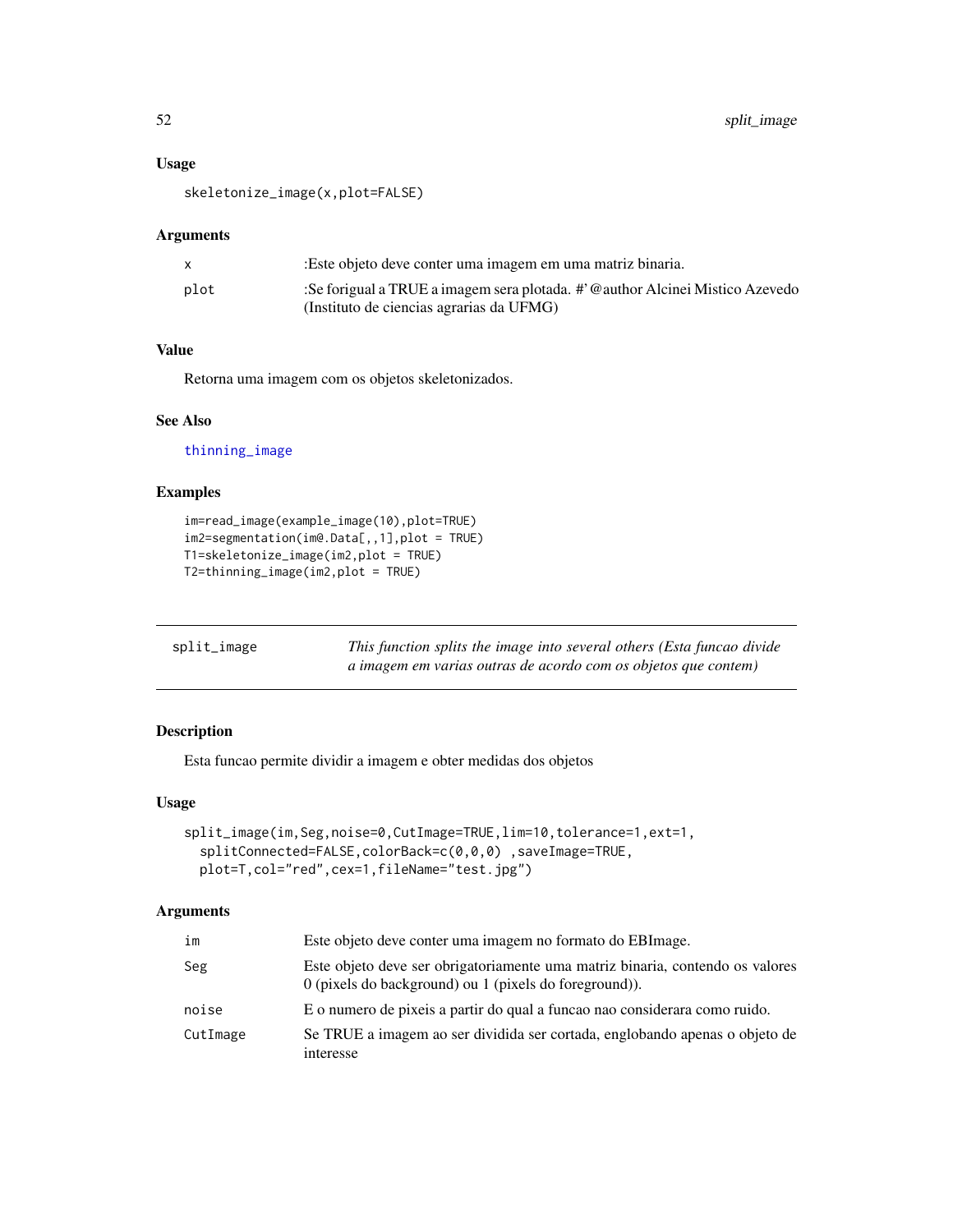<span id="page-52-0"></span>

| lim            | Indica numero de pixels que sera acrescentada nas bordas da imagem cortada                                                                                                                                                                                                                                                                                                                                                                                    |
|----------------|---------------------------------------------------------------------------------------------------------------------------------------------------------------------------------------------------------------------------------------------------------------------------------------------------------------------------------------------------------------------------------------------------------------------------------------------------------------|
| tolerance      | The minimum height of the object in the units of image intensity between its<br>highest point (seed) and the point where it contacts another object (checked for<br>every contact pixel). If the height is smaller than the tolerance, the object will<br>be combined with one of its neighbors, which is the highest. Tolerance should<br>be chosen according to the range of x. Default value is 1, which is a reasonable<br>value if x comes from distmap. |
| ext            | Radius of the neighborhood in pixels for the detection of neighboring objects.<br>Higher value smoothes out small objects.                                                                                                                                                                                                                                                                                                                                    |
| splitConnected | :Variavel do tipo logico. Se TRUE objetos encostados serao considerados difer-<br>entes.                                                                                                                                                                                                                                                                                                                                                                      |
| colorBack      | Deve ser um vetor com tres valores variando entre 0 a 1. Estes valores indicam<br>reespectivamente os valores de r, g e b que substituirao os pixels indesejados nas<br>imagens divididas.                                                                                                                                                                                                                                                                    |
| saveImage      | Se for TRUE serao salvas as imagens dividas.                                                                                                                                                                                                                                                                                                                                                                                                                  |
| plot           | Indica se sera apresentada (TRUE) ou nao (FALSE) (default) a imagem segmen-<br>tada                                                                                                                                                                                                                                                                                                                                                                           |
| col            | Indica a cor do numero sobreposto sobre a imagem segmentada                                                                                                                                                                                                                                                                                                                                                                                                   |
| cex            | Indica o tamanho do numero sobrepsosto sobre a imagem segmentada                                                                                                                                                                                                                                                                                                                                                                                              |
| fileName       | endereco e/ou nome do arquivo a ser salvo com extensao .jpg                                                                                                                                                                                                                                                                                                                                                                                                   |

Retorna a medida em pixels dos objetos contidos na imagem e varias fotos havendo em cada uma um objeto.

#### Author(s)

Alcinei Mistico Azevedo (Instituto de ciencias agrarias da UFMG)

# See Also

[segmentation\\_logit](#page-41-1)

```
#remove(list=ls())
#require(ExpImage)
#require(EBImage)
im=read_image(example_image(3))
##mostrar imagem
plot(im)
g=gray_scale(im,"g",plot=TRUE)
Seg=segmentation(img.band = g,threshold = "otsu",selectHigher = FALSE,
fillHull = TRUE, plot = TRUE)
```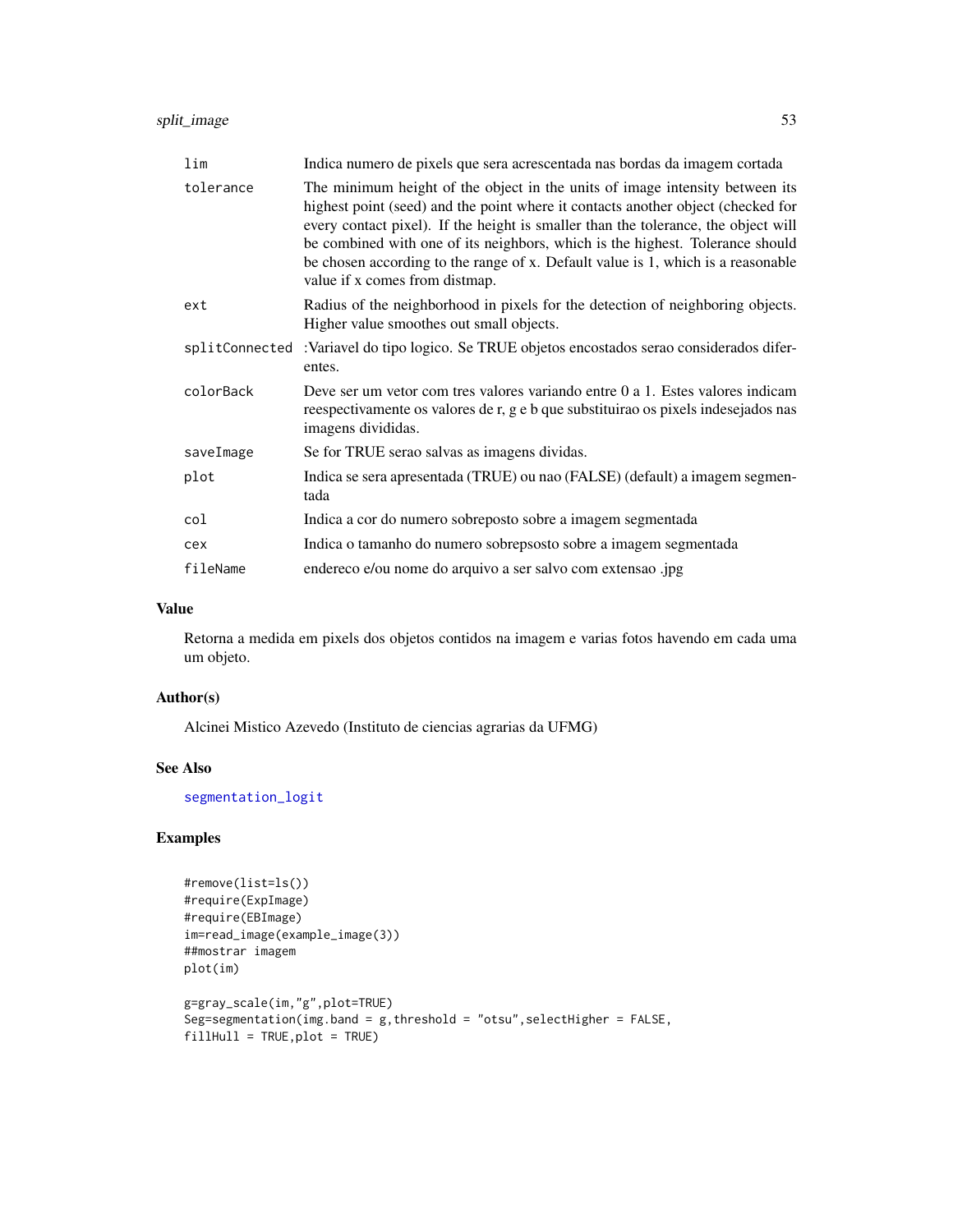```
split_image(im=im,Seg=Seg,noise = 200,CutImage = FALSE,tolerance = 1,
saveImage = FALSE,plot = TRUE,col="blue",cex=2)
```
<span id="page-53-1"></span>

| thinning_image | This function makes the thinning images (Esta funcao faz o thinning em |
|----------------|------------------------------------------------------------------------|
|                | <i>imagens</i> ).                                                      |

#### Description

Esta funcao permite fazer o thinning em imagens.

#### Usage

```
thinning_image(x,plot=FALSE)
```
# Arguments

| X    | :Este objeto deve conter uma imagem em uma matriz binaria. |
|------|------------------------------------------------------------|
| plot | :Se forigual a TRUE a imagem sera plotada.                 |

#### Value

Retorna uma imagem com o thinning dos objetos.

#### Author(s)

Alcinei Mistico Azevedo (Instituto de ciencias agrarias da UFMG)

# See Also

[thinning\\_image](#page-53-1)

```
im=read_image(example_image(10),plot=TRUE)
im2=segmentation(im@.Data[,,1],plot = TRUE)
T1=skeletonize_image(im2,plot = TRUE)
T2=thinning_image(im2,plot = TRUE)
```
<span id="page-53-0"></span>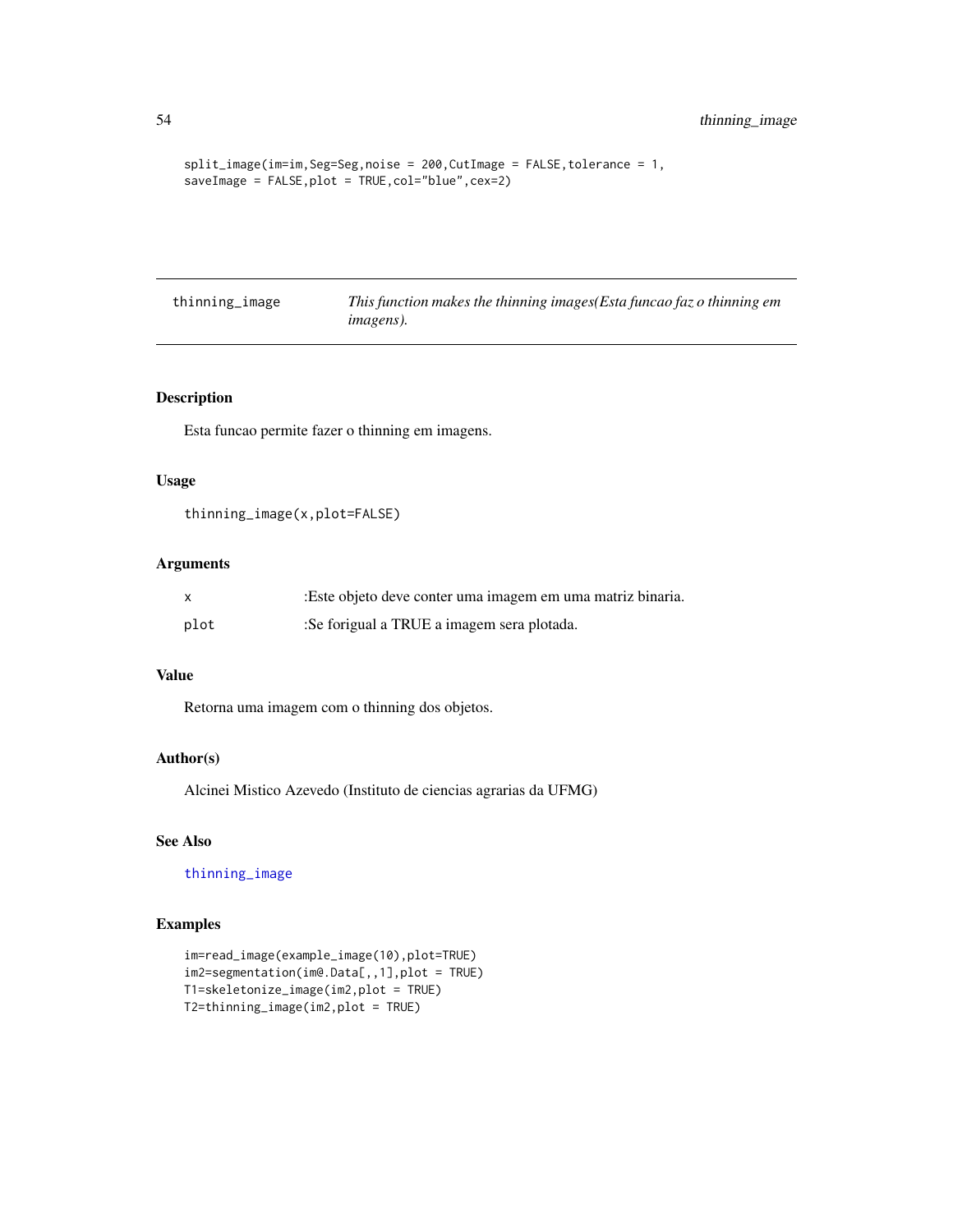<span id="page-54-0"></span>

# Description

Esta funcao salva uma imagem.A funcao e uma adaptacao do 'writeImage' do pacote 'EBImage'

#### Usage

write\_image(x, files, type, quality = 100, bits.per.sample, compression = "none")

# Arguments

| an Image object or an array.                                                                                                                                                |  |  |
|-----------------------------------------------------------------------------------------------------------------------------------------------------------------------------|--|--|
| a character vector of file names or URLs.                                                                                                                                   |  |  |
| image type (optional). Supported values are: jpeg, png, and tiff. If missing, file<br>format is automatically determined by file name extension.                            |  |  |
| a numeric ranging from 1 to 100 (default) controlling the quality of the JPEG<br>output.                                                                                    |  |  |
| bits.per.sample                                                                                                                                                             |  |  |
| a numeric scalar specifying the number of bits per sample (only for tiff files).<br>Supported values are 8 and 16.                                                          |  |  |
| the desired compression algorithm (only for tiff files). For a list of supported<br>values consult the documentation of the write TIFF function from the tiff pack-<br>age. |  |  |
|                                                                                                                                                                             |  |  |

#### Value

Salva uma imagem.

#### Author(s)

Alcinei Mistico Azevedo (Instituto de ciencias agrarias da UFMG)

#### See Also

[read\\_image](#page-36-1)

```
## Not run:
#Carregar imagem de exemplo
im=read_image(example_image(1),plot=TRUE)
im2=resize_image(im,w=1000,plot=TRUE)
im3=crop_image(im2,w =200:650,h=100:450,plot = TRUE)
imb = edit\_image(im3, brightness = 0.1, contrast = 1.7,gamma = 1.2)write\_image(x = imb, files = "Test.jpg")
```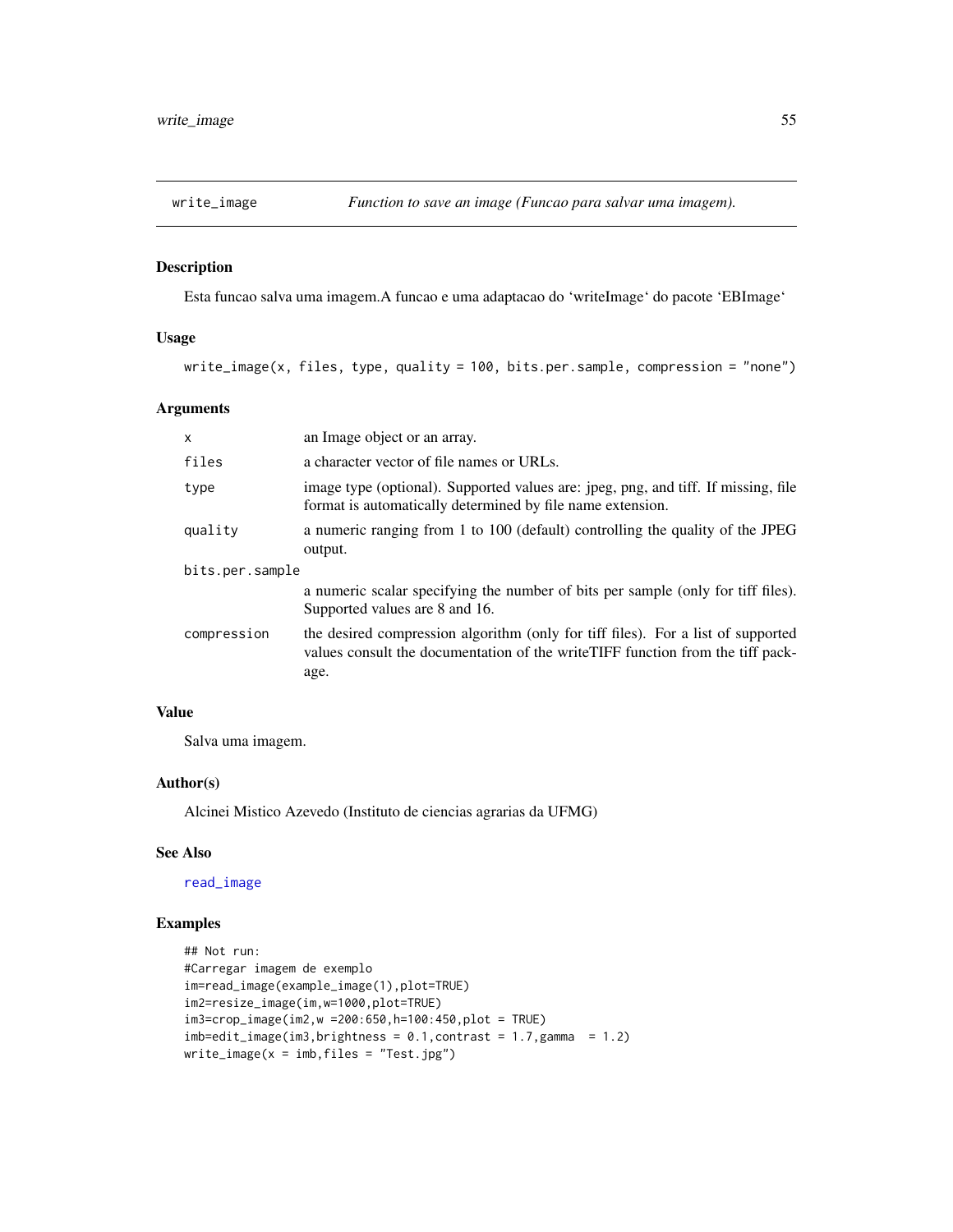56 write\_image

## End(Not run)